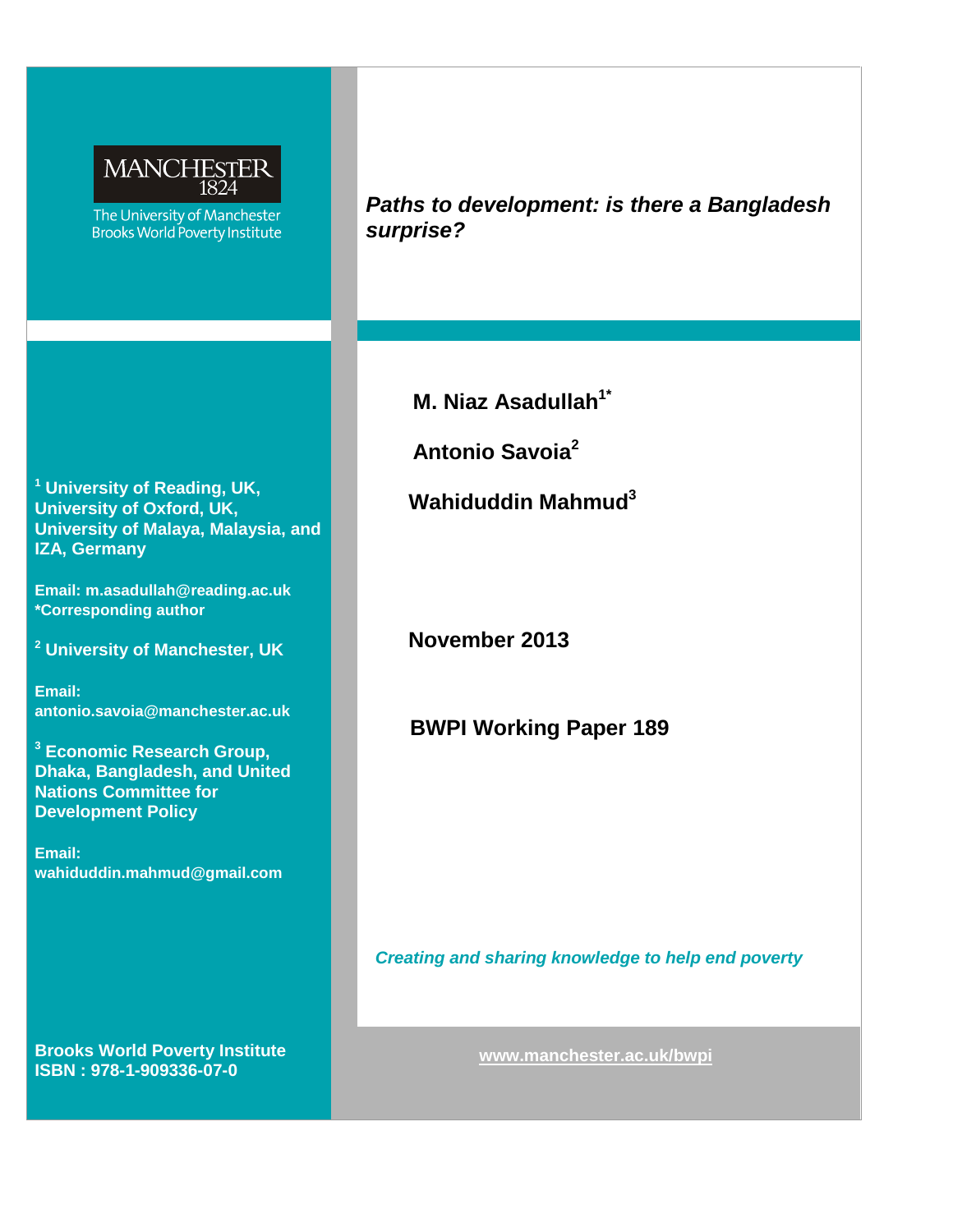# **Abstract**

Is Bangladesh's development progress surprising, given its level of economic development? Using aggregate indices of education, health, demographic and gender equality outcomes, we empirically investigate the hypothesis that Bangladesh made exceptional gains in human development compared with countries with similar level of per capita income. Stylised facts and cross-country regression results indicate that, for a broad range of dimensions, there is a human development surplus. Further tests show that such surplus does not reflect the role of economic growth and public expenditure programmes. We conclude by speculating on the role of Bangladesh's human development to sustain the process of growth and on the implications of governance and institutional quality for the nexus between growth and human development.

**Keywords**: BRAC, economic growth, human development, governance, institutions, Bangladesh, India, Pakistan

**M. Niaz Asadullah** is Lecturer in Economics, School of Economics, University of Reading, UK.

**Antonio Savoia** is Lecturer in Development Economics, School of Environment and Development, University of Manchester, UK.

**Wahiduddin Mahmud** is Chairman of the Economic Research Group, Dhaka, Bangladesh, and

# **Acknowledgements**

This research has been supported by the International Growth Centre (IGC). Niaz Asadullah also acknowledges institutional support from the Research and Evaluation Division (RED) of BRAC.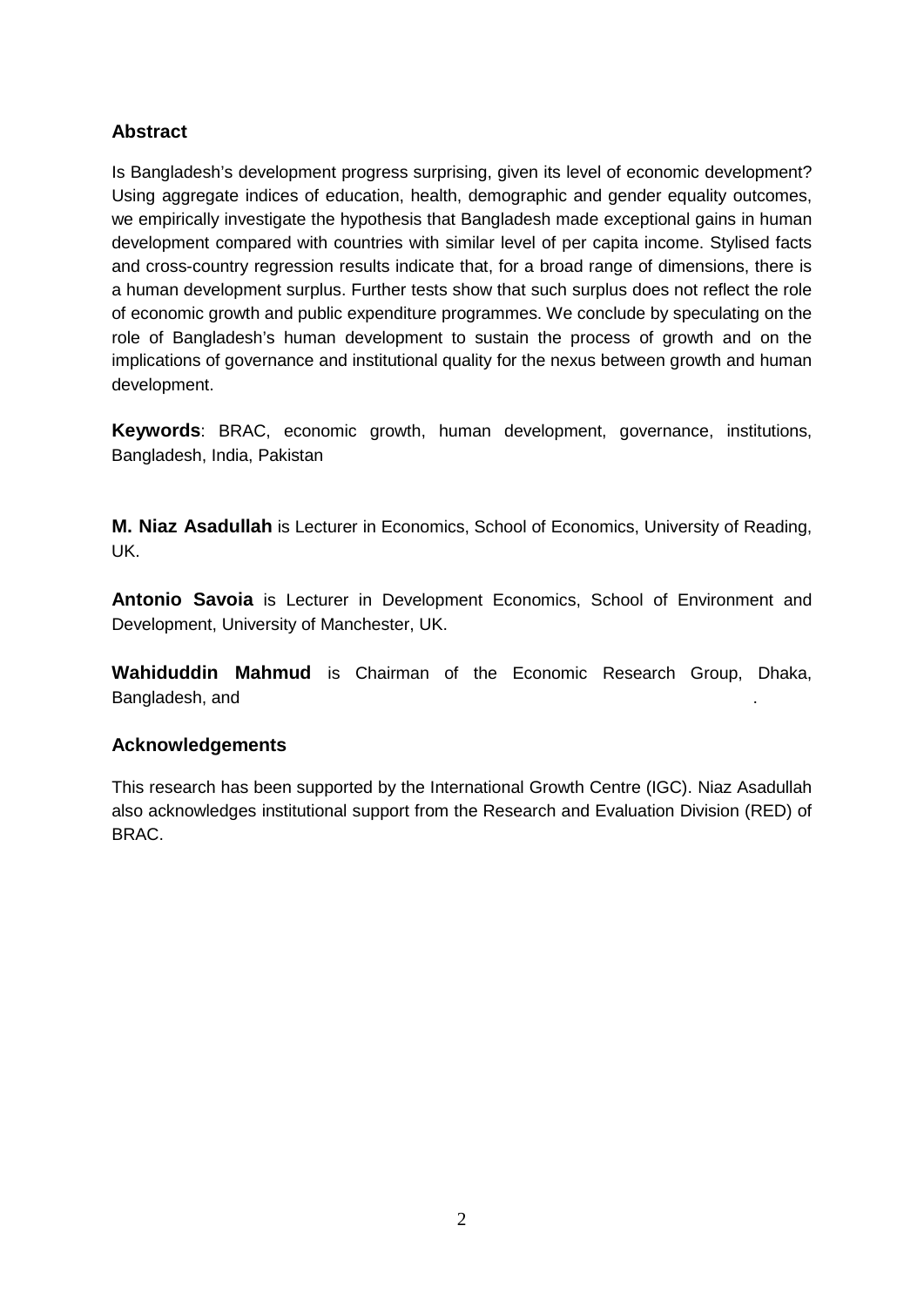# **1. Introduction**

Is Bangladesh's progress surprising when it comes to analysing the relationship between economic performance and human development? Some authors have speculated that the answer to this question could be affirmative (Mahmud, 2008; Devarajan, 2008). The Bangladeshi economy has recorded a remarkable economic performance in the new millennium, but its per capita income remains low (World Bank, 2012a). Yet its levels of many human development outcomes have improved steadily and significantly since 1980, generating a surplus compared to countries with a similar level of economic development. This phenomenon is popularly referred to as the *Bangladesh conundrum* (Mahmud et al., 2008) and has also come to the fore in the media (Sadanand 2010; Economist 2012; Ramesh, Pande and Bhandari 2012). Moreover, Bangladesh is generally seen as an economy in need of substantial governance improvements. To the extent that governance quality matters for economic and human development, the country's success in fulfilling various MDG targets represents a puzzle. This paper looks at the significance of Bangladesh's development progress in a cross-country framework. We empirically investigate whether and to what extent Bangladesh over-performs on human development indicators (such as education, health, sanitation and fertility), given its level of economic development and state of governance. We also attempt some explanations for its progress.

As the country was once famously dubbed 'the test case for development', a study on Bangladesh would contribute to the literature investigating countries' pathways to human development and the view that this is intertwined with economic development (Ranis et al., 2000; Ranis and Stewart, 2006; Ranis and Stewart, 2012). Within this strand, it has been argued that countries (e.g. China) that invested heavily in human development in their prereform period entered a virtuous cycle of high human development and high economic growth. In contrast, other countries could not sustain a process of high growth, owing to a +human development deficit (Ranis and Stewart, 2006).

Secondly, this paper is related to the recent revival on the quest of the origins of long-term development. There is a large cross-country literature highlighting market-enhancing governance and institutions as an important ingredient of economic development (e.g., Rodrik et al., 2004; Easterly and Levine, 2003; and Acemoglu et al., 2001). The lack of growth in Sub-Saharan Africa, for instance, is attributed to the poor bureaucratic quality and public services in the region (Ndulu and O'Connell, 1999; Collier, 2007. Some other research has partly challenged this view and has investigated whether, in addition to or vis-à-vis institutions, the heterogeneity in growth experiences can be explained by other factors, such as human capital (Glaeser et al., 2004), good economic policies (Henry and Miller, 2009) or favourable geographical conditions (Gallup et al., 1998). However, global surveys on corruption perception, public sector efficiency and transparency routinely rank Bangladesh as one of the most corrupt countries in the world (Transparency International Bangladesh, 2005). According to the six *Worldwide Governance Indicators* (Kauffman et al., 2009), Bangladesh was on average ranked in the 26<sup>th</sup> percentile in 1996 and, with the exception of the *rule of law* index, it has since seen a subsequent generalised worsening in all remaining five dimensions of governance. Moreover, Bangladesh is frequently affected by floods and other weather-related adverse shocks. A case study on Bangladesh therefore adds to this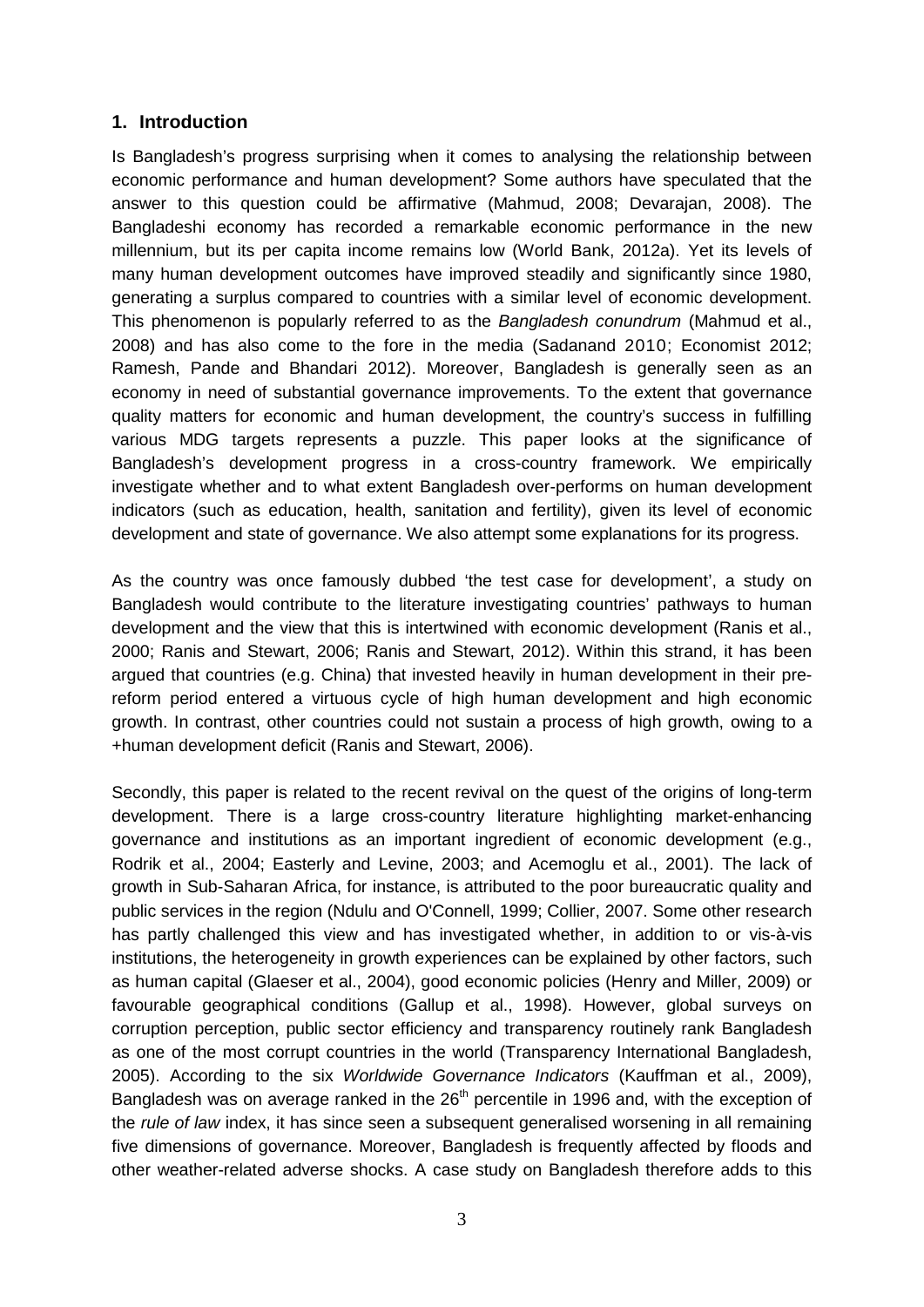debate on the possible pathways to long-run development, and complements the crosscountry empirical literature on the institutions-development nexus.

The contribution of this paper is testing and documenting, in econometric terms, where and when Bangladesh becomes an outlier in cross-country data. In addition, we document which channels are not responsible for Bangladesh's exceptionality (public expenditure and growth). We also highlight the importance of low-cost solutions, public campaigns and interlinkages between various indicators in achieving social progress, which otherwise would warrant a high level of income. It is in this context that we conjecture on the role of NGOs, though this is not empirically tested because of a lack of data. Neither do we provide a causal explanation for why Bangladesh is exceptional along many dimensions of human development. Such an econometric account is left for future research.

The rest of the paper is organised as follows. Section 2 describes the trends of Bangladesh's economic growth and development during 1980-2009. Section 3 presents regression-based evidence on the alleged exceptionality of progress made in human and social development. Section 4 discusses the possible pathways linking development and growth in the Bangladeshi context. Section 5 concludes by highlighting selected policy challenges.

# **2. Bangladesh's trends in national income, human development and social indicators**

Based on descriptive statistics, this section discusses the evolution of Bangladesh's economic and human development in a comparative perspective. This will help to trace the origins of, and put in context, its alleged exceptionality.

What has Bangladesh's economic performance been like? Table 1 below illustrates Bangladesh's real per capita GDP (panel (a)) and rate of growth (panel (b)) over the 1980- 2009 period, comparing them to the developing countries average, as well as to India and Pakistan. The data is from the Penn World Tables, version 7.0 (Heston et al., 2011). The Bangladeshi economy has substantially grown, but its per capita income is not quite close to Indian and Pakistani levels yet. As the rank analysis shows, it remains an economy with a rather low income (and it is classified as such by the World Bank). Its per capita GDP has nearly doubled since 1980, but remains a small fraction of the developing countries average and of that of other Asian developing economies.

Bangladesh's growth performance can be ideally divided into two periods. In the first period, from 1980 until the early 1990s, growth was lacklustre. But it accelerated after 1995, the second period, and it remains sustained in the new millennium. Presumably, this is also the result of a period of economic reforms, which started in the 1990s. As a result, it overtook Pakistan's growth rates in the mid-1990s, and maintained the growth advantage afterwards, but it has been well below the average Asian developing economy and India. As the rank analysis indicates, Bangladesh's growth momentum has not declined and has performed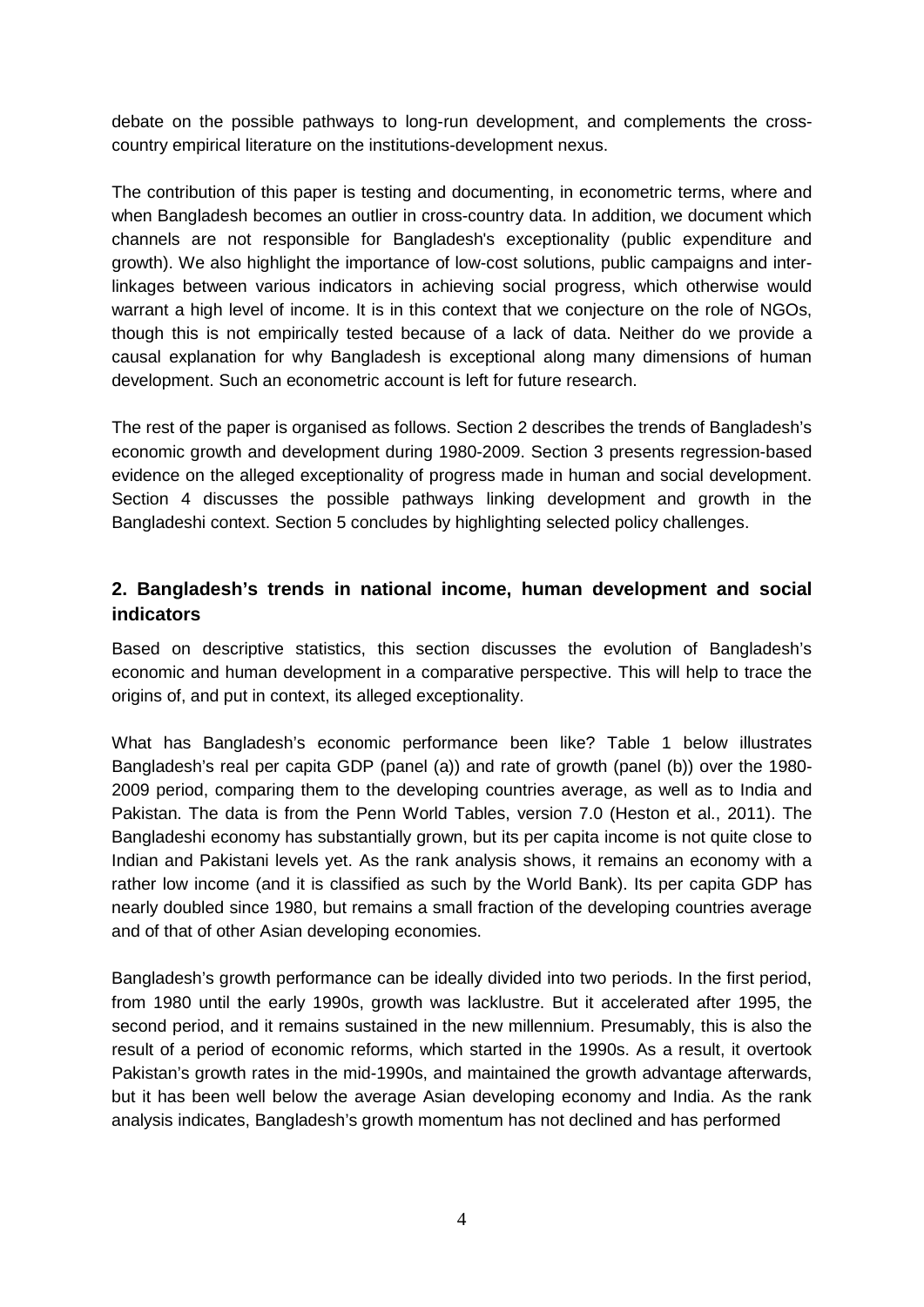| Bangladesh vis-à-vis Pakistan and India<br>811.97<br>874.71<br>987.70<br>1191.88<br>1397.26<br>716.05<br>757.35<br>BGD<br>$12^{th}$ perc.<br>14 <sup>th</sup> perc.<br>14 <sup>th</sup> perc.<br>16 <sup>th</sup> perc.<br>$10^{th}$ perc.<br>$10^{th}$ perc.<br>$16th$ perc.<br>Rank<br>1858.54<br>2112.40<br>2353.11<br><b>PAK</b><br>1453.35<br>1695.82<br>1933.94<br>2052.91<br>25 <sup>th</sup> perc.<br>27 <sup>th</sup> perc.<br>30 <sup>th</sup> perc.<br>32 <sup>nd</sup> perc.<br>31 <sup>st</sup> perc.<br>26 <sup>th</sup> perc.<br>$25th$ perc.<br>Rank<br>1019.63<br>2556.26<br>3237.84<br>IND.<br>1175.46<br>1407.22<br>1564.59<br>1860.24<br>$20th$ perc.<br>$23rd$ perc.<br>$24th$ perc.<br>$26th$ perc.<br>$26th$ perc.<br>$29th$ perc.<br>$30th$ perc.<br>Rank<br>Asia (developing economies)<br>4350.70<br>Mean<br>1426.07<br>1627.99<br>1955.62<br>2345.49<br>2627.31<br>3420.63<br>Sd<br>956.52<br>1066.08<br>1397.65<br>1863.66<br>1984.81<br>2505.64<br>3118.99<br>N<br>24<br>24<br>24<br>17<br>17<br>18<br>24<br>32 <sup>nd</sup> perc.<br>$37th$ perc.<br>25 <sup>th</sup> perc.<br>29 <sup>th</sup> perc.<br>37 <sup>th</sup> perc.<br>32 <sup>nd</sup> perc.<br>34 <sup>th</sup> perc.<br>Rank<br>South Asia<br>1213.06<br>Mean<br>1001.75<br>1416.97<br>1596.94<br>1867.28<br>2392.20<br>2803.75<br>Sd<br>298.46<br>390.41<br>552.11<br>746.50<br>1002.01<br>1404.28<br>1461.14<br>N<br>8<br>8<br>8<br>8<br>8<br>8<br>8<br>20 <sup>th</sup> perc.<br>24 <sup>th</sup> perc.<br>26 <sup>th</sup> perc.<br>26 <sup>th</sup> perc.<br>28 <sup>th</sup> perc.<br>28 <sup>th</sup> perc.<br>$23rd$ perc.<br>Rank<br>Developing economies<br>5526.74<br>3479.06<br>3522.03<br>3653.27<br>3722.97<br>4182.07<br>4880.46<br>Mean<br>Sd<br>3429.23<br>3582.07<br>3539.31<br>3608.21<br>4145.72<br>4831.05<br>5419.41<br>N<br>116<br>116<br>118<br>126<br>126<br>126<br>126<br>$43rd$ perc.<br>42 <sup>nd</sup> perc.<br>47 <sup>th</sup> perc.<br>46 <sup>th</sup> perc.<br>44 <sup>th</sup> perc.<br>43rd perc.<br>43 <sup>rd</sup> perc.<br>Rank<br>Panel (b): Average real per capita GDP growth<br>1985-90<br>Year<br>1980-85<br>1990-95<br>1995-00<br>2000-05<br>2005-09<br>Bangladesh vis-à-vis Pakistan and India<br><b>BGD</b><br>1.39<br>1.49<br>2.43<br>3.76<br>3.97<br>1.12<br>48 <sup>th</sup> perc.<br>59 <sup>th</sup> perc.<br>56 <sup>th</sup> perc.<br>70 <sup>th</sup> perc.<br>56 <sup>th</sup> perc.<br>71 <sup>st</sup> perc.<br>Rank<br><b>PAK</b><br>3.09<br>2.63<br>1.19<br>$-1.99$<br>2.56<br>2.70<br>52 <sup>nd</sup> perc.<br>$6th$ perc.<br>55 <sup>th</sup> perc.<br>78 <sup>th</sup> perc.<br>$67th$ perc.<br>50 <sup>th</sup> perc.<br>Rank<br><b>IND</b><br>2.84<br>3.60<br>2.12<br>3.46<br>6.36<br>5.91<br>82 <sup>nd</sup> perc.<br>76 <sup>th</sup> perc.<br>69 <sup>th</sup> perc.<br>85 <sup>th</sup> perc.<br>76 <sup>th</sup> perc.<br>71 <sup>st</sup> perc.<br>Rank<br>Asia (developing economies)<br>2.92<br>2.96<br>2.04<br>2.42<br>5.20<br>Mean<br>5.96<br>5.64<br>3.51<br>Sd<br>2.59<br>3.60<br>2.65<br>3.67<br>N<br>24<br>24<br>24<br>17<br>17<br>18<br>86 <sup>th</sup> perc.<br>77 <sup>th</sup> perc.<br>$68th$ perc.<br>$56th$ perc.<br>79 <sup>th</sup> perc.<br>71 <sup>st</sup> perc.<br>Rank<br>South Asia<br>1.28<br>5.02<br>Mean<br>3.63<br>2.48<br>2.18<br>4.90<br>4.33<br>Sd<br>2.28<br>4.55<br>4.42<br>3.19<br>3.59<br>N<br>8<br>8<br>8<br>8<br>8<br>8<br>$66th$ perc.<br>56 <sup>th</sup> perc.<br>$50th$ perc.<br>78 <sup>th</sup> perc.<br>78 <sup>th</sup> perc.<br>81 <sup>st</sup> perc.<br>Rank<br>Developing economies<br>3.09<br>0.27<br>0.84<br>0.22<br>2.00<br>2.98<br>Mean<br>Sd<br>3.75<br>4.23<br>4.61<br>5.66<br>3.81<br>3.42<br>N<br>116<br>116<br>118<br>126<br>126<br>126<br>42 <sup>nd</sup> perc.<br>44 <sup>th</sup> perc.<br>43rd perc.<br>48 <sup>th</sup> perc.<br>$56th$ perc.<br>61 <sup>st</sup> perc.<br>Rank<br>Panel (c): Human Development Index<br>1980<br>1985<br>1995<br>2000<br>2005<br>2009<br>Year<br>1990<br>Bangladesh<br>0.324<br>0.422<br>0.462<br>HDI value<br>0.303<br>0.352<br>0.388<br>0.496<br>14 <sup>th</sup> perc.<br>17 <sup>th</sup> perc.<br>22 <sup>nd</sup> perc.<br>22 <sup>nd</sup> perc.<br>$14th$ perc.<br>14 <sup>th</sup> perc.<br>$20th$ perc.<br>HDI rank<br>Pakistan<br>0.384<br>0.399<br>0.420<br>0.436<br><b>HDI</b> value<br>0.359<br>0.480<br>0.503<br>22 <sup>nd</sup> perc.<br>22 <sup>nd</sup> perc.<br>$22nd$ perc.<br>22 <sup>nd</sup> perc.<br>23 <sup>rd</sup> perc.<br>$24th$ perc.<br>$21st$ perc.<br>HDI rank<br>India<br>HDI value<br>0.344<br>0.380<br>0.410<br>0.437<br>0.461<br>0.504<br>0.542<br>19 <sup>th</sup> perc.<br>22 <sup>nd</sup> perc.<br>24 <sup>th</sup> perc.<br>$26th$ perc.<br>$28th$ perc.<br>28 <sup>th</sup> perc.<br>21 <sup>st</sup> perc.<br>HDI rank<br>Asia (developing economies)<br>0.595<br>HDI mean<br>0.424<br>0.443<br>0.488<br>0.515<br>0.563<br>0.385<br>Sd<br>0.120<br>0.117<br>0.113<br>0.112<br>0.116<br>0.105<br>0.100<br>N<br>14<br>21<br>21<br>23<br>25<br>13<br>16<br>26 <sup>th</sup> perc.<br>28 <sup>th</sup> perc.<br>30 <sup>th</sup> perc.<br>32 <sup>nd</sup> perc.<br>$26th$ perc.<br>26 <sup>th</sup> perc.<br>32 <sup>nd</sup> perc.<br>HDI rank<br>South Asia<br>0.532<br>HDI mean<br>0.331<br>0.361<br>0.388<br>0.409<br>0.451<br>0.499<br>0.119<br>0.113<br>0.112<br>0.119<br>0.130<br>0.111<br>0.098<br>Sd<br>N<br>$\overline{7}$<br>$\overline{7}$<br>6<br>6<br>6<br>8<br>6<br>16 <sup>th</sup> perc.<br>19 <sup>th</sup> perc.<br>20 <sup>th</sup> perc.<br>25 <sup>th</sup> perc.<br>27 <sup>th</sup> perc.<br>20 <sup>th</sup> perc.<br>27 <sup>th</sup> perc.<br>HDI rank<br>Developing economies<br>0.479<br>0.499<br>0.544<br>0.575<br>HDI mean<br>0.434<br>0.460<br>0.518<br>0.141<br>0.149<br>0.134<br>0.136<br>0.144<br>0.146<br>0.143<br>Sd<br>N<br>87<br>114<br>124<br>72<br>78<br>81<br>99 |          | Panel (a): Real per capita GDP |                        |                        |              |                        |                        |                        |
|-------------------------------------------------------------------------------------------------------------------------------------------------------------------------------------------------------------------------------------------------------------------------------------------------------------------------------------------------------------------------------------------------------------------------------------------------------------------------------------------------------------------------------------------------------------------------------------------------------------------------------------------------------------------------------------------------------------------------------------------------------------------------------------------------------------------------------------------------------------------------------------------------------------------------------------------------------------------------------------------------------------------------------------------------------------------------------------------------------------------------------------------------------------------------------------------------------------------------------------------------------------------------------------------------------------------------------------------------------------------------------------------------------------------------------------------------------------------------------------------------------------------------------------------------------------------------------------------------------------------------------------------------------------------------------------------------------------------------------------------------------------------------------------------------------------------------------------------------------------------------------------------------------------------------------------------------------------------------------------------------------------------------------------------------------------------------------------------------------------------------------------------------------------------------------------------------------------------------------------------------------------------------------------------------------------------------------------------------------------------------------------------------------------------------------------------------------------------------------------------------------------------------------------------------------------------------------------------------------------------------------------------------------------------------------------------------------------------------------------------------------------------------------------------------------------------------------------------------------------------------------------------------------------------------------------------------------------------------------------------------------------------------------------------------------------------------------------------------------------------------------------------------------------------------------------------------------------------------------------------------------------------------------------------------------------------------------------------------------------------------------------------------------------------------------------------------------------------------------------------------------------------------------------------------------------------------------------------------------------------------------------------------------------------------------------------------------------------------------------------------------------------------------------------------------------------------------------------------------------------------------------------------------------------------------------------------------------------------------------------------------------------------------------------------------------------------------------------------------------------------------------------------------------------------------------------------------------------------------------------------------------------------------------------------------------------------------------------------------------------------------------------------------------------------------------------------------------------------------------------------------------------------------------------------------------------------------------------------------------------------------------------------------------------------------------------------------------------------------------------------------------------------------------------------------------------------------------------------------------------------------------------------------------------------------------------------------------------------------------------------------------------------------------------------------------------------------------------------------------------------------------------------------------------------------------------------------------------------------------------------------------------------------------------------------------------------------------------------------------------------------------------------------------------------------------------------------------------------------------------------------------------------------------------------------------------------------------------------------------------------------------------------------------------------------------------------------------------------------------------------------------------------------------------------------------------------------------------------------------------------------------------------------------------------------|----------|--------------------------------|------------------------|------------------------|--------------|------------------------|------------------------|------------------------|
|                                                                                                                                                                                                                                                                                                                                                                                                                                                                                                                                                                                                                                                                                                                                                                                                                                                                                                                                                                                                                                                                                                                                                                                                                                                                                                                                                                                                                                                                                                                                                                                                                                                                                                                                                                                                                                                                                                                                                                                                                                                                                                                                                                                                                                                                                                                                                                                                                                                                                                                                                                                                                                                                                                                                                                                                                                                                                                                                                                                                                                                                                                                                                                                                                                                                                                                                                                                                                                                                                                                                                                                                                                                                                                                                                                                                                                                                                                                                                                                                                                                                                                                                                                                                                                                                                                                                                                                                                                                                                                                                                                                                                                                                                                                                                                                                                                                                                                                                                                                                                                                                                                                                                                                                                                                                                                                                                                                                                                                                                                                                                                                                                                                                                                                                                                                                                                                                                                                               | Year     | 1980                           | 1985                   | 1990                   | 1995         | 2000                   | 2005                   | 2009                   |
|                                                                                                                                                                                                                                                                                                                                                                                                                                                                                                                                                                                                                                                                                                                                                                                                                                                                                                                                                                                                                                                                                                                                                                                                                                                                                                                                                                                                                                                                                                                                                                                                                                                                                                                                                                                                                                                                                                                                                                                                                                                                                                                                                                                                                                                                                                                                                                                                                                                                                                                                                                                                                                                                                                                                                                                                                                                                                                                                                                                                                                                                                                                                                                                                                                                                                                                                                                                                                                                                                                                                                                                                                                                                                                                                                                                                                                                                                                                                                                                                                                                                                                                                                                                                                                                                                                                                                                                                                                                                                                                                                                                                                                                                                                                                                                                                                                                                                                                                                                                                                                                                                                                                                                                                                                                                                                                                                                                                                                                                                                                                                                                                                                                                                                                                                                                                                                                                                                                               |          |                                |                        |                        |              |                        |                        |                        |
|                                                                                                                                                                                                                                                                                                                                                                                                                                                                                                                                                                                                                                                                                                                                                                                                                                                                                                                                                                                                                                                                                                                                                                                                                                                                                                                                                                                                                                                                                                                                                                                                                                                                                                                                                                                                                                                                                                                                                                                                                                                                                                                                                                                                                                                                                                                                                                                                                                                                                                                                                                                                                                                                                                                                                                                                                                                                                                                                                                                                                                                                                                                                                                                                                                                                                                                                                                                                                                                                                                                                                                                                                                                                                                                                                                                                                                                                                                                                                                                                                                                                                                                                                                                                                                                                                                                                                                                                                                                                                                                                                                                                                                                                                                                                                                                                                                                                                                                                                                                                                                                                                                                                                                                                                                                                                                                                                                                                                                                                                                                                                                                                                                                                                                                                                                                                                                                                                                                               |          |                                |                        |                        |              |                        |                        |                        |
|                                                                                                                                                                                                                                                                                                                                                                                                                                                                                                                                                                                                                                                                                                                                                                                                                                                                                                                                                                                                                                                                                                                                                                                                                                                                                                                                                                                                                                                                                                                                                                                                                                                                                                                                                                                                                                                                                                                                                                                                                                                                                                                                                                                                                                                                                                                                                                                                                                                                                                                                                                                                                                                                                                                                                                                                                                                                                                                                                                                                                                                                                                                                                                                                                                                                                                                                                                                                                                                                                                                                                                                                                                                                                                                                                                                                                                                                                                                                                                                                                                                                                                                                                                                                                                                                                                                                                                                                                                                                                                                                                                                                                                                                                                                                                                                                                                                                                                                                                                                                                                                                                                                                                                                                                                                                                                                                                                                                                                                                                                                                                                                                                                                                                                                                                                                                                                                                                                                               |          |                                |                        |                        |              |                        |                        |                        |
|                                                                                                                                                                                                                                                                                                                                                                                                                                                                                                                                                                                                                                                                                                                                                                                                                                                                                                                                                                                                                                                                                                                                                                                                                                                                                                                                                                                                                                                                                                                                                                                                                                                                                                                                                                                                                                                                                                                                                                                                                                                                                                                                                                                                                                                                                                                                                                                                                                                                                                                                                                                                                                                                                                                                                                                                                                                                                                                                                                                                                                                                                                                                                                                                                                                                                                                                                                                                                                                                                                                                                                                                                                                                                                                                                                                                                                                                                                                                                                                                                                                                                                                                                                                                                                                                                                                                                                                                                                                                                                                                                                                                                                                                                                                                                                                                                                                                                                                                                                                                                                                                                                                                                                                                                                                                                                                                                                                                                                                                                                                                                                                                                                                                                                                                                                                                                                                                                                                               |          |                                |                        |                        |              |                        |                        |                        |
|                                                                                                                                                                                                                                                                                                                                                                                                                                                                                                                                                                                                                                                                                                                                                                                                                                                                                                                                                                                                                                                                                                                                                                                                                                                                                                                                                                                                                                                                                                                                                                                                                                                                                                                                                                                                                                                                                                                                                                                                                                                                                                                                                                                                                                                                                                                                                                                                                                                                                                                                                                                                                                                                                                                                                                                                                                                                                                                                                                                                                                                                                                                                                                                                                                                                                                                                                                                                                                                                                                                                                                                                                                                                                                                                                                                                                                                                                                                                                                                                                                                                                                                                                                                                                                                                                                                                                                                                                                                                                                                                                                                                                                                                                                                                                                                                                                                                                                                                                                                                                                                                                                                                                                                                                                                                                                                                                                                                                                                                                                                                                                                                                                                                                                                                                                                                                                                                                                                               |          |                                |                        |                        |              |                        |                        |                        |
|                                                                                                                                                                                                                                                                                                                                                                                                                                                                                                                                                                                                                                                                                                                                                                                                                                                                                                                                                                                                                                                                                                                                                                                                                                                                                                                                                                                                                                                                                                                                                                                                                                                                                                                                                                                                                                                                                                                                                                                                                                                                                                                                                                                                                                                                                                                                                                                                                                                                                                                                                                                                                                                                                                                                                                                                                                                                                                                                                                                                                                                                                                                                                                                                                                                                                                                                                                                                                                                                                                                                                                                                                                                                                                                                                                                                                                                                                                                                                                                                                                                                                                                                                                                                                                                                                                                                                                                                                                                                                                                                                                                                                                                                                                                                                                                                                                                                                                                                                                                                                                                                                                                                                                                                                                                                                                                                                                                                                                                                                                                                                                                                                                                                                                                                                                                                                                                                                                                               |          |                                |                        |                        |              |                        |                        |                        |
|                                                                                                                                                                                                                                                                                                                                                                                                                                                                                                                                                                                                                                                                                                                                                                                                                                                                                                                                                                                                                                                                                                                                                                                                                                                                                                                                                                                                                                                                                                                                                                                                                                                                                                                                                                                                                                                                                                                                                                                                                                                                                                                                                                                                                                                                                                                                                                                                                                                                                                                                                                                                                                                                                                                                                                                                                                                                                                                                                                                                                                                                                                                                                                                                                                                                                                                                                                                                                                                                                                                                                                                                                                                                                                                                                                                                                                                                                                                                                                                                                                                                                                                                                                                                                                                                                                                                                                                                                                                                                                                                                                                                                                                                                                                                                                                                                                                                                                                                                                                                                                                                                                                                                                                                                                                                                                                                                                                                                                                                                                                                                                                                                                                                                                                                                                                                                                                                                                                               |          |                                |                        |                        |              |                        |                        |                        |
|                                                                                                                                                                                                                                                                                                                                                                                                                                                                                                                                                                                                                                                                                                                                                                                                                                                                                                                                                                                                                                                                                                                                                                                                                                                                                                                                                                                                                                                                                                                                                                                                                                                                                                                                                                                                                                                                                                                                                                                                                                                                                                                                                                                                                                                                                                                                                                                                                                                                                                                                                                                                                                                                                                                                                                                                                                                                                                                                                                                                                                                                                                                                                                                                                                                                                                                                                                                                                                                                                                                                                                                                                                                                                                                                                                                                                                                                                                                                                                                                                                                                                                                                                                                                                                                                                                                                                                                                                                                                                                                                                                                                                                                                                                                                                                                                                                                                                                                                                                                                                                                                                                                                                                                                                                                                                                                                                                                                                                                                                                                                                                                                                                                                                                                                                                                                                                                                                                                               |          |                                |                        |                        |              |                        |                        |                        |
|                                                                                                                                                                                                                                                                                                                                                                                                                                                                                                                                                                                                                                                                                                                                                                                                                                                                                                                                                                                                                                                                                                                                                                                                                                                                                                                                                                                                                                                                                                                                                                                                                                                                                                                                                                                                                                                                                                                                                                                                                                                                                                                                                                                                                                                                                                                                                                                                                                                                                                                                                                                                                                                                                                                                                                                                                                                                                                                                                                                                                                                                                                                                                                                                                                                                                                                                                                                                                                                                                                                                                                                                                                                                                                                                                                                                                                                                                                                                                                                                                                                                                                                                                                                                                                                                                                                                                                                                                                                                                                                                                                                                                                                                                                                                                                                                                                                                                                                                                                                                                                                                                                                                                                                                                                                                                                                                                                                                                                                                                                                                                                                                                                                                                                                                                                                                                                                                                                                               |          |                                |                        |                        |              |                        |                        |                        |
|                                                                                                                                                                                                                                                                                                                                                                                                                                                                                                                                                                                                                                                                                                                                                                                                                                                                                                                                                                                                                                                                                                                                                                                                                                                                                                                                                                                                                                                                                                                                                                                                                                                                                                                                                                                                                                                                                                                                                                                                                                                                                                                                                                                                                                                                                                                                                                                                                                                                                                                                                                                                                                                                                                                                                                                                                                                                                                                                                                                                                                                                                                                                                                                                                                                                                                                                                                                                                                                                                                                                                                                                                                                                                                                                                                                                                                                                                                                                                                                                                                                                                                                                                                                                                                                                                                                                                                                                                                                                                                                                                                                                                                                                                                                                                                                                                                                                                                                                                                                                                                                                                                                                                                                                                                                                                                                                                                                                                                                                                                                                                                                                                                                                                                                                                                                                                                                                                                                               |          |                                |                        |                        |              |                        |                        |                        |
|                                                                                                                                                                                                                                                                                                                                                                                                                                                                                                                                                                                                                                                                                                                                                                                                                                                                                                                                                                                                                                                                                                                                                                                                                                                                                                                                                                                                                                                                                                                                                                                                                                                                                                                                                                                                                                                                                                                                                                                                                                                                                                                                                                                                                                                                                                                                                                                                                                                                                                                                                                                                                                                                                                                                                                                                                                                                                                                                                                                                                                                                                                                                                                                                                                                                                                                                                                                                                                                                                                                                                                                                                                                                                                                                                                                                                                                                                                                                                                                                                                                                                                                                                                                                                                                                                                                                                                                                                                                                                                                                                                                                                                                                                                                                                                                                                                                                                                                                                                                                                                                                                                                                                                                                                                                                                                                                                                                                                                                                                                                                                                                                                                                                                                                                                                                                                                                                                                                               |          |                                |                        |                        |              |                        |                        |                        |
|                                                                                                                                                                                                                                                                                                                                                                                                                                                                                                                                                                                                                                                                                                                                                                                                                                                                                                                                                                                                                                                                                                                                                                                                                                                                                                                                                                                                                                                                                                                                                                                                                                                                                                                                                                                                                                                                                                                                                                                                                                                                                                                                                                                                                                                                                                                                                                                                                                                                                                                                                                                                                                                                                                                                                                                                                                                                                                                                                                                                                                                                                                                                                                                                                                                                                                                                                                                                                                                                                                                                                                                                                                                                                                                                                                                                                                                                                                                                                                                                                                                                                                                                                                                                                                                                                                                                                                                                                                                                                                                                                                                                                                                                                                                                                                                                                                                                                                                                                                                                                                                                                                                                                                                                                                                                                                                                                                                                                                                                                                                                                                                                                                                                                                                                                                                                                                                                                                                               |          |                                |                        |                        |              |                        |                        |                        |
|                                                                                                                                                                                                                                                                                                                                                                                                                                                                                                                                                                                                                                                                                                                                                                                                                                                                                                                                                                                                                                                                                                                                                                                                                                                                                                                                                                                                                                                                                                                                                                                                                                                                                                                                                                                                                                                                                                                                                                                                                                                                                                                                                                                                                                                                                                                                                                                                                                                                                                                                                                                                                                                                                                                                                                                                                                                                                                                                                                                                                                                                                                                                                                                                                                                                                                                                                                                                                                                                                                                                                                                                                                                                                                                                                                                                                                                                                                                                                                                                                                                                                                                                                                                                                                                                                                                                                                                                                                                                                                                                                                                                                                                                                                                                                                                                                                                                                                                                                                                                                                                                                                                                                                                                                                                                                                                                                                                                                                                                                                                                                                                                                                                                                                                                                                                                                                                                                                                               |          |                                |                        |                        |              |                        |                        |                        |
|                                                                                                                                                                                                                                                                                                                                                                                                                                                                                                                                                                                                                                                                                                                                                                                                                                                                                                                                                                                                                                                                                                                                                                                                                                                                                                                                                                                                                                                                                                                                                                                                                                                                                                                                                                                                                                                                                                                                                                                                                                                                                                                                                                                                                                                                                                                                                                                                                                                                                                                                                                                                                                                                                                                                                                                                                                                                                                                                                                                                                                                                                                                                                                                                                                                                                                                                                                                                                                                                                                                                                                                                                                                                                                                                                                                                                                                                                                                                                                                                                                                                                                                                                                                                                                                                                                                                                                                                                                                                                                                                                                                                                                                                                                                                                                                                                                                                                                                                                                                                                                                                                                                                                                                                                                                                                                                                                                                                                                                                                                                                                                                                                                                                                                                                                                                                                                                                                                                               |          |                                |                        |                        |              |                        |                        |                        |
|                                                                                                                                                                                                                                                                                                                                                                                                                                                                                                                                                                                                                                                                                                                                                                                                                                                                                                                                                                                                                                                                                                                                                                                                                                                                                                                                                                                                                                                                                                                                                                                                                                                                                                                                                                                                                                                                                                                                                                                                                                                                                                                                                                                                                                                                                                                                                                                                                                                                                                                                                                                                                                                                                                                                                                                                                                                                                                                                                                                                                                                                                                                                                                                                                                                                                                                                                                                                                                                                                                                                                                                                                                                                                                                                                                                                                                                                                                                                                                                                                                                                                                                                                                                                                                                                                                                                                                                                                                                                                                                                                                                                                                                                                                                                                                                                                                                                                                                                                                                                                                                                                                                                                                                                                                                                                                                                                                                                                                                                                                                                                                                                                                                                                                                                                                                                                                                                                                                               |          |                                |                        |                        |              |                        |                        |                        |
|                                                                                                                                                                                                                                                                                                                                                                                                                                                                                                                                                                                                                                                                                                                                                                                                                                                                                                                                                                                                                                                                                                                                                                                                                                                                                                                                                                                                                                                                                                                                                                                                                                                                                                                                                                                                                                                                                                                                                                                                                                                                                                                                                                                                                                                                                                                                                                                                                                                                                                                                                                                                                                                                                                                                                                                                                                                                                                                                                                                                                                                                                                                                                                                                                                                                                                                                                                                                                                                                                                                                                                                                                                                                                                                                                                                                                                                                                                                                                                                                                                                                                                                                                                                                                                                                                                                                                                                                                                                                                                                                                                                                                                                                                                                                                                                                                                                                                                                                                                                                                                                                                                                                                                                                                                                                                                                                                                                                                                                                                                                                                                                                                                                                                                                                                                                                                                                                                                                               |          |                                |                        |                        |              |                        |                        |                        |
|                                                                                                                                                                                                                                                                                                                                                                                                                                                                                                                                                                                                                                                                                                                                                                                                                                                                                                                                                                                                                                                                                                                                                                                                                                                                                                                                                                                                                                                                                                                                                                                                                                                                                                                                                                                                                                                                                                                                                                                                                                                                                                                                                                                                                                                                                                                                                                                                                                                                                                                                                                                                                                                                                                                                                                                                                                                                                                                                                                                                                                                                                                                                                                                                                                                                                                                                                                                                                                                                                                                                                                                                                                                                                                                                                                                                                                                                                                                                                                                                                                                                                                                                                                                                                                                                                                                                                                                                                                                                                                                                                                                                                                                                                                                                                                                                                                                                                                                                                                                                                                                                                                                                                                                                                                                                                                                                                                                                                                                                                                                                                                                                                                                                                                                                                                                                                                                                                                                               |          |                                |                        |                        |              |                        |                        |                        |
|                                                                                                                                                                                                                                                                                                                                                                                                                                                                                                                                                                                                                                                                                                                                                                                                                                                                                                                                                                                                                                                                                                                                                                                                                                                                                                                                                                                                                                                                                                                                                                                                                                                                                                                                                                                                                                                                                                                                                                                                                                                                                                                                                                                                                                                                                                                                                                                                                                                                                                                                                                                                                                                                                                                                                                                                                                                                                                                                                                                                                                                                                                                                                                                                                                                                                                                                                                                                                                                                                                                                                                                                                                                                                                                                                                                                                                                                                                                                                                                                                                                                                                                                                                                                                                                                                                                                                                                                                                                                                                                                                                                                                                                                                                                                                                                                                                                                                                                                                                                                                                                                                                                                                                                                                                                                                                                                                                                                                                                                                                                                                                                                                                                                                                                                                                                                                                                                                                                               |          |                                |                        |                        |              |                        |                        |                        |
|                                                                                                                                                                                                                                                                                                                                                                                                                                                                                                                                                                                                                                                                                                                                                                                                                                                                                                                                                                                                                                                                                                                                                                                                                                                                                                                                                                                                                                                                                                                                                                                                                                                                                                                                                                                                                                                                                                                                                                                                                                                                                                                                                                                                                                                                                                                                                                                                                                                                                                                                                                                                                                                                                                                                                                                                                                                                                                                                                                                                                                                                                                                                                                                                                                                                                                                                                                                                                                                                                                                                                                                                                                                                                                                                                                                                                                                                                                                                                                                                                                                                                                                                                                                                                                                                                                                                                                                                                                                                                                                                                                                                                                                                                                                                                                                                                                                                                                                                                                                                                                                                                                                                                                                                                                                                                                                                                                                                                                                                                                                                                                                                                                                                                                                                                                                                                                                                                                                               |          |                                |                        |                        |              |                        |                        |                        |
|                                                                                                                                                                                                                                                                                                                                                                                                                                                                                                                                                                                                                                                                                                                                                                                                                                                                                                                                                                                                                                                                                                                                                                                                                                                                                                                                                                                                                                                                                                                                                                                                                                                                                                                                                                                                                                                                                                                                                                                                                                                                                                                                                                                                                                                                                                                                                                                                                                                                                                                                                                                                                                                                                                                                                                                                                                                                                                                                                                                                                                                                                                                                                                                                                                                                                                                                                                                                                                                                                                                                                                                                                                                                                                                                                                                                                                                                                                                                                                                                                                                                                                                                                                                                                                                                                                                                                                                                                                                                                                                                                                                                                                                                                                                                                                                                                                                                                                                                                                                                                                                                                                                                                                                                                                                                                                                                                                                                                                                                                                                                                                                                                                                                                                                                                                                                                                                                                                                               |          |                                |                        |                        |              |                        |                        |                        |
|                                                                                                                                                                                                                                                                                                                                                                                                                                                                                                                                                                                                                                                                                                                                                                                                                                                                                                                                                                                                                                                                                                                                                                                                                                                                                                                                                                                                                                                                                                                                                                                                                                                                                                                                                                                                                                                                                                                                                                                                                                                                                                                                                                                                                                                                                                                                                                                                                                                                                                                                                                                                                                                                                                                                                                                                                                                                                                                                                                                                                                                                                                                                                                                                                                                                                                                                                                                                                                                                                                                                                                                                                                                                                                                                                                                                                                                                                                                                                                                                                                                                                                                                                                                                                                                                                                                                                                                                                                                                                                                                                                                                                                                                                                                                                                                                                                                                                                                                                                                                                                                                                                                                                                                                                                                                                                                                                                                                                                                                                                                                                                                                                                                                                                                                                                                                                                                                                                                               |          |                                |                        |                        |              |                        |                        |                        |
|                                                                                                                                                                                                                                                                                                                                                                                                                                                                                                                                                                                                                                                                                                                                                                                                                                                                                                                                                                                                                                                                                                                                                                                                                                                                                                                                                                                                                                                                                                                                                                                                                                                                                                                                                                                                                                                                                                                                                                                                                                                                                                                                                                                                                                                                                                                                                                                                                                                                                                                                                                                                                                                                                                                                                                                                                                                                                                                                                                                                                                                                                                                                                                                                                                                                                                                                                                                                                                                                                                                                                                                                                                                                                                                                                                                                                                                                                                                                                                                                                                                                                                                                                                                                                                                                                                                                                                                                                                                                                                                                                                                                                                                                                                                                                                                                                                                                                                                                                                                                                                                                                                                                                                                                                                                                                                                                                                                                                                                                                                                                                                                                                                                                                                                                                                                                                                                                                                                               |          |                                |                        |                        |              |                        |                        |                        |
|                                                                                                                                                                                                                                                                                                                                                                                                                                                                                                                                                                                                                                                                                                                                                                                                                                                                                                                                                                                                                                                                                                                                                                                                                                                                                                                                                                                                                                                                                                                                                                                                                                                                                                                                                                                                                                                                                                                                                                                                                                                                                                                                                                                                                                                                                                                                                                                                                                                                                                                                                                                                                                                                                                                                                                                                                                                                                                                                                                                                                                                                                                                                                                                                                                                                                                                                                                                                                                                                                                                                                                                                                                                                                                                                                                                                                                                                                                                                                                                                                                                                                                                                                                                                                                                                                                                                                                                                                                                                                                                                                                                                                                                                                                                                                                                                                                                                                                                                                                                                                                                                                                                                                                                                                                                                                                                                                                                                                                                                                                                                                                                                                                                                                                                                                                                                                                                                                                                               |          |                                |                        |                        |              |                        |                        |                        |
|                                                                                                                                                                                                                                                                                                                                                                                                                                                                                                                                                                                                                                                                                                                                                                                                                                                                                                                                                                                                                                                                                                                                                                                                                                                                                                                                                                                                                                                                                                                                                                                                                                                                                                                                                                                                                                                                                                                                                                                                                                                                                                                                                                                                                                                                                                                                                                                                                                                                                                                                                                                                                                                                                                                                                                                                                                                                                                                                                                                                                                                                                                                                                                                                                                                                                                                                                                                                                                                                                                                                                                                                                                                                                                                                                                                                                                                                                                                                                                                                                                                                                                                                                                                                                                                                                                                                                                                                                                                                                                                                                                                                                                                                                                                                                                                                                                                                                                                                                                                                                                                                                                                                                                                                                                                                                                                                                                                                                                                                                                                                                                                                                                                                                                                                                                                                                                                                                                                               |          |                                |                        |                        |              |                        |                        |                        |
|                                                                                                                                                                                                                                                                                                                                                                                                                                                                                                                                                                                                                                                                                                                                                                                                                                                                                                                                                                                                                                                                                                                                                                                                                                                                                                                                                                                                                                                                                                                                                                                                                                                                                                                                                                                                                                                                                                                                                                                                                                                                                                                                                                                                                                                                                                                                                                                                                                                                                                                                                                                                                                                                                                                                                                                                                                                                                                                                                                                                                                                                                                                                                                                                                                                                                                                                                                                                                                                                                                                                                                                                                                                                                                                                                                                                                                                                                                                                                                                                                                                                                                                                                                                                                                                                                                                                                                                                                                                                                                                                                                                                                                                                                                                                                                                                                                                                                                                                                                                                                                                                                                                                                                                                                                                                                                                                                                                                                                                                                                                                                                                                                                                                                                                                                                                                                                                                                                                               |          |                                |                        |                        |              |                        |                        |                        |
|                                                                                                                                                                                                                                                                                                                                                                                                                                                                                                                                                                                                                                                                                                                                                                                                                                                                                                                                                                                                                                                                                                                                                                                                                                                                                                                                                                                                                                                                                                                                                                                                                                                                                                                                                                                                                                                                                                                                                                                                                                                                                                                                                                                                                                                                                                                                                                                                                                                                                                                                                                                                                                                                                                                                                                                                                                                                                                                                                                                                                                                                                                                                                                                                                                                                                                                                                                                                                                                                                                                                                                                                                                                                                                                                                                                                                                                                                                                                                                                                                                                                                                                                                                                                                                                                                                                                                                                                                                                                                                                                                                                                                                                                                                                                                                                                                                                                                                                                                                                                                                                                                                                                                                                                                                                                                                                                                                                                                                                                                                                                                                                                                                                                                                                                                                                                                                                                                                                               |          |                                |                        |                        |              |                        |                        |                        |
|                                                                                                                                                                                                                                                                                                                                                                                                                                                                                                                                                                                                                                                                                                                                                                                                                                                                                                                                                                                                                                                                                                                                                                                                                                                                                                                                                                                                                                                                                                                                                                                                                                                                                                                                                                                                                                                                                                                                                                                                                                                                                                                                                                                                                                                                                                                                                                                                                                                                                                                                                                                                                                                                                                                                                                                                                                                                                                                                                                                                                                                                                                                                                                                                                                                                                                                                                                                                                                                                                                                                                                                                                                                                                                                                                                                                                                                                                                                                                                                                                                                                                                                                                                                                                                                                                                                                                                                                                                                                                                                                                                                                                                                                                                                                                                                                                                                                                                                                                                                                                                                                                                                                                                                                                                                                                                                                                                                                                                                                                                                                                                                                                                                                                                                                                                                                                                                                                                                               |          |                                |                        |                        |              |                        |                        |                        |
|                                                                                                                                                                                                                                                                                                                                                                                                                                                                                                                                                                                                                                                                                                                                                                                                                                                                                                                                                                                                                                                                                                                                                                                                                                                                                                                                                                                                                                                                                                                                                                                                                                                                                                                                                                                                                                                                                                                                                                                                                                                                                                                                                                                                                                                                                                                                                                                                                                                                                                                                                                                                                                                                                                                                                                                                                                                                                                                                                                                                                                                                                                                                                                                                                                                                                                                                                                                                                                                                                                                                                                                                                                                                                                                                                                                                                                                                                                                                                                                                                                                                                                                                                                                                                                                                                                                                                                                                                                                                                                                                                                                                                                                                                                                                                                                                                                                                                                                                                                                                                                                                                                                                                                                                                                                                                                                                                                                                                                                                                                                                                                                                                                                                                                                                                                                                                                                                                                                               |          |                                |                        |                        |              |                        |                        |                        |
|                                                                                                                                                                                                                                                                                                                                                                                                                                                                                                                                                                                                                                                                                                                                                                                                                                                                                                                                                                                                                                                                                                                                                                                                                                                                                                                                                                                                                                                                                                                                                                                                                                                                                                                                                                                                                                                                                                                                                                                                                                                                                                                                                                                                                                                                                                                                                                                                                                                                                                                                                                                                                                                                                                                                                                                                                                                                                                                                                                                                                                                                                                                                                                                                                                                                                                                                                                                                                                                                                                                                                                                                                                                                                                                                                                                                                                                                                                                                                                                                                                                                                                                                                                                                                                                                                                                                                                                                                                                                                                                                                                                                                                                                                                                                                                                                                                                                                                                                                                                                                                                                                                                                                                                                                                                                                                                                                                                                                                                                                                                                                                                                                                                                                                                                                                                                                                                                                                                               |          |                                |                        |                        |              |                        |                        |                        |
|                                                                                                                                                                                                                                                                                                                                                                                                                                                                                                                                                                                                                                                                                                                                                                                                                                                                                                                                                                                                                                                                                                                                                                                                                                                                                                                                                                                                                                                                                                                                                                                                                                                                                                                                                                                                                                                                                                                                                                                                                                                                                                                                                                                                                                                                                                                                                                                                                                                                                                                                                                                                                                                                                                                                                                                                                                                                                                                                                                                                                                                                                                                                                                                                                                                                                                                                                                                                                                                                                                                                                                                                                                                                                                                                                                                                                                                                                                                                                                                                                                                                                                                                                                                                                                                                                                                                                                                                                                                                                                                                                                                                                                                                                                                                                                                                                                                                                                                                                                                                                                                                                                                                                                                                                                                                                                                                                                                                                                                                                                                                                                                                                                                                                                                                                                                                                                                                                                                               |          |                                |                        |                        |              |                        |                        |                        |
|                                                                                                                                                                                                                                                                                                                                                                                                                                                                                                                                                                                                                                                                                                                                                                                                                                                                                                                                                                                                                                                                                                                                                                                                                                                                                                                                                                                                                                                                                                                                                                                                                                                                                                                                                                                                                                                                                                                                                                                                                                                                                                                                                                                                                                                                                                                                                                                                                                                                                                                                                                                                                                                                                                                                                                                                                                                                                                                                                                                                                                                                                                                                                                                                                                                                                                                                                                                                                                                                                                                                                                                                                                                                                                                                                                                                                                                                                                                                                                                                                                                                                                                                                                                                                                                                                                                                                                                                                                                                                                                                                                                                                                                                                                                                                                                                                                                                                                                                                                                                                                                                                                                                                                                                                                                                                                                                                                                                                                                                                                                                                                                                                                                                                                                                                                                                                                                                                                                               |          |                                |                        |                        |              |                        |                        |                        |
|                                                                                                                                                                                                                                                                                                                                                                                                                                                                                                                                                                                                                                                                                                                                                                                                                                                                                                                                                                                                                                                                                                                                                                                                                                                                                                                                                                                                                                                                                                                                                                                                                                                                                                                                                                                                                                                                                                                                                                                                                                                                                                                                                                                                                                                                                                                                                                                                                                                                                                                                                                                                                                                                                                                                                                                                                                                                                                                                                                                                                                                                                                                                                                                                                                                                                                                                                                                                                                                                                                                                                                                                                                                                                                                                                                                                                                                                                                                                                                                                                                                                                                                                                                                                                                                                                                                                                                                                                                                                                                                                                                                                                                                                                                                                                                                                                                                                                                                                                                                                                                                                                                                                                                                                                                                                                                                                                                                                                                                                                                                                                                                                                                                                                                                                                                                                                                                                                                                               |          |                                |                        |                        |              |                        |                        |                        |
|                                                                                                                                                                                                                                                                                                                                                                                                                                                                                                                                                                                                                                                                                                                                                                                                                                                                                                                                                                                                                                                                                                                                                                                                                                                                                                                                                                                                                                                                                                                                                                                                                                                                                                                                                                                                                                                                                                                                                                                                                                                                                                                                                                                                                                                                                                                                                                                                                                                                                                                                                                                                                                                                                                                                                                                                                                                                                                                                                                                                                                                                                                                                                                                                                                                                                                                                                                                                                                                                                                                                                                                                                                                                                                                                                                                                                                                                                                                                                                                                                                                                                                                                                                                                                                                                                                                                                                                                                                                                                                                                                                                                                                                                                                                                                                                                                                                                                                                                                                                                                                                                                                                                                                                                                                                                                                                                                                                                                                                                                                                                                                                                                                                                                                                                                                                                                                                                                                                               |          |                                |                        |                        |              |                        |                        |                        |
|                                                                                                                                                                                                                                                                                                                                                                                                                                                                                                                                                                                                                                                                                                                                                                                                                                                                                                                                                                                                                                                                                                                                                                                                                                                                                                                                                                                                                                                                                                                                                                                                                                                                                                                                                                                                                                                                                                                                                                                                                                                                                                                                                                                                                                                                                                                                                                                                                                                                                                                                                                                                                                                                                                                                                                                                                                                                                                                                                                                                                                                                                                                                                                                                                                                                                                                                                                                                                                                                                                                                                                                                                                                                                                                                                                                                                                                                                                                                                                                                                                                                                                                                                                                                                                                                                                                                                                                                                                                                                                                                                                                                                                                                                                                                                                                                                                                                                                                                                                                                                                                                                                                                                                                                                                                                                                                                                                                                                                                                                                                                                                                                                                                                                                                                                                                                                                                                                                                               |          |                                |                        |                        |              |                        |                        |                        |
|                                                                                                                                                                                                                                                                                                                                                                                                                                                                                                                                                                                                                                                                                                                                                                                                                                                                                                                                                                                                                                                                                                                                                                                                                                                                                                                                                                                                                                                                                                                                                                                                                                                                                                                                                                                                                                                                                                                                                                                                                                                                                                                                                                                                                                                                                                                                                                                                                                                                                                                                                                                                                                                                                                                                                                                                                                                                                                                                                                                                                                                                                                                                                                                                                                                                                                                                                                                                                                                                                                                                                                                                                                                                                                                                                                                                                                                                                                                                                                                                                                                                                                                                                                                                                                                                                                                                                                                                                                                                                                                                                                                                                                                                                                                                                                                                                                                                                                                                                                                                                                                                                                                                                                                                                                                                                                                                                                                                                                                                                                                                                                                                                                                                                                                                                                                                                                                                                                                               |          |                                |                        |                        |              |                        |                        |                        |
|                                                                                                                                                                                                                                                                                                                                                                                                                                                                                                                                                                                                                                                                                                                                                                                                                                                                                                                                                                                                                                                                                                                                                                                                                                                                                                                                                                                                                                                                                                                                                                                                                                                                                                                                                                                                                                                                                                                                                                                                                                                                                                                                                                                                                                                                                                                                                                                                                                                                                                                                                                                                                                                                                                                                                                                                                                                                                                                                                                                                                                                                                                                                                                                                                                                                                                                                                                                                                                                                                                                                                                                                                                                                                                                                                                                                                                                                                                                                                                                                                                                                                                                                                                                                                                                                                                                                                                                                                                                                                                                                                                                                                                                                                                                                                                                                                                                                                                                                                                                                                                                                                                                                                                                                                                                                                                                                                                                                                                                                                                                                                                                                                                                                                                                                                                                                                                                                                                                               |          |                                |                        |                        |              |                        |                        |                        |
|                                                                                                                                                                                                                                                                                                                                                                                                                                                                                                                                                                                                                                                                                                                                                                                                                                                                                                                                                                                                                                                                                                                                                                                                                                                                                                                                                                                                                                                                                                                                                                                                                                                                                                                                                                                                                                                                                                                                                                                                                                                                                                                                                                                                                                                                                                                                                                                                                                                                                                                                                                                                                                                                                                                                                                                                                                                                                                                                                                                                                                                                                                                                                                                                                                                                                                                                                                                                                                                                                                                                                                                                                                                                                                                                                                                                                                                                                                                                                                                                                                                                                                                                                                                                                                                                                                                                                                                                                                                                                                                                                                                                                                                                                                                                                                                                                                                                                                                                                                                                                                                                                                                                                                                                                                                                                                                                                                                                                                                                                                                                                                                                                                                                                                                                                                                                                                                                                                                               |          |                                |                        |                        |              |                        |                        |                        |
|                                                                                                                                                                                                                                                                                                                                                                                                                                                                                                                                                                                                                                                                                                                                                                                                                                                                                                                                                                                                                                                                                                                                                                                                                                                                                                                                                                                                                                                                                                                                                                                                                                                                                                                                                                                                                                                                                                                                                                                                                                                                                                                                                                                                                                                                                                                                                                                                                                                                                                                                                                                                                                                                                                                                                                                                                                                                                                                                                                                                                                                                                                                                                                                                                                                                                                                                                                                                                                                                                                                                                                                                                                                                                                                                                                                                                                                                                                                                                                                                                                                                                                                                                                                                                                                                                                                                                                                                                                                                                                                                                                                                                                                                                                                                                                                                                                                                                                                                                                                                                                                                                                                                                                                                                                                                                                                                                                                                                                                                                                                                                                                                                                                                                                                                                                                                                                                                                                                               |          |                                |                        |                        |              |                        |                        |                        |
|                                                                                                                                                                                                                                                                                                                                                                                                                                                                                                                                                                                                                                                                                                                                                                                                                                                                                                                                                                                                                                                                                                                                                                                                                                                                                                                                                                                                                                                                                                                                                                                                                                                                                                                                                                                                                                                                                                                                                                                                                                                                                                                                                                                                                                                                                                                                                                                                                                                                                                                                                                                                                                                                                                                                                                                                                                                                                                                                                                                                                                                                                                                                                                                                                                                                                                                                                                                                                                                                                                                                                                                                                                                                                                                                                                                                                                                                                                                                                                                                                                                                                                                                                                                                                                                                                                                                                                                                                                                                                                                                                                                                                                                                                                                                                                                                                                                                                                                                                                                                                                                                                                                                                                                                                                                                                                                                                                                                                                                                                                                                                                                                                                                                                                                                                                                                                                                                                                                               |          |                                |                        |                        |              |                        |                        |                        |
|                                                                                                                                                                                                                                                                                                                                                                                                                                                                                                                                                                                                                                                                                                                                                                                                                                                                                                                                                                                                                                                                                                                                                                                                                                                                                                                                                                                                                                                                                                                                                                                                                                                                                                                                                                                                                                                                                                                                                                                                                                                                                                                                                                                                                                                                                                                                                                                                                                                                                                                                                                                                                                                                                                                                                                                                                                                                                                                                                                                                                                                                                                                                                                                                                                                                                                                                                                                                                                                                                                                                                                                                                                                                                                                                                                                                                                                                                                                                                                                                                                                                                                                                                                                                                                                                                                                                                                                                                                                                                                                                                                                                                                                                                                                                                                                                                                                                                                                                                                                                                                                                                                                                                                                                                                                                                                                                                                                                                                                                                                                                                                                                                                                                                                                                                                                                                                                                                                                               |          |                                |                        |                        |              |                        |                        |                        |
|                                                                                                                                                                                                                                                                                                                                                                                                                                                                                                                                                                                                                                                                                                                                                                                                                                                                                                                                                                                                                                                                                                                                                                                                                                                                                                                                                                                                                                                                                                                                                                                                                                                                                                                                                                                                                                                                                                                                                                                                                                                                                                                                                                                                                                                                                                                                                                                                                                                                                                                                                                                                                                                                                                                                                                                                                                                                                                                                                                                                                                                                                                                                                                                                                                                                                                                                                                                                                                                                                                                                                                                                                                                                                                                                                                                                                                                                                                                                                                                                                                                                                                                                                                                                                                                                                                                                                                                                                                                                                                                                                                                                                                                                                                                                                                                                                                                                                                                                                                                                                                                                                                                                                                                                                                                                                                                                                                                                                                                                                                                                                                                                                                                                                                                                                                                                                                                                                                                               |          |                                |                        |                        |              |                        |                        |                        |
|                                                                                                                                                                                                                                                                                                                                                                                                                                                                                                                                                                                                                                                                                                                                                                                                                                                                                                                                                                                                                                                                                                                                                                                                                                                                                                                                                                                                                                                                                                                                                                                                                                                                                                                                                                                                                                                                                                                                                                                                                                                                                                                                                                                                                                                                                                                                                                                                                                                                                                                                                                                                                                                                                                                                                                                                                                                                                                                                                                                                                                                                                                                                                                                                                                                                                                                                                                                                                                                                                                                                                                                                                                                                                                                                                                                                                                                                                                                                                                                                                                                                                                                                                                                                                                                                                                                                                                                                                                                                                                                                                                                                                                                                                                                                                                                                                                                                                                                                                                                                                                                                                                                                                                                                                                                                                                                                                                                                                                                                                                                                                                                                                                                                                                                                                                                                                                                                                                                               |          |                                |                        |                        |              |                        |                        |                        |
|                                                                                                                                                                                                                                                                                                                                                                                                                                                                                                                                                                                                                                                                                                                                                                                                                                                                                                                                                                                                                                                                                                                                                                                                                                                                                                                                                                                                                                                                                                                                                                                                                                                                                                                                                                                                                                                                                                                                                                                                                                                                                                                                                                                                                                                                                                                                                                                                                                                                                                                                                                                                                                                                                                                                                                                                                                                                                                                                                                                                                                                                                                                                                                                                                                                                                                                                                                                                                                                                                                                                                                                                                                                                                                                                                                                                                                                                                                                                                                                                                                                                                                                                                                                                                                                                                                                                                                                                                                                                                                                                                                                                                                                                                                                                                                                                                                                                                                                                                                                                                                                                                                                                                                                                                                                                                                                                                                                                                                                                                                                                                                                                                                                                                                                                                                                                                                                                                                                               |          |                                |                        |                        |              |                        |                        |                        |
|                                                                                                                                                                                                                                                                                                                                                                                                                                                                                                                                                                                                                                                                                                                                                                                                                                                                                                                                                                                                                                                                                                                                                                                                                                                                                                                                                                                                                                                                                                                                                                                                                                                                                                                                                                                                                                                                                                                                                                                                                                                                                                                                                                                                                                                                                                                                                                                                                                                                                                                                                                                                                                                                                                                                                                                                                                                                                                                                                                                                                                                                                                                                                                                                                                                                                                                                                                                                                                                                                                                                                                                                                                                                                                                                                                                                                                                                                                                                                                                                                                                                                                                                                                                                                                                                                                                                                                                                                                                                                                                                                                                                                                                                                                                                                                                                                                                                                                                                                                                                                                                                                                                                                                                                                                                                                                                                                                                                                                                                                                                                                                                                                                                                                                                                                                                                                                                                                                                               |          |                                |                        |                        |              |                        |                        |                        |
|                                                                                                                                                                                                                                                                                                                                                                                                                                                                                                                                                                                                                                                                                                                                                                                                                                                                                                                                                                                                                                                                                                                                                                                                                                                                                                                                                                                                                                                                                                                                                                                                                                                                                                                                                                                                                                                                                                                                                                                                                                                                                                                                                                                                                                                                                                                                                                                                                                                                                                                                                                                                                                                                                                                                                                                                                                                                                                                                                                                                                                                                                                                                                                                                                                                                                                                                                                                                                                                                                                                                                                                                                                                                                                                                                                                                                                                                                                                                                                                                                                                                                                                                                                                                                                                                                                                                                                                                                                                                                                                                                                                                                                                                                                                                                                                                                                                                                                                                                                                                                                                                                                                                                                                                                                                                                                                                                                                                                                                                                                                                                                                                                                                                                                                                                                                                                                                                                                                               |          |                                |                        |                        |              |                        |                        |                        |
|                                                                                                                                                                                                                                                                                                                                                                                                                                                                                                                                                                                                                                                                                                                                                                                                                                                                                                                                                                                                                                                                                                                                                                                                                                                                                                                                                                                                                                                                                                                                                                                                                                                                                                                                                                                                                                                                                                                                                                                                                                                                                                                                                                                                                                                                                                                                                                                                                                                                                                                                                                                                                                                                                                                                                                                                                                                                                                                                                                                                                                                                                                                                                                                                                                                                                                                                                                                                                                                                                                                                                                                                                                                                                                                                                                                                                                                                                                                                                                                                                                                                                                                                                                                                                                                                                                                                                                                                                                                                                                                                                                                                                                                                                                                                                                                                                                                                                                                                                                                                                                                                                                                                                                                                                                                                                                                                                                                                                                                                                                                                                                                                                                                                                                                                                                                                                                                                                                                               |          |                                |                        |                        |              |                        |                        |                        |
|                                                                                                                                                                                                                                                                                                                                                                                                                                                                                                                                                                                                                                                                                                                                                                                                                                                                                                                                                                                                                                                                                                                                                                                                                                                                                                                                                                                                                                                                                                                                                                                                                                                                                                                                                                                                                                                                                                                                                                                                                                                                                                                                                                                                                                                                                                                                                                                                                                                                                                                                                                                                                                                                                                                                                                                                                                                                                                                                                                                                                                                                                                                                                                                                                                                                                                                                                                                                                                                                                                                                                                                                                                                                                                                                                                                                                                                                                                                                                                                                                                                                                                                                                                                                                                                                                                                                                                                                                                                                                                                                                                                                                                                                                                                                                                                                                                                                                                                                                                                                                                                                                                                                                                                                                                                                                                                                                                                                                                                                                                                                                                                                                                                                                                                                                                                                                                                                                                                               |          |                                |                        |                        |              |                        |                        |                        |
|                                                                                                                                                                                                                                                                                                                                                                                                                                                                                                                                                                                                                                                                                                                                                                                                                                                                                                                                                                                                                                                                                                                                                                                                                                                                                                                                                                                                                                                                                                                                                                                                                                                                                                                                                                                                                                                                                                                                                                                                                                                                                                                                                                                                                                                                                                                                                                                                                                                                                                                                                                                                                                                                                                                                                                                                                                                                                                                                                                                                                                                                                                                                                                                                                                                                                                                                                                                                                                                                                                                                                                                                                                                                                                                                                                                                                                                                                                                                                                                                                                                                                                                                                                                                                                                                                                                                                                                                                                                                                                                                                                                                                                                                                                                                                                                                                                                                                                                                                                                                                                                                                                                                                                                                                                                                                                                                                                                                                                                                                                                                                                                                                                                                                                                                                                                                                                                                                                                               |          |                                |                        |                        |              |                        |                        |                        |
|                                                                                                                                                                                                                                                                                                                                                                                                                                                                                                                                                                                                                                                                                                                                                                                                                                                                                                                                                                                                                                                                                                                                                                                                                                                                                                                                                                                                                                                                                                                                                                                                                                                                                                                                                                                                                                                                                                                                                                                                                                                                                                                                                                                                                                                                                                                                                                                                                                                                                                                                                                                                                                                                                                                                                                                                                                                                                                                                                                                                                                                                                                                                                                                                                                                                                                                                                                                                                                                                                                                                                                                                                                                                                                                                                                                                                                                                                                                                                                                                                                                                                                                                                                                                                                                                                                                                                                                                                                                                                                                                                                                                                                                                                                                                                                                                                                                                                                                                                                                                                                                                                                                                                                                                                                                                                                                                                                                                                                                                                                                                                                                                                                                                                                                                                                                                                                                                                                                               |          |                                |                        |                        |              |                        |                        |                        |
|                                                                                                                                                                                                                                                                                                                                                                                                                                                                                                                                                                                                                                                                                                                                                                                                                                                                                                                                                                                                                                                                                                                                                                                                                                                                                                                                                                                                                                                                                                                                                                                                                                                                                                                                                                                                                                                                                                                                                                                                                                                                                                                                                                                                                                                                                                                                                                                                                                                                                                                                                                                                                                                                                                                                                                                                                                                                                                                                                                                                                                                                                                                                                                                                                                                                                                                                                                                                                                                                                                                                                                                                                                                                                                                                                                                                                                                                                                                                                                                                                                                                                                                                                                                                                                                                                                                                                                                                                                                                                                                                                                                                                                                                                                                                                                                                                                                                                                                                                                                                                                                                                                                                                                                                                                                                                                                                                                                                                                                                                                                                                                                                                                                                                                                                                                                                                                                                                                                               |          |                                |                        |                        |              |                        |                        |                        |
|                                                                                                                                                                                                                                                                                                                                                                                                                                                                                                                                                                                                                                                                                                                                                                                                                                                                                                                                                                                                                                                                                                                                                                                                                                                                                                                                                                                                                                                                                                                                                                                                                                                                                                                                                                                                                                                                                                                                                                                                                                                                                                                                                                                                                                                                                                                                                                                                                                                                                                                                                                                                                                                                                                                                                                                                                                                                                                                                                                                                                                                                                                                                                                                                                                                                                                                                                                                                                                                                                                                                                                                                                                                                                                                                                                                                                                                                                                                                                                                                                                                                                                                                                                                                                                                                                                                                                                                                                                                                                                                                                                                                                                                                                                                                                                                                                                                                                                                                                                                                                                                                                                                                                                                                                                                                                                                                                                                                                                                                                                                                                                                                                                                                                                                                                                                                                                                                                                                               |          |                                |                        |                        |              |                        |                        |                        |
|                                                                                                                                                                                                                                                                                                                                                                                                                                                                                                                                                                                                                                                                                                                                                                                                                                                                                                                                                                                                                                                                                                                                                                                                                                                                                                                                                                                                                                                                                                                                                                                                                                                                                                                                                                                                                                                                                                                                                                                                                                                                                                                                                                                                                                                                                                                                                                                                                                                                                                                                                                                                                                                                                                                                                                                                                                                                                                                                                                                                                                                                                                                                                                                                                                                                                                                                                                                                                                                                                                                                                                                                                                                                                                                                                                                                                                                                                                                                                                                                                                                                                                                                                                                                                                                                                                                                                                                                                                                                                                                                                                                                                                                                                                                                                                                                                                                                                                                                                                                                                                                                                                                                                                                                                                                                                                                                                                                                                                                                                                                                                                                                                                                                                                                                                                                                                                                                                                                               |          |                                |                        |                        |              |                        |                        |                        |
|                                                                                                                                                                                                                                                                                                                                                                                                                                                                                                                                                                                                                                                                                                                                                                                                                                                                                                                                                                                                                                                                                                                                                                                                                                                                                                                                                                                                                                                                                                                                                                                                                                                                                                                                                                                                                                                                                                                                                                                                                                                                                                                                                                                                                                                                                                                                                                                                                                                                                                                                                                                                                                                                                                                                                                                                                                                                                                                                                                                                                                                                                                                                                                                                                                                                                                                                                                                                                                                                                                                                                                                                                                                                                                                                                                                                                                                                                                                                                                                                                                                                                                                                                                                                                                                                                                                                                                                                                                                                                                                                                                                                                                                                                                                                                                                                                                                                                                                                                                                                                                                                                                                                                                                                                                                                                                                                                                                                                                                                                                                                                                                                                                                                                                                                                                                                                                                                                                                               |          |                                |                        |                        |              |                        |                        |                        |
|                                                                                                                                                                                                                                                                                                                                                                                                                                                                                                                                                                                                                                                                                                                                                                                                                                                                                                                                                                                                                                                                                                                                                                                                                                                                                                                                                                                                                                                                                                                                                                                                                                                                                                                                                                                                                                                                                                                                                                                                                                                                                                                                                                                                                                                                                                                                                                                                                                                                                                                                                                                                                                                                                                                                                                                                                                                                                                                                                                                                                                                                                                                                                                                                                                                                                                                                                                                                                                                                                                                                                                                                                                                                                                                                                                                                                                                                                                                                                                                                                                                                                                                                                                                                                                                                                                                                                                                                                                                                                                                                                                                                                                                                                                                                                                                                                                                                                                                                                                                                                                                                                                                                                                                                                                                                                                                                                                                                                                                                                                                                                                                                                                                                                                                                                                                                                                                                                                                               |          |                                |                        |                        |              |                        |                        |                        |
|                                                                                                                                                                                                                                                                                                                                                                                                                                                                                                                                                                                                                                                                                                                                                                                                                                                                                                                                                                                                                                                                                                                                                                                                                                                                                                                                                                                                                                                                                                                                                                                                                                                                                                                                                                                                                                                                                                                                                                                                                                                                                                                                                                                                                                                                                                                                                                                                                                                                                                                                                                                                                                                                                                                                                                                                                                                                                                                                                                                                                                                                                                                                                                                                                                                                                                                                                                                                                                                                                                                                                                                                                                                                                                                                                                                                                                                                                                                                                                                                                                                                                                                                                                                                                                                                                                                                                                                                                                                                                                                                                                                                                                                                                                                                                                                                                                                                                                                                                                                                                                                                                                                                                                                                                                                                                                                                                                                                                                                                                                                                                                                                                                                                                                                                                                                                                                                                                                                               |          |                                |                        |                        |              |                        |                        |                        |
|                                                                                                                                                                                                                                                                                                                                                                                                                                                                                                                                                                                                                                                                                                                                                                                                                                                                                                                                                                                                                                                                                                                                                                                                                                                                                                                                                                                                                                                                                                                                                                                                                                                                                                                                                                                                                                                                                                                                                                                                                                                                                                                                                                                                                                                                                                                                                                                                                                                                                                                                                                                                                                                                                                                                                                                                                                                                                                                                                                                                                                                                                                                                                                                                                                                                                                                                                                                                                                                                                                                                                                                                                                                                                                                                                                                                                                                                                                                                                                                                                                                                                                                                                                                                                                                                                                                                                                                                                                                                                                                                                                                                                                                                                                                                                                                                                                                                                                                                                                                                                                                                                                                                                                                                                                                                                                                                                                                                                                                                                                                                                                                                                                                                                                                                                                                                                                                                                                                               |          |                                |                        |                        |              |                        |                        |                        |
|                                                                                                                                                                                                                                                                                                                                                                                                                                                                                                                                                                                                                                                                                                                                                                                                                                                                                                                                                                                                                                                                                                                                                                                                                                                                                                                                                                                                                                                                                                                                                                                                                                                                                                                                                                                                                                                                                                                                                                                                                                                                                                                                                                                                                                                                                                                                                                                                                                                                                                                                                                                                                                                                                                                                                                                                                                                                                                                                                                                                                                                                                                                                                                                                                                                                                                                                                                                                                                                                                                                                                                                                                                                                                                                                                                                                                                                                                                                                                                                                                                                                                                                                                                                                                                                                                                                                                                                                                                                                                                                                                                                                                                                                                                                                                                                                                                                                                                                                                                                                                                                                                                                                                                                                                                                                                                                                                                                                                                                                                                                                                                                                                                                                                                                                                                                                                                                                                                                               |          |                                |                        |                        |              |                        |                        |                        |
|                                                                                                                                                                                                                                                                                                                                                                                                                                                                                                                                                                                                                                                                                                                                                                                                                                                                                                                                                                                                                                                                                                                                                                                                                                                                                                                                                                                                                                                                                                                                                                                                                                                                                                                                                                                                                                                                                                                                                                                                                                                                                                                                                                                                                                                                                                                                                                                                                                                                                                                                                                                                                                                                                                                                                                                                                                                                                                                                                                                                                                                                                                                                                                                                                                                                                                                                                                                                                                                                                                                                                                                                                                                                                                                                                                                                                                                                                                                                                                                                                                                                                                                                                                                                                                                                                                                                                                                                                                                                                                                                                                                                                                                                                                                                                                                                                                                                                                                                                                                                                                                                                                                                                                                                                                                                                                                                                                                                                                                                                                                                                                                                                                                                                                                                                                                                                                                                                                                               |          |                                |                        |                        |              |                        |                        |                        |
|                                                                                                                                                                                                                                                                                                                                                                                                                                                                                                                                                                                                                                                                                                                                                                                                                                                                                                                                                                                                                                                                                                                                                                                                                                                                                                                                                                                                                                                                                                                                                                                                                                                                                                                                                                                                                                                                                                                                                                                                                                                                                                                                                                                                                                                                                                                                                                                                                                                                                                                                                                                                                                                                                                                                                                                                                                                                                                                                                                                                                                                                                                                                                                                                                                                                                                                                                                                                                                                                                                                                                                                                                                                                                                                                                                                                                                                                                                                                                                                                                                                                                                                                                                                                                                                                                                                                                                                                                                                                                                                                                                                                                                                                                                                                                                                                                                                                                                                                                                                                                                                                                                                                                                                                                                                                                                                                                                                                                                                                                                                                                                                                                                                                                                                                                                                                                                                                                                                               |          |                                |                        |                        |              |                        |                        |                        |
|                                                                                                                                                                                                                                                                                                                                                                                                                                                                                                                                                                                                                                                                                                                                                                                                                                                                                                                                                                                                                                                                                                                                                                                                                                                                                                                                                                                                                                                                                                                                                                                                                                                                                                                                                                                                                                                                                                                                                                                                                                                                                                                                                                                                                                                                                                                                                                                                                                                                                                                                                                                                                                                                                                                                                                                                                                                                                                                                                                                                                                                                                                                                                                                                                                                                                                                                                                                                                                                                                                                                                                                                                                                                                                                                                                                                                                                                                                                                                                                                                                                                                                                                                                                                                                                                                                                                                                                                                                                                                                                                                                                                                                                                                                                                                                                                                                                                                                                                                                                                                                                                                                                                                                                                                                                                                                                                                                                                                                                                                                                                                                                                                                                                                                                                                                                                                                                                                                                               |          |                                |                        |                        |              |                        |                        |                        |
|                                                                                                                                                                                                                                                                                                                                                                                                                                                                                                                                                                                                                                                                                                                                                                                                                                                                                                                                                                                                                                                                                                                                                                                                                                                                                                                                                                                                                                                                                                                                                                                                                                                                                                                                                                                                                                                                                                                                                                                                                                                                                                                                                                                                                                                                                                                                                                                                                                                                                                                                                                                                                                                                                                                                                                                                                                                                                                                                                                                                                                                                                                                                                                                                                                                                                                                                                                                                                                                                                                                                                                                                                                                                                                                                                                                                                                                                                                                                                                                                                                                                                                                                                                                                                                                                                                                                                                                                                                                                                                                                                                                                                                                                                                                                                                                                                                                                                                                                                                                                                                                                                                                                                                                                                                                                                                                                                                                                                                                                                                                                                                                                                                                                                                                                                                                                                                                                                                                               |          |                                |                        |                        |              |                        |                        |                        |
|                                                                                                                                                                                                                                                                                                                                                                                                                                                                                                                                                                                                                                                                                                                                                                                                                                                                                                                                                                                                                                                                                                                                                                                                                                                                                                                                                                                                                                                                                                                                                                                                                                                                                                                                                                                                                                                                                                                                                                                                                                                                                                                                                                                                                                                                                                                                                                                                                                                                                                                                                                                                                                                                                                                                                                                                                                                                                                                                                                                                                                                                                                                                                                                                                                                                                                                                                                                                                                                                                                                                                                                                                                                                                                                                                                                                                                                                                                                                                                                                                                                                                                                                                                                                                                                                                                                                                                                                                                                                                                                                                                                                                                                                                                                                                                                                                                                                                                                                                                                                                                                                                                                                                                                                                                                                                                                                                                                                                                                                                                                                                                                                                                                                                                                                                                                                                                                                                                                               |          |                                |                        |                        |              |                        |                        |                        |
|                                                                                                                                                                                                                                                                                                                                                                                                                                                                                                                                                                                                                                                                                                                                                                                                                                                                                                                                                                                                                                                                                                                                                                                                                                                                                                                                                                                                                                                                                                                                                                                                                                                                                                                                                                                                                                                                                                                                                                                                                                                                                                                                                                                                                                                                                                                                                                                                                                                                                                                                                                                                                                                                                                                                                                                                                                                                                                                                                                                                                                                                                                                                                                                                                                                                                                                                                                                                                                                                                                                                                                                                                                                                                                                                                                                                                                                                                                                                                                                                                                                                                                                                                                                                                                                                                                                                                                                                                                                                                                                                                                                                                                                                                                                                                                                                                                                                                                                                                                                                                                                                                                                                                                                                                                                                                                                                                                                                                                                                                                                                                                                                                                                                                                                                                                                                                                                                                                                               |          |                                |                        |                        |              |                        |                        |                        |
|                                                                                                                                                                                                                                                                                                                                                                                                                                                                                                                                                                                                                                                                                                                                                                                                                                                                                                                                                                                                                                                                                                                                                                                                                                                                                                                                                                                                                                                                                                                                                                                                                                                                                                                                                                                                                                                                                                                                                                                                                                                                                                                                                                                                                                                                                                                                                                                                                                                                                                                                                                                                                                                                                                                                                                                                                                                                                                                                                                                                                                                                                                                                                                                                                                                                                                                                                                                                                                                                                                                                                                                                                                                                                                                                                                                                                                                                                                                                                                                                                                                                                                                                                                                                                                                                                                                                                                                                                                                                                                                                                                                                                                                                                                                                                                                                                                                                                                                                                                                                                                                                                                                                                                                                                                                                                                                                                                                                                                                                                                                                                                                                                                                                                                                                                                                                                                                                                                                               |          |                                |                        |                        |              |                        |                        |                        |
|                                                                                                                                                                                                                                                                                                                                                                                                                                                                                                                                                                                                                                                                                                                                                                                                                                                                                                                                                                                                                                                                                                                                                                                                                                                                                                                                                                                                                                                                                                                                                                                                                                                                                                                                                                                                                                                                                                                                                                                                                                                                                                                                                                                                                                                                                                                                                                                                                                                                                                                                                                                                                                                                                                                                                                                                                                                                                                                                                                                                                                                                                                                                                                                                                                                                                                                                                                                                                                                                                                                                                                                                                                                                                                                                                                                                                                                                                                                                                                                                                                                                                                                                                                                                                                                                                                                                                                                                                                                                                                                                                                                                                                                                                                                                                                                                                                                                                                                                                                                                                                                                                                                                                                                                                                                                                                                                                                                                                                                                                                                                                                                                                                                                                                                                                                                                                                                                                                                               |          |                                |                        |                        |              |                        |                        |                        |
|                                                                                                                                                                                                                                                                                                                                                                                                                                                                                                                                                                                                                                                                                                                                                                                                                                                                                                                                                                                                                                                                                                                                                                                                                                                                                                                                                                                                                                                                                                                                                                                                                                                                                                                                                                                                                                                                                                                                                                                                                                                                                                                                                                                                                                                                                                                                                                                                                                                                                                                                                                                                                                                                                                                                                                                                                                                                                                                                                                                                                                                                                                                                                                                                                                                                                                                                                                                                                                                                                                                                                                                                                                                                                                                                                                                                                                                                                                                                                                                                                                                                                                                                                                                                                                                                                                                                                                                                                                                                                                                                                                                                                                                                                                                                                                                                                                                                                                                                                                                                                                                                                                                                                                                                                                                                                                                                                                                                                                                                                                                                                                                                                                                                                                                                                                                                                                                                                                                               |          |                                |                        |                        |              |                        |                        |                        |
|                                                                                                                                                                                                                                                                                                                                                                                                                                                                                                                                                                                                                                                                                                                                                                                                                                                                                                                                                                                                                                                                                                                                                                                                                                                                                                                                                                                                                                                                                                                                                                                                                                                                                                                                                                                                                                                                                                                                                                                                                                                                                                                                                                                                                                                                                                                                                                                                                                                                                                                                                                                                                                                                                                                                                                                                                                                                                                                                                                                                                                                                                                                                                                                                                                                                                                                                                                                                                                                                                                                                                                                                                                                                                                                                                                                                                                                                                                                                                                                                                                                                                                                                                                                                                                                                                                                                                                                                                                                                                                                                                                                                                                                                                                                                                                                                                                                                                                                                                                                                                                                                                                                                                                                                                                                                                                                                                                                                                                                                                                                                                                                                                                                                                                                                                                                                                                                                                                                               |          |                                |                        |                        |              |                        |                        |                        |
|                                                                                                                                                                                                                                                                                                                                                                                                                                                                                                                                                                                                                                                                                                                                                                                                                                                                                                                                                                                                                                                                                                                                                                                                                                                                                                                                                                                                                                                                                                                                                                                                                                                                                                                                                                                                                                                                                                                                                                                                                                                                                                                                                                                                                                                                                                                                                                                                                                                                                                                                                                                                                                                                                                                                                                                                                                                                                                                                                                                                                                                                                                                                                                                                                                                                                                                                                                                                                                                                                                                                                                                                                                                                                                                                                                                                                                                                                                                                                                                                                                                                                                                                                                                                                                                                                                                                                                                                                                                                                                                                                                                                                                                                                                                                                                                                                                                                                                                                                                                                                                                                                                                                                                                                                                                                                                                                                                                                                                                                                                                                                                                                                                                                                                                                                                                                                                                                                                                               |          |                                |                        |                        |              |                        |                        |                        |
|                                                                                                                                                                                                                                                                                                                                                                                                                                                                                                                                                                                                                                                                                                                                                                                                                                                                                                                                                                                                                                                                                                                                                                                                                                                                                                                                                                                                                                                                                                                                                                                                                                                                                                                                                                                                                                                                                                                                                                                                                                                                                                                                                                                                                                                                                                                                                                                                                                                                                                                                                                                                                                                                                                                                                                                                                                                                                                                                                                                                                                                                                                                                                                                                                                                                                                                                                                                                                                                                                                                                                                                                                                                                                                                                                                                                                                                                                                                                                                                                                                                                                                                                                                                                                                                                                                                                                                                                                                                                                                                                                                                                                                                                                                                                                                                                                                                                                                                                                                                                                                                                                                                                                                                                                                                                                                                                                                                                                                                                                                                                                                                                                                                                                                                                                                                                                                                                                                                               |          |                                |                        |                        |              |                        |                        |                        |
|                                                                                                                                                                                                                                                                                                                                                                                                                                                                                                                                                                                                                                                                                                                                                                                                                                                                                                                                                                                                                                                                                                                                                                                                                                                                                                                                                                                                                                                                                                                                                                                                                                                                                                                                                                                                                                                                                                                                                                                                                                                                                                                                                                                                                                                                                                                                                                                                                                                                                                                                                                                                                                                                                                                                                                                                                                                                                                                                                                                                                                                                                                                                                                                                                                                                                                                                                                                                                                                                                                                                                                                                                                                                                                                                                                                                                                                                                                                                                                                                                                                                                                                                                                                                                                                                                                                                                                                                                                                                                                                                                                                                                                                                                                                                                                                                                                                                                                                                                                                                                                                                                                                                                                                                                                                                                                                                                                                                                                                                                                                                                                                                                                                                                                                                                                                                                                                                                                                               |          |                                |                        |                        |              |                        |                        |                        |
|                                                                                                                                                                                                                                                                                                                                                                                                                                                                                                                                                                                                                                                                                                                                                                                                                                                                                                                                                                                                                                                                                                                                                                                                                                                                                                                                                                                                                                                                                                                                                                                                                                                                                                                                                                                                                                                                                                                                                                                                                                                                                                                                                                                                                                                                                                                                                                                                                                                                                                                                                                                                                                                                                                                                                                                                                                                                                                                                                                                                                                                                                                                                                                                                                                                                                                                                                                                                                                                                                                                                                                                                                                                                                                                                                                                                                                                                                                                                                                                                                                                                                                                                                                                                                                                                                                                                                                                                                                                                                                                                                                                                                                                                                                                                                                                                                                                                                                                                                                                                                                                                                                                                                                                                                                                                                                                                                                                                                                                                                                                                                                                                                                                                                                                                                                                                                                                                                                                               |          |                                |                        |                        |              |                        |                        |                        |
|                                                                                                                                                                                                                                                                                                                                                                                                                                                                                                                                                                                                                                                                                                                                                                                                                                                                                                                                                                                                                                                                                                                                                                                                                                                                                                                                                                                                                                                                                                                                                                                                                                                                                                                                                                                                                                                                                                                                                                                                                                                                                                                                                                                                                                                                                                                                                                                                                                                                                                                                                                                                                                                                                                                                                                                                                                                                                                                                                                                                                                                                                                                                                                                                                                                                                                                                                                                                                                                                                                                                                                                                                                                                                                                                                                                                                                                                                                                                                                                                                                                                                                                                                                                                                                                                                                                                                                                                                                                                                                                                                                                                                                                                                                                                                                                                                                                                                                                                                                                                                                                                                                                                                                                                                                                                                                                                                                                                                                                                                                                                                                                                                                                                                                                                                                                                                                                                                                                               |          |                                |                        |                        |              |                        |                        |                        |
|                                                                                                                                                                                                                                                                                                                                                                                                                                                                                                                                                                                                                                                                                                                                                                                                                                                                                                                                                                                                                                                                                                                                                                                                                                                                                                                                                                                                                                                                                                                                                                                                                                                                                                                                                                                                                                                                                                                                                                                                                                                                                                                                                                                                                                                                                                                                                                                                                                                                                                                                                                                                                                                                                                                                                                                                                                                                                                                                                                                                                                                                                                                                                                                                                                                                                                                                                                                                                                                                                                                                                                                                                                                                                                                                                                                                                                                                                                                                                                                                                                                                                                                                                                                                                                                                                                                                                                                                                                                                                                                                                                                                                                                                                                                                                                                                                                                                                                                                                                                                                                                                                                                                                                                                                                                                                                                                                                                                                                                                                                                                                                                                                                                                                                                                                                                                                                                                                                                               | HDI rank | 33rd perc.                     | 32 <sup>nd</sup> perc. | 30 <sup>th</sup> perc. | $29th$ perc. | 30 <sup>rd</sup> perc. | 30 <sup>th</sup> perc. | 30 <sup>th</sup> perc. |

# **Table 1: Economic performance in Bangladesh: 1980-2009**

**Notes:** Data is from Heston et al. (2011); GDP is calculated at PPP, 2005 constant prices. Countries are grouped following the World Bank classification. Developing countries include low, upper and lower middle-income economies. HDI data is from the 2011 HDR (UNDP 2011).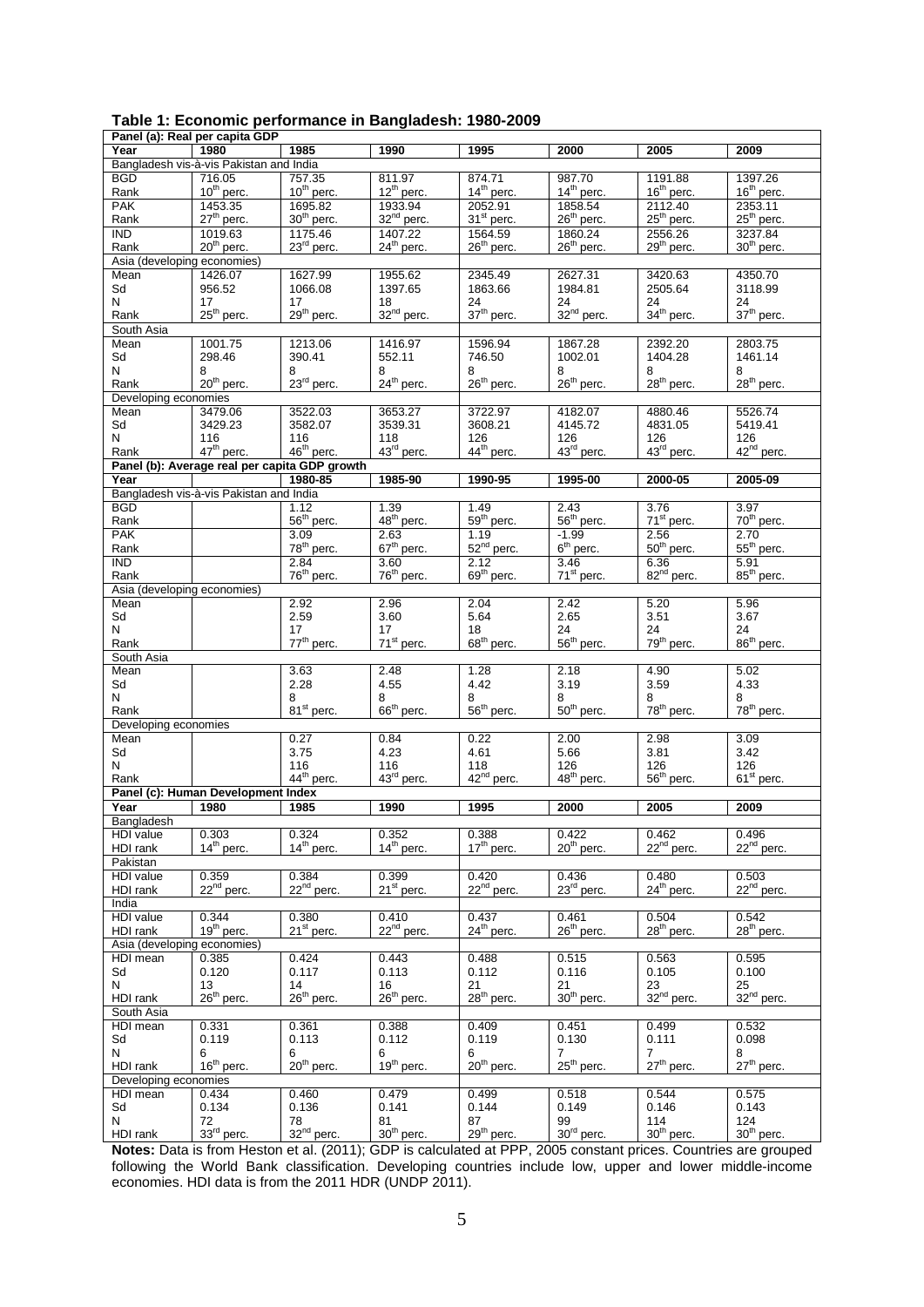better than the average developing economy, despite the worsening in the global economic environment and the worsening of its governance quality (see Kauffman et al., 2009).

Bangladesh's human development evolution seems surprising, considering its low per capita income level. The 2011 UN Human Development Report places Bangladesh third out of 178 countries in terms of improvements in education, health and inequality over the last 20 years (UNDP, 2011). Over the last two decades, the country has succeeded in lifting millions out of poverty. According to the World Development Report 2013, **'**Bangladesh belongs to a rather small group of countries that have done well in both in economic growth as well as human development indicators' (World Bank, 2012b)**.**

Panel (c) in Table 2 compares Bangladesh with neighbouring countries' Human Development Index (HDI) over the 1980-2009 period, including its percentile ranking. Comparing panels (a)-(c) highlights some evidence of Bangladesh's exceptionality. The average developing economy is comparatively better ranked in terms of per capita income than in terms of human development. In addition, developing economies' human development average ranking has actually worsened over time, suggesting that economic development has only in part translated into human development. In the case of Bangladesh, we observe the reverse: since 1980, this country has always been better ranked worldwide in terms of human development than economic development, and economic growth has been accompanied by consistent improvements in its HDI ranking. As a result, Bangladesh has managed to catch up with Pakistan, despite its much lower national income.

# **2.1 Progress in health outcomes, female schooling and population control**

The statistics on the HDI, as they are aggregating different dimensions over time, may be hiding interesting details. Hence, we must take a closer look at a number of individual development outcomes over time.

The country particularly stands out in terms of progress in female secondary schooling, fertility decline and two health indicators – infant mortality and child immunisation (Cooray and Mallick, 20[1](#page-5-0)2).<sup>1</sup> Bangladesh's progress in these indicators is particularly impressive when compared with India and Pakistan. Figures 1-5 plot data on such indicators in two points in time, the five-year periods 1981-1985 and 2006-2010, and the initial level of national income.<sup>[2](#page-5-1)</sup> To facilitate comparisons, the plots highlight the positions of Bangladesh, India and Pakistan.

<span id="page-5-0"></span> $1$  There are other health statistics in which Bangladesh's progress is significant. For instance, the country ranks amongst the top 15 countries in terms of progress in annual percentage decrease in stunting (Save the Children, 2012). However, because of long time series, we have not considered this indicator.  $\overline{a}$ 

<span id="page-5-1"></span><sup>&</sup>lt;sup>2</sup> We organise the data in five-year intervals throughout the tables below as well. This is necessary as the gaps in the yearly series are far too frequent for developing economies.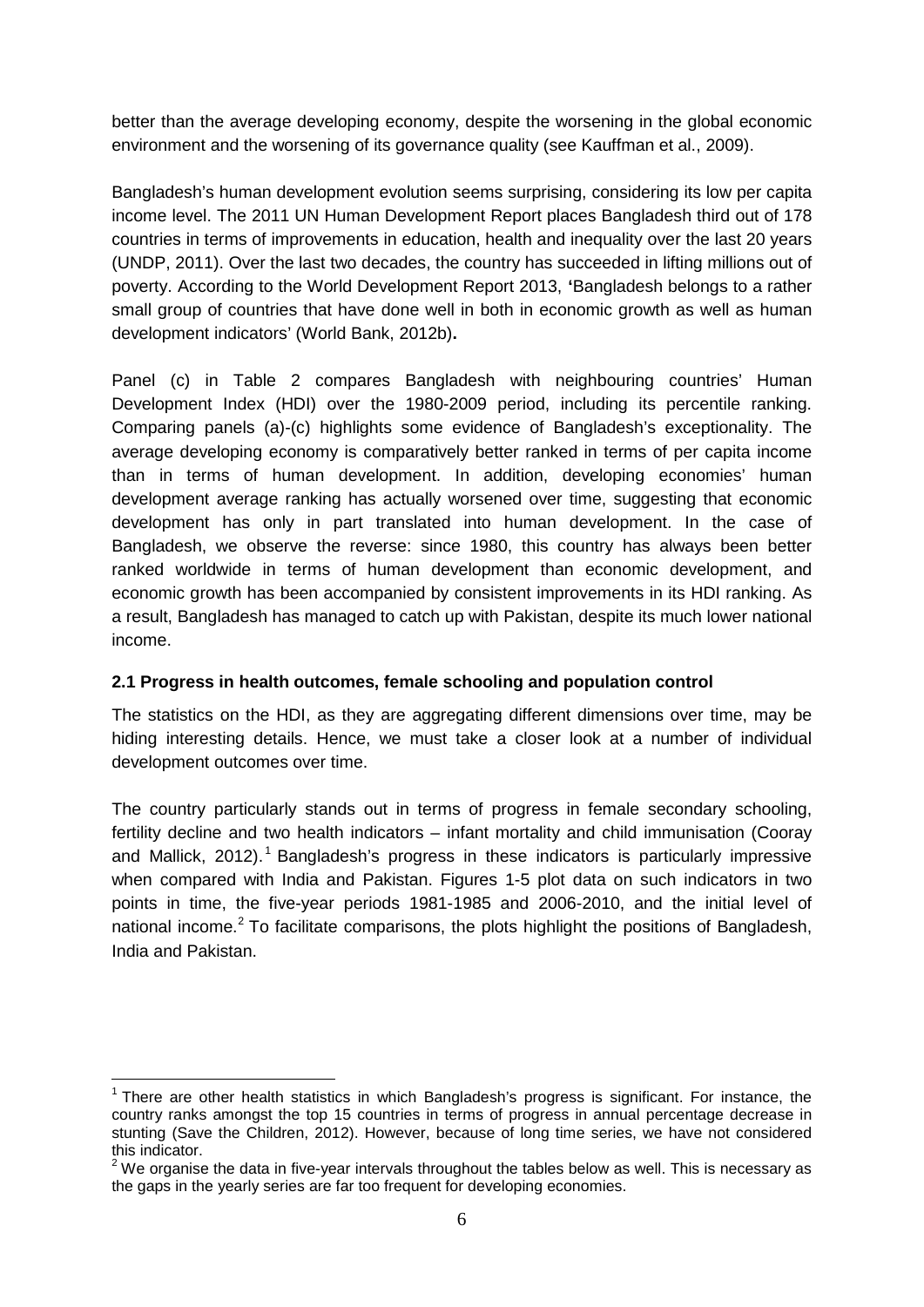**Figure 1:** Mortality rate, infant (per 1,000 live births) **Figure 2:** Immunisation, DPT (Diphtheria, Pertussis, Tetanus)



Figure 3: Female secondary school enrolment rate **Figure 4:** Fertility rate, total (births per woman)



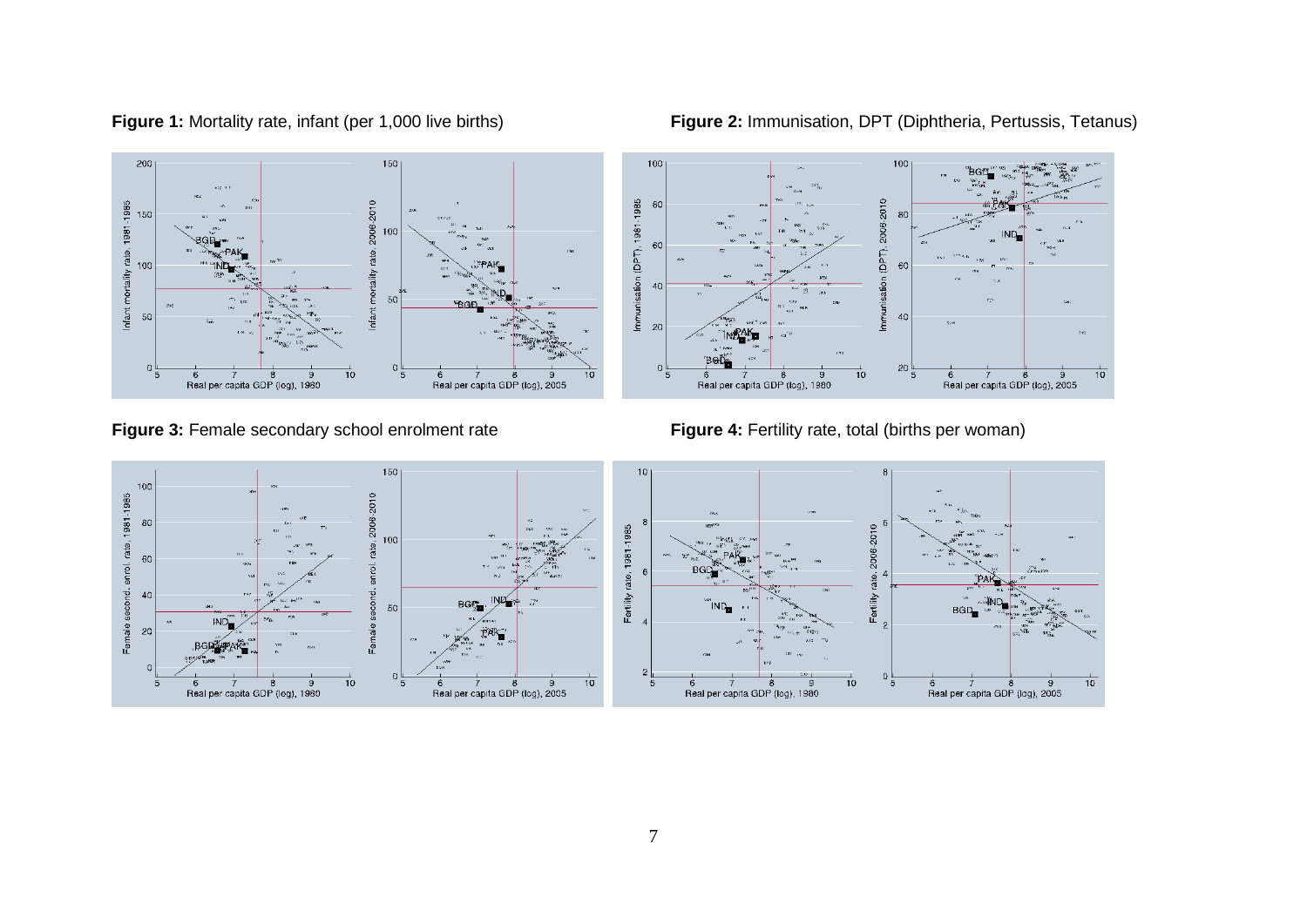During the period from 1981 to 1985, Bangladesh was behind India and Pakistan in infant mortality. However, by 2010, mortality fell very quickly – so much so that it was lower than that in India and Pakistan (Figure 1). Between 1980 and 2010, Bangladesh's percentile rank in the cross-country data changed from 92 to 54, compared to only a modest improvement experienced by India (77 to 75), whilst the situation in Pakistan worsened (80 to 85) Bangladesh's position in 2010 is also below the regression line, confirming that the progress was achieved despite low income. The health progress made relative to India and Pakistan, as well as income level, is particularly striking in case of immunisation outcomes. The immunisation rate in Bangladesh increased from 1 percent in the early 1980s to over 70 percent within ten years, a development described by UNICEF as a near miracle (Chowdhury, Bhuiya and Aziz, 1999).

Turning to education outcomes, the progress made in female secondary school enrolment is remarkable. Once again, Bangladesh exceeds Pakistan by 2010 (Figure 3). Bangladesh's position in 2010 is also above the 45 degree line, confirming that the progress was achieved despite low income. Between 1980 and 2010, Bangladesh's percentile rank in the cross-country data improved from 18 to 27, compared to a fall for India (32 to 25) and Pakistan (21 to 14).

Since the 1970s, Bangladesh has also managed to reverse its initially poor record in terms of total birth per woman, now largely outperforming countries with similar income, including India and Pakistan (Figure 4). Between 1980 and 2010, Bangladesh's percentile rank in the cross-country female fertility data changed from 78 to 57, compared to only modest improvement experienced by Pakistan (78 to 74) and India (48 to 59).



**Figure 5: Contraceptive prevalence (% of women ages 15-49)** 

Lastly, the progress in fertility decline has been aided by the spectacular increase in contraception prevalence. Between 1980 and 2010, the percentage of women using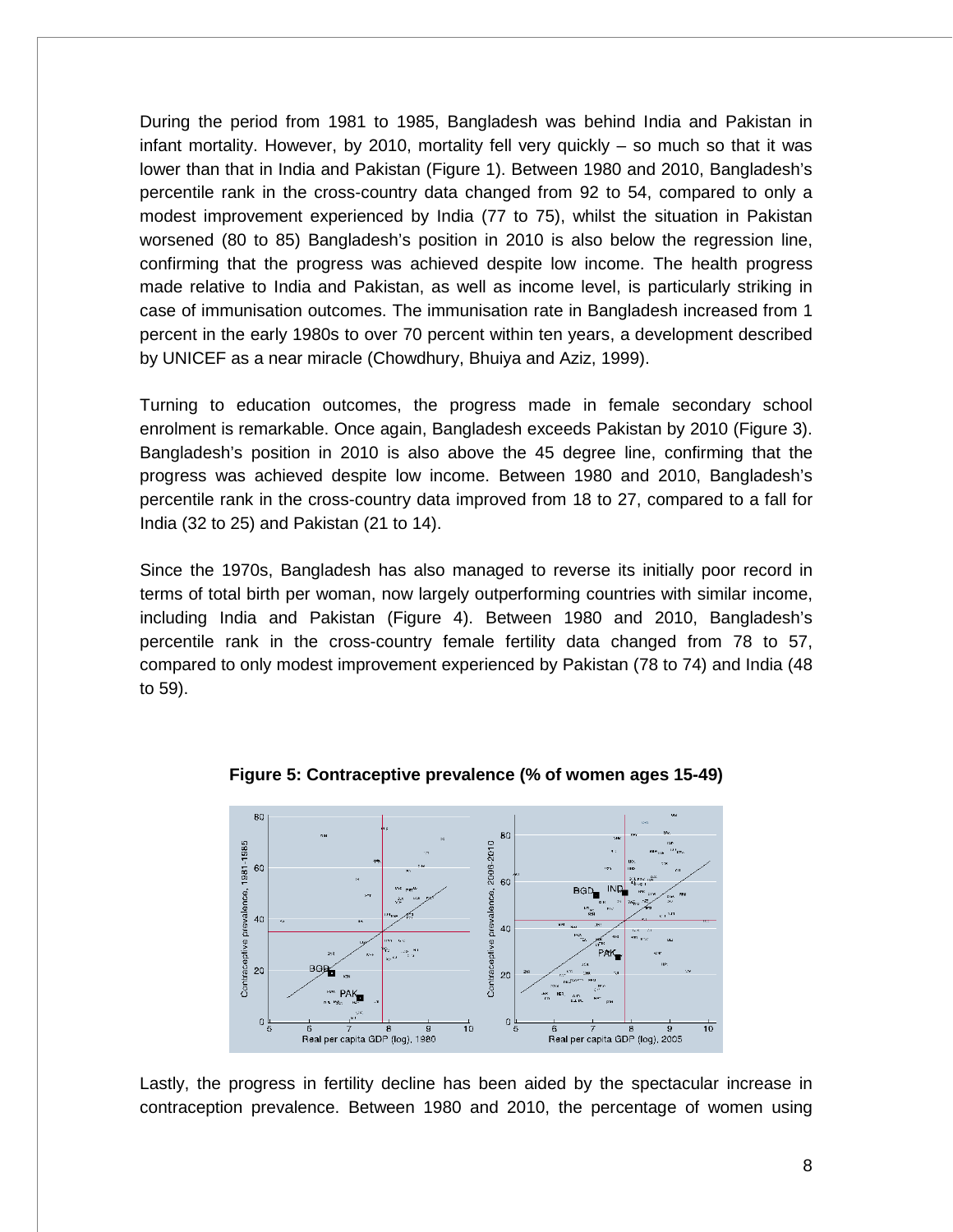contraception jumped from 10 to nearly 60, whilst the 2005 figures for Pakistan and India were 30 and 53, respectively.

# **3. Econometric evidence: health, education and demography regressions**

Bangladesh's 'positive deviance' along key development outcomes is well reflected in Figures 1-5. In this section, instead, we take the analysis of Bangladesh's development further. We test and provide a quantitative appreciation of the exceptionality of Bangladesh's human development progress using cross-country regressions. Regression analysis can be used to formally test the hypothesis that Bangladesh's human development is unusual in relation to other countries with similar economic development. This means that Bangladesh would fare as a response outlier: the dependent variable of interest takes on an unusual value for economies with similar characteristics. In particular, we perform diagnostics based on introducing a Bangladesh dummy in human development regressions, which would simply detect if Bangladesh can shift the intercept of the development outcome of interest.<sup>[3](#page-8-0)</sup> To observe its evolution, such regressions are repeated for each five-year sub-period. The hypothesis of Bangladesh's development exceptionality suggests that the Bangladesh dummy is expected to be statistically significant.

We unpack human development further, exploring for which dimensions Bangladesh's progress is most striking. We do so by using a wide range of measures. The following discussion shows that Bangladesh outperforms countries with similar level of per capita income on a number of health, education and fertility indicators. But this has not always been the case through its history, as we will show below.

# **3.1 Health regressions**

 $\overline{a}$ 

Table 2 (panel (a)) shows the performance in health indicators in Bangladesh since its independence. Compared to other countries at the same income, Bangladesh has had a higher percentage of babies born with low birth weight and significantly higher infant mortality. However, since the 1970s, it has managed to reverse its initially poor record in terms of infant deaths per thousand and child deaths per thousand, now largely outperforming countries with similar income, including India and Pakistan. Excess mortality disappeared by mid-1990s, i.e. even before the country saw large-scale reduction in poverty. In addition, since 1990, the rate of mortality under the age of five has significantly decreased.

The sharp decline in child mortality in the post-1995 period is likely to be due to a confluence of a decline in poverty, a government immunisation scheme, a fall in fertility, the use of low-cost targeted technologies, and broader social changes, such as

<span id="page-8-0"></span> $3$  Its interpretation is equivalent to calculating studentised residuals (which correspond to the t-stat one would obtain by including the Bangladesh dummy).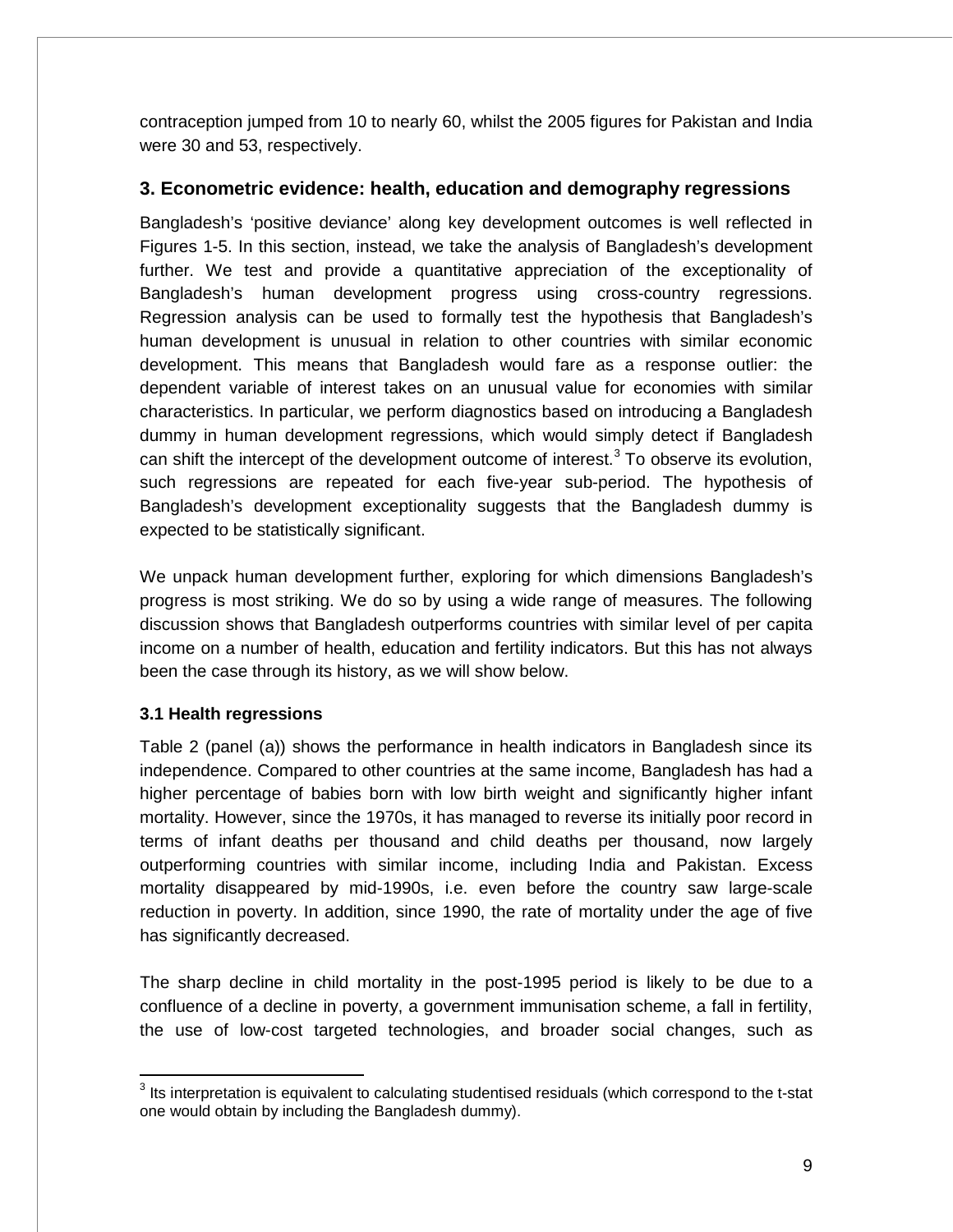improved literacy and women's empowerment (Koehlmoos et al., 2012). Similar factors are likely to have contributed to the fall in low birth babies. We discuss these factors in Section 4.

## **3.2 Education regressions**

Bangladesh's progress in education has been somewhat mixed (Table 2; panel (b)). In the 2006-2010 period, 13 percentage points more of Bangladesh's population was more illiterate than is normal for a country of its income level, reflecting excess illiteracy of 11 percentage points for females and 15 percentage points for males. On the other hand, Bangladesh has generally improved school enrolment levels. Up to 1990, Bangladesh had no exceptional statistics in terms of its elementary school-age children enrolled in primary school. However, this changed in subsequent years and is driven by exceptional progress in terms of elementary school-age girls who attend primary school and poor progress concerning same-age boys. Equally, relative to other countries at its level of income, its superior performance in secondary school enrolment is explained mainly by a 1[4](#page-9-0)-percentage point abnormally high record for females in 2001-2005.<sup>4</sup> Tertiary enrolment is, however, abnormally low for females. The pathways underlying the progress achieved in gender equality are discussed in Section 4.

## **3.3 Demographic indicators regressions**

 $\overline{\phantom{a}}$ 

Demographic indicators are exceptional in Bangladesh (Table 2; panel (c)). Population growth is unusually lower for Bangladesh than for countries with a similar income level, and there is lower fertility per woman. Fertility started to decline significantly as early as 1981-1985, with the rate of decline increasing in the 1990s. Bangladesh has also had an increasingly smaller age dependency ratio than a typical country of its development level. Finally, similar to other countries in South Asia, Bangladesh's population has a lower female proportion than normal. The decline in fertility and dependency ratio confirms the process of demographic transition, which was achieved through a combination of social awareness campaigns and easy access to contraception, as discussed later in Section 4.

The demographic changes documented above could be an important channel through which Bangladesh's future growth process is likely to benefit. The demographic transition changed the age composition of the Bangladeshi population, potentially affecting resource allocation at the household level and leading to demographic dividends at the

<span id="page-9-0"></span> $4$  This is also consistent with household data-based evidence for Bangladesh – see Asadullah and Chaudhury (2009a).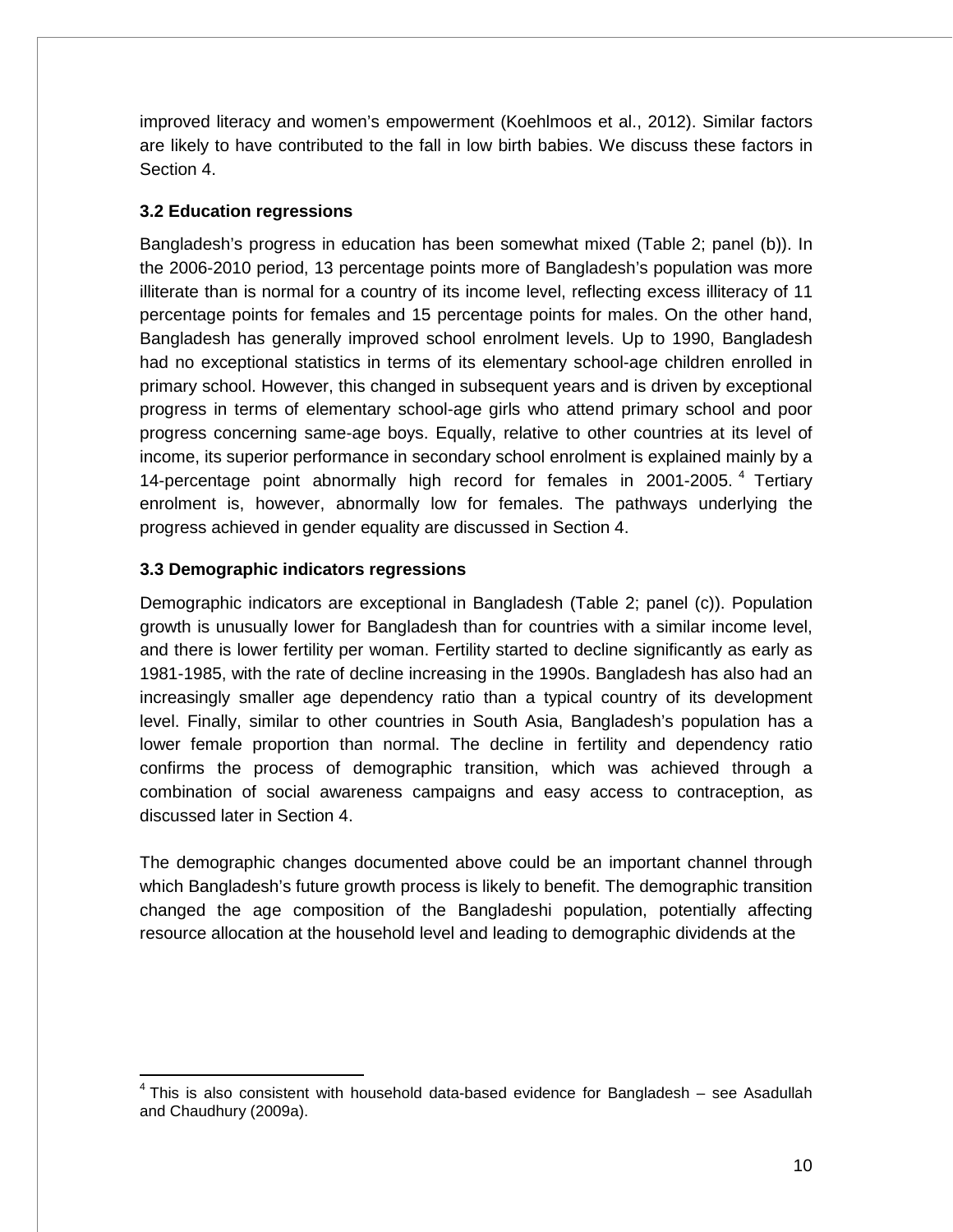| 1971-1975                             | 1976-1980                                                   | - v i v<br>1981-1985 | 1986-1990  | 1991-1995   | 1996-2000                                                                                                | 2001-2005   | 2006-2010   |  |  |  |
|---------------------------------------|-------------------------------------------------------------|----------------------|------------|-------------|----------------------------------------------------------------------------------------------------------|-------------|-------------|--|--|--|
| Panel a: Health outcomes              |                                                             |                      |            |             |                                                                                                          |             |             |  |  |  |
| Low birth-weight babies (% of births) |                                                             |                      |            |             |                                                                                                          |             |             |  |  |  |
|                                       |                                                             |                      | 35.13***   | 33.52***    | $15.73***$                                                                                               | $21.51***$  | $8.17***$   |  |  |  |
|                                       |                                                             |                      | (1.15)     | (2.03)      | (0.73)                                                                                                   | (0.83)      | (0.90)      |  |  |  |
|                                       | Mortality rate, infant (per 1,000 live births)              |                      |            |             |                                                                                                          |             |             |  |  |  |
| $21.50***$                            | 20.25***                                                    | $13.21***$           | 6.00       | $-2.39$     | $-10.27***$                                                                                              | $-16.64***$ | $-19.29***$ |  |  |  |
| (5.94)                                | (5.40)                                                      | (4.90)               | (4.55)     | (3.65)      | (2.71)                                                                                                   | (2.44)      | (2.61)      |  |  |  |
|                                       |                                                             |                      |            |             |                                                                                                          |             |             |  |  |  |
|                                       | Mortality rate, under-5 (per 1,000)                         |                      |            | $-19.22***$ | $-28.47***$                                                                                              | $-37.08***$ | $-39.09***$ |  |  |  |
| 10.34                                 | 11.75                                                       | 2.80                 | $-7.86$    |             |                                                                                                          |             |             |  |  |  |
| (11.14)                               | (10.14)                                                     | (9.22)               | (8.74)     | (7.07)      | (5.23)                                                                                                   | (4.51)      | (4.57)      |  |  |  |
|                                       | Panel b: Education outcomes                                 |                      |            |             |                                                                                                          |             |             |  |  |  |
| 1971-1975                             | 1976-1980                                                   | 1981-1985            | 1986-1990  | 1991-1995   | 1996-2000                                                                                                | 2001-2005   | 2006-2010   |  |  |  |
|                                       | Literacy rate, adult, total (% of people aged 15 and above) |                      |            |             |                                                                                                          |             |             |  |  |  |
|                                       |                                                             | $-24.22**$           |            | $-15.75**$  |                                                                                                          | $-12.03***$ | $-13.37***$ |  |  |  |
|                                       |                                                             | (10.12)              |            | (6.39)      |                                                                                                          | (3.52)      | (2.50)      |  |  |  |
|                                       | Literacy rate, adult male (% of male aged 15 and above)     |                      |            |             |                                                                                                          |             |             |  |  |  |
|                                       |                                                             | $-23.82**$           |            | $-15.80**$  |                                                                                                          | $-15.17***$ | $-15.52***$ |  |  |  |
|                                       |                                                             | (8.68)               |            | (5.94)      |                                                                                                          | (3.34)      | (2.12)      |  |  |  |
|                                       | Literacy rate, adult female (% of female aged 15 and above) |                      |            |             |                                                                                                          |             |             |  |  |  |
|                                       |                                                             | $-26.02**$           |            | $-16.85**$  |                                                                                                          | $-9.89**$   | $-11.62***$ |  |  |  |
|                                       |                                                             | (11.45)              |            | (7.00)      |                                                                                                          | (3.77)      | (2.94)      |  |  |  |
|                                       | School enrolment, primary (% gross)                         |                      |            |             |                                                                                                          |             |             |  |  |  |
| $11.53***$                            | $-1.90$                                                     | $-18.29***$          | $-9.65**$  |             |                                                                                                          | $5.73***$   | 0.14        |  |  |  |
| (4.04)                                | (4.78)                                                      | (6.04)               | (4.46)     |             |                                                                                                          | (2.76)      | (2.98)      |  |  |  |
|                                       | School enrolment, primary, male (% gross)                   |                      |            |             |                                                                                                          |             |             |  |  |  |
| 20.76***                              | 6.88                                                        | $-10.56**$           | $-8.53*$   |             |                                                                                                          | $-1.88$     | $-7.02**$   |  |  |  |
| (4.08)                                | (5.06)                                                      | (4.77)               | (4.32)     |             |                                                                                                          | (2.66)      | (2.82)      |  |  |  |
|                                       | School enrolment, primary, female (% gross)                 |                      |            |             |                                                                                                          |             |             |  |  |  |
| 1.94                                  | $-6.63$                                                     | $-14.78***$          | $-9.62**$  |             |                                                                                                          | $14.34***$  | $7.63**$    |  |  |  |
| (4.51)                                | (5.10)                                                      | (5.36)               | (4.85)     |             |                                                                                                          | (3.10)      | (3.22)      |  |  |  |
|                                       | School enrolment, secondary (% gross)                       |                      |            |             |                                                                                                          |             |             |  |  |  |
| $7.51***$                             | 1.31                                                        | 0.11                 | $-2.83$    |             | 10.76***                                                                                                 | $9.76***$   | 1.31        |  |  |  |
| (2.02)                                | (2.47)                                                      | (2.11)               | (2.59)     |             | (2.74)                                                                                                   | (2.34)      | (2.25)      |  |  |  |
|                                       | School enrolment, secondary, male (% gross)                 |                      |            |             |                                                                                                          |             |             |  |  |  |
| $12.80***$                            | 3.59                                                        | 2.28                 | $-0.77$    |             | $8.30***$                                                                                                | $4.73*$     | $-3.39$     |  |  |  |
| (1.89)                                | (2.62)                                                      | (2.26)               | (2.68)     |             | (2.66)                                                                                                   | (2.41)      | (2.34)      |  |  |  |
|                                       | School enrolment, secondary, female (% gross)               |                      |            |             |                                                                                                          |             |             |  |  |  |
| $3.09*$                               | $-5.35**$                                                   | $-4.60**$            | $-5.12*$   |             | 13.80***                                                                                                 | 14.84***    | $6.12***$   |  |  |  |
| (1.76)                                | (2.51)                                                      | (2.30)               | (2.66)     |             | (2.92)                                                                                                   | (2.57)      | (2.35)      |  |  |  |
|                                       | School enrolment, tertiary (% gross)                        |                      |            |             |                                                                                                          |             |             |  |  |  |
| $1.19***$                             | $1.35***$                                                   | $1.91***$            | $1.69***$  |             | $-1.12$                                                                                                  | $-1.90$     | $-2.72$     |  |  |  |
|                                       |                                                             |                      |            |             |                                                                                                          |             |             |  |  |  |
| (0.46)                                | (0.59)                                                      | (0.64)               | (0.59)     |             | (1.06)                                                                                                   | (1.26)      | (1.67)      |  |  |  |
|                                       | School enrolment, tertiary, male (% gross)<br>$2.18***$     |                      |            |             |                                                                                                          |             |             |  |  |  |
| $2.60***$                             |                                                             | $3.66***$            | $3.51***$  |             | $-0.67$                                                                                                  | $-0.70$     | $-1.25$     |  |  |  |
| (0.58)                                | (0.73)                                                      | (0.75)               | (0.52)     |             | (1.16)                                                                                                   | (1.25)      | (1.54)      |  |  |  |
|                                       | School enrolment, tertiary, female (% gross)                |                      |            |             |                                                                                                          |             |             |  |  |  |
| 0.16                                  | 0.24                                                        | 0.69                 | 0.72       |             | $-2.08*$                                                                                                 | $-2.87**$   | $-4.76**$   |  |  |  |
| (0.40)                                | (0.52)                                                      | (0.59)               | (0.55)     |             | (1.21)                                                                                                   | (1.38)      | (2.10)      |  |  |  |
|                                       | Panel c: Demographic outcomes                               |                      |            |             |                                                                                                          |             |             |  |  |  |
| 1971-1975                             | 1976-1980                                                   | 1981-1985            | 1986-1990  | 1991-1995   | 1996-2000                                                                                                | 2001-2005   | 2006-2010   |  |  |  |
|                                       | Population growth (annual %)                                |                      |            |             |                                                                                                          |             |             |  |  |  |
| $-1.31***$                            | 0.14                                                        | $-0.05$              | 0.00       | 0.04        | $-0.22$                                                                                                  | $-0.32**$   | $-0.62***$  |  |  |  |
| (0.17)                                | (0.23)                                                      | (0.15)               | (0.15)     | (0.23)      | (0.17)                                                                                                   | (0.14)      | (0.22)      |  |  |  |
|                                       | Fertility rate, total (births per woman)                    |                      |            |             |                                                                                                          |             |             |  |  |  |
| 0.15                                  | $-0.02$                                                     | $-0.53***$           | $-1.20***$ | $-1.61***$  | $-1.65***$                                                                                               | $-1.84***$  | $-1.93***$  |  |  |  |
| (0.13)                                | (0.15)                                                      | (0.16)               | (0.16)     | (0.16)      | (0.15)                                                                                                   | (0.14)      | (0.14)      |  |  |  |
|                                       | Population, female (% of total)                             |                      |            |             |                                                                                                          |             |             |  |  |  |
| $-1.59***$                            | $-1.48***$                                                  | $-1.74***$           | $-1.81***$ | $-2.28***$  | $-2.21***$                                                                                               | $-1.97***$  | $-1.60***$  |  |  |  |
| (0.19)                                | (0.21)                                                      | (0.22)               | (0.17)     | (0.33)      | (0.28)                                                                                                   | (0.27)      | (0.32)      |  |  |  |
|                                       |                                                             |                      |            |             | Age dependency ratio (% of dependents, younger than 15 and older than 64, to the working-age population) |             |             |  |  |  |
|                                       | 0.82                                                        | $-2.72*$             | $-7.45***$ | $-9.50***$  | $-14.20***$                                                                                              | $-16.81***$ | $-19.55***$ |  |  |  |
|                                       | (1.44)                                                      | (1.45)               | (1.46)     | (1.26)      | (1.16)                                                                                                   | (1.28)      | (1.47)      |  |  |  |
|                                       |                                                             |                      |            |             |                                                                                                          |             |             |  |  |  |

#### **Table 2: Coefficient on Bangladesh dummy in health, education and demographic outcomes regressions: 1970-2010**

**Notes:** Data is from the 2011 World Development Indicators (World Bank, 2011). The dependent variable in each regression is measured as a five-year average. All regressions control for oneyear lagged level of per capita income (log) and are conducted on a sample of developing economies. Heteroskedasticity-robust standard errors are in parentheses; \*\*\*, \*\* and \* indicate significance at 1%, 5% and 10% level (two-tailed test).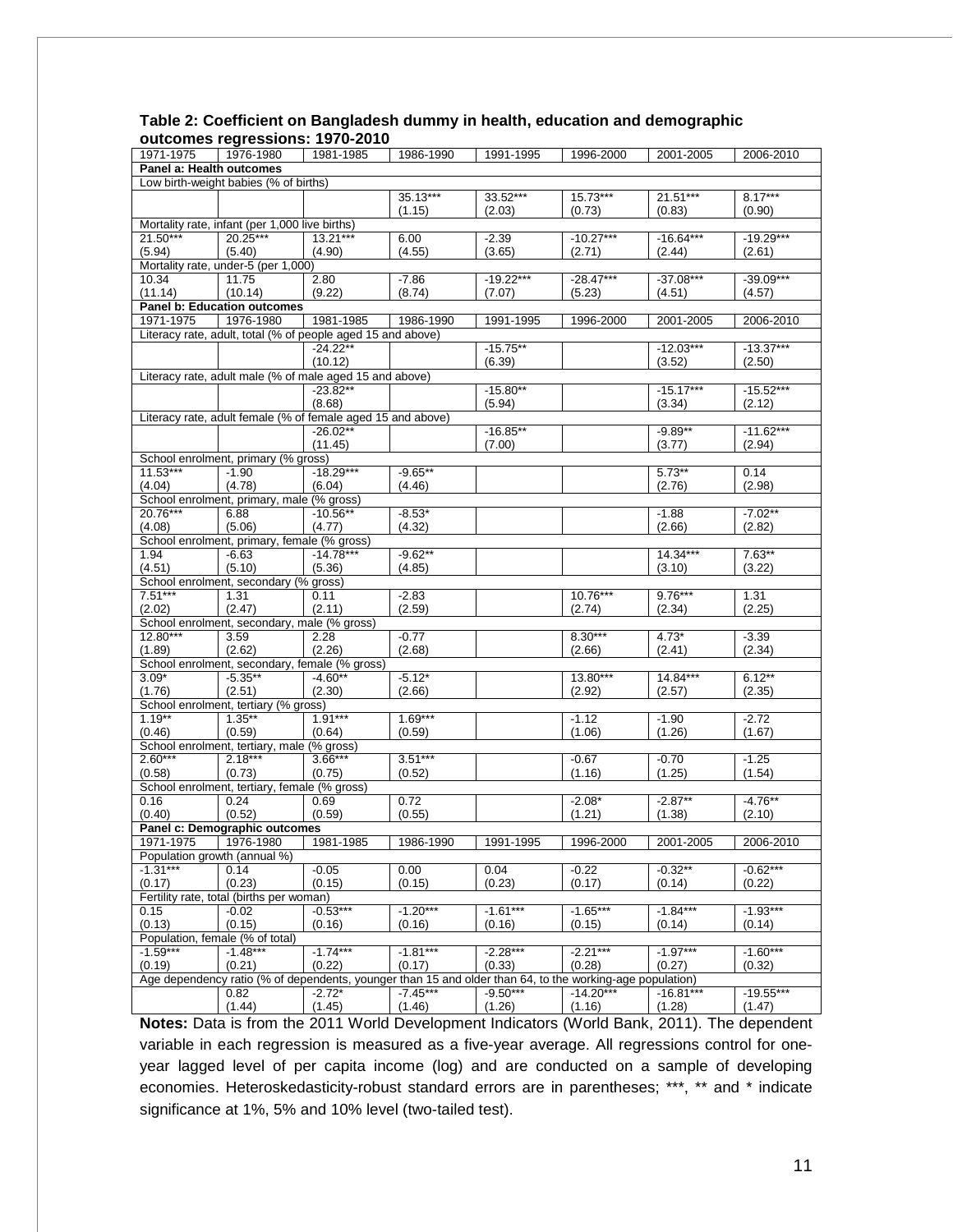aggregate level. There is also micro-level evidence that these demographic changes are likely to benefit the development process.<sup>[5](#page-11-0)</sup> The changes are also significant, in that they facilitated progress in other social indicators. We discuss this issue in the next section.

# **4. Pathways to human development**

Sen (1999, Chapter 2) distinguishes between 'income-mediated' and 'support-led' human development. The former works through rapid and broad-based economic growth, which facilitates better standards of living and better provision of social services, while the latter works primarily through effective welfare programmes that support health, education and social security. In this section, we look at the potential of both channels. Firstly, we assess whether Bangladesh's human development progress can be supported by public expenditure, as this could be important for future policy strategies. Secondly, we assess to what extent Bangladesh's human development can be aided by economic growth. Finally, we speculate on the lessons we can learn from this case study.

## **4.1 Does public expenditure matter?**

The trends in the government's budgetary allocations show that the shares of expenditure on both health and education out of the total budget expenditure have increased steadily from the early 1980s to the late 1990s (Mahmud, 2008). However, as a percentage of GDP, spending on education and health still remains rather low when compared to other developing countries.  $6$  On average, education expenditure in Bangladesh remains below that of India and Pakistan. This is evident from Table 3, which presents data on public spending (see panels (a) and (b)).

In panel (c), we test whether public expenditure in Bangladesh has been abnormally low by studying the sign and significance of the Bangladesh dummy in public expenditure regressions. Bangladesh has had, and still has, significantly less public health spending as a share of GDP than countries with the same income (1.82 percent less in 2006- 2010). Similarly, public spending on education is, for example, 2.1 percentage points lower than in countries with the same income level in 2006-2010.

<span id="page-11-0"></span> $5$  Causal evidence on the demographic dividend is not available. But see Schultz (2009) for a case study on the return to a programme-induced demographic transition. He uses data from household surveys and long-run social experiments in Matlab thana, which extended a family planning and maternal and child health programme to half the villages in the district in 1977. Recorded fertility in the programme villages was 15–16 percent lower than in the control villages for two decades. Households in the programme villages realised health and productivity gains that were concentrated among women, survival and schooling increased among children, and after 19 years household physical assets were 25 percent greater per adult than in the control villages.  $\overline{a}$ 

<span id="page-11-1"></span> $6$  There is some evidence that household spending on health has increased over time. Household share in the total health spending increased from 57 percent in 1997 to 64 percent in 2007 (Rannan-Eliya, 2012).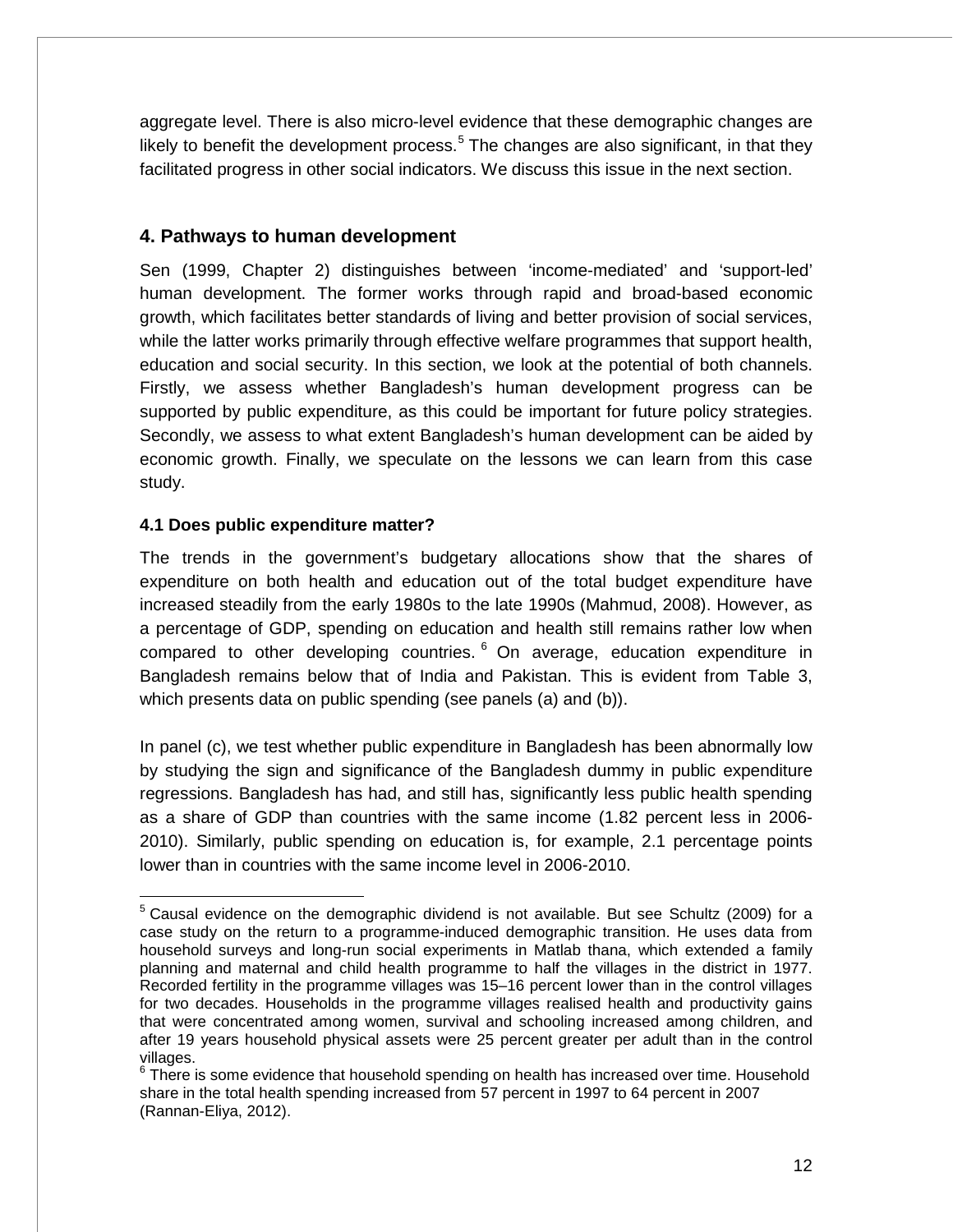|                                         | Panel (a): Health expenditure                  |                        |           |                        |                                                                                            |                        |                        |
|-----------------------------------------|------------------------------------------------|------------------------|-----------|------------------------|--------------------------------------------------------------------------------------------|------------------------|------------------------|
| Year                                    | 1976-1980                                      | 1981-1985              | 1986-1990 | 1991-1995              | 1996-2000                                                                                  | 2001-2005              | 2006-2010              |
|                                         | Bangladesh vis-à-vis Pakistan and India        |                        |           |                        |                                                                                            |                        |                        |
| <b>BGD</b>                              |                                                |                        |           | 1.28                   | 1.15                                                                                       | 1.18                   | 1.13                   |
| Rank                                    |                                                |                        |           | 11 <sup>th</sup> perc. | $7th$ perc.                                                                                | 8 <sup>th</sup> perc.  | 4 <sup>th</sup> perc.  |
| <b>PAK</b>                              |                                                |                        |           | 0.84                   | 0.76                                                                                       | 0.70                   | 0.83                   |
| Rank                                    |                                                |                        |           | $5th$ perc.            | $4th$ perc.                                                                                | $1st$ perc.            | 2 <sup>nd</sup> perc.  |
| $\overline{\mathsf{IND}}$               |                                                |                        |           | 1.22                   | 1.25                                                                                       | 1.11                   | 1.27                   |
| Rank                                    |                                                |                        |           | 10 <sup>th</sup> perc. | 9 <sup>th</sup> perc.                                                                      | $6th$ perc.            | $6th$ perc.            |
|                                         | Asia (developing economies)                    |                        |           |                        |                                                                                            |                        |                        |
| Mean                                    |                                                |                        |           | 1.81                   | 1.90                                                                                       | 1.94                   | 2.07                   |
| Sd                                      |                                                |                        |           | 1.01                   | 1.01                                                                                       | 1.08                   | 1.25                   |
| N                                       |                                                |                        |           | 26                     | 27                                                                                         | 27                     | 27                     |
| Rank                                    |                                                |                        |           | 28 <sup>th</sup> perc. | 26 <sup>th</sup> perc.                                                                     | 21 <sup>st</sup> perc. | 24 <sup>th</sup> perc. |
|                                         | Panel (b): Education expenditure               |                        |           |                        |                                                                                            |                        |                        |
| Year                                    | 1976-1980                                      | 1981-1985              | 1986-1990 | 1991-1995              | 1996-2000                                                                                  | 2001-2005              | 2006-2010              |
| Bangladesh vis-à-vis Pakistan and India |                                                |                        |           |                        |                                                                                            |                        |                        |
| <b>BGD</b>                              | 0.94                                           | 1.26                   |           |                        | 2.40                                                                                       | 2.35                   | 2.47                   |
| Rank                                    | 1 <sup>st</sup> perc.                          | $3rd$ perc.            |           |                        | 14 <sup>th</sup> perc.                                                                     | 11 <sup>th</sup> perc. | 9 <sup>th</sup> perc.  |
| <b>PAK</b>                              | 2.13                                           | 2.43                   |           |                        | 2.16                                                                                       | 2.05                   | 2.77                   |
| Rank                                    | 14 <sup>th</sup> perc.                         | 18 <sup>th</sup> perc. |           |                        | 11 <sup>th</sup> perc.                                                                     | 8 <sup>th</sup> perc.  | 16 <sup>th</sup> perc. |
| $\overline{\text{IND}}$                 | 2.87                                           | 3.19                   |           |                        | 4.16                                                                                       | 3.40                   | 3.09                   |
| Rank                                    | $30th$ perc.                                   | 34 <sup>th</sup> perc. |           |                        | 46 <sup>th</sup> perc.                                                                     | $27th$ perc.           | $20th$ perc.           |
|                                         | Asia (developing economies)                    |                        |           |                        |                                                                                            |                        |                        |
| Mean                                    | 3.63                                           | 2.93                   |           |                        | 3.27                                                                                       | 3.61                   | 3.80                   |
| Sd                                      | 3.14                                           | 2.35                   |           |                        | 1.56                                                                                       | 1.91                   | 1.59                   |
| N                                       | 12                                             | 11                     |           |                        | 21                                                                                         | 20                     | 20                     |
| Rank                                    | 43rd perc.                                     | 30 <sup>th</sup> perc. |           |                        | 28 <sup>th</sup> perc.                                                                     | 31 <sup>st</sup> perc. | 33rd perc.             |
|                                         |                                                |                        |           |                        | Panel (c): Coefficient on Bangladesh dummy in health and education expenditure regressions |                        |                        |
| Year                                    | 1976-1980                                      | 1981-1985              | 1986-1990 | 1991-1995              | 1996-2000                                                                                  | 2001-2005              | 2006-2010              |
|                                         | Public spending on education, total (% of GDP) |                        |           |                        |                                                                                            |                        |                        |
|                                         | $-2.82***$                                     | $-2.89***$             |           |                        | $-8.44$                                                                                    | $-15.51$               | $-2.14***$             |
|                                         | (0.33)                                         | (0.82)                 |           |                        | (6.58)                                                                                     | (13.08)                | (0.31)                 |
|                                         | Health expenditure, public (% of GDP)          |                        |           |                        |                                                                                            |                        |                        |
|                                         |                                                |                        |           | $-0.79***$             | $-0.98***$                                                                                 | $-1.30***$             | $-1.82***$             |
|                                         |                                                |                        |           | (0.18)                 | (0.14)                                                                                     | (0.15)                 | (0.19)                 |

#### **Table 3: Health and education public expenditure in Bangladesh: 1976-2010**

**Notes:** Data is from the 2011 World Development Indicators (World Bank, 2011). Both types of public expenditures are expressed as share of GDP and measured as five-year averages. The developing countries group includes low, upper- and lower-middle income economies, following the World Bank classification. The dependent variable in each regression is measured as a fiveyear average. Both regressions control for one-year lagged level of per capita income (log) and are conducted on a sample of developing economies.

Such results suggest that Bangladesh's progress in human development has been achieved despite low social expenditure. This is confirmed by an analysis of data on progress in health and education inputs (Table 4). Health inputs measured in terms of percentage of births assisted by skilled attendants remains low, i.e. only 26.5 percent (BRAC, 2012). Percentage of total births attended by skilled health staff is significantly lower in Bangladesh when compared to other countries of similar income level, and the situation has not improved over time. This is also true for number of hospital beds. All these can be in part attributed to the insufficient public investment in health.

In education, schools remain resource-strapped. There are six additional students per teacher (a proxy for school quality) in Bangladeshi primary schools than what its income level would predict. The student-teacher ratio was also significantly higher in secondary education for all years except the period 2006-10. As in the case of health, this could be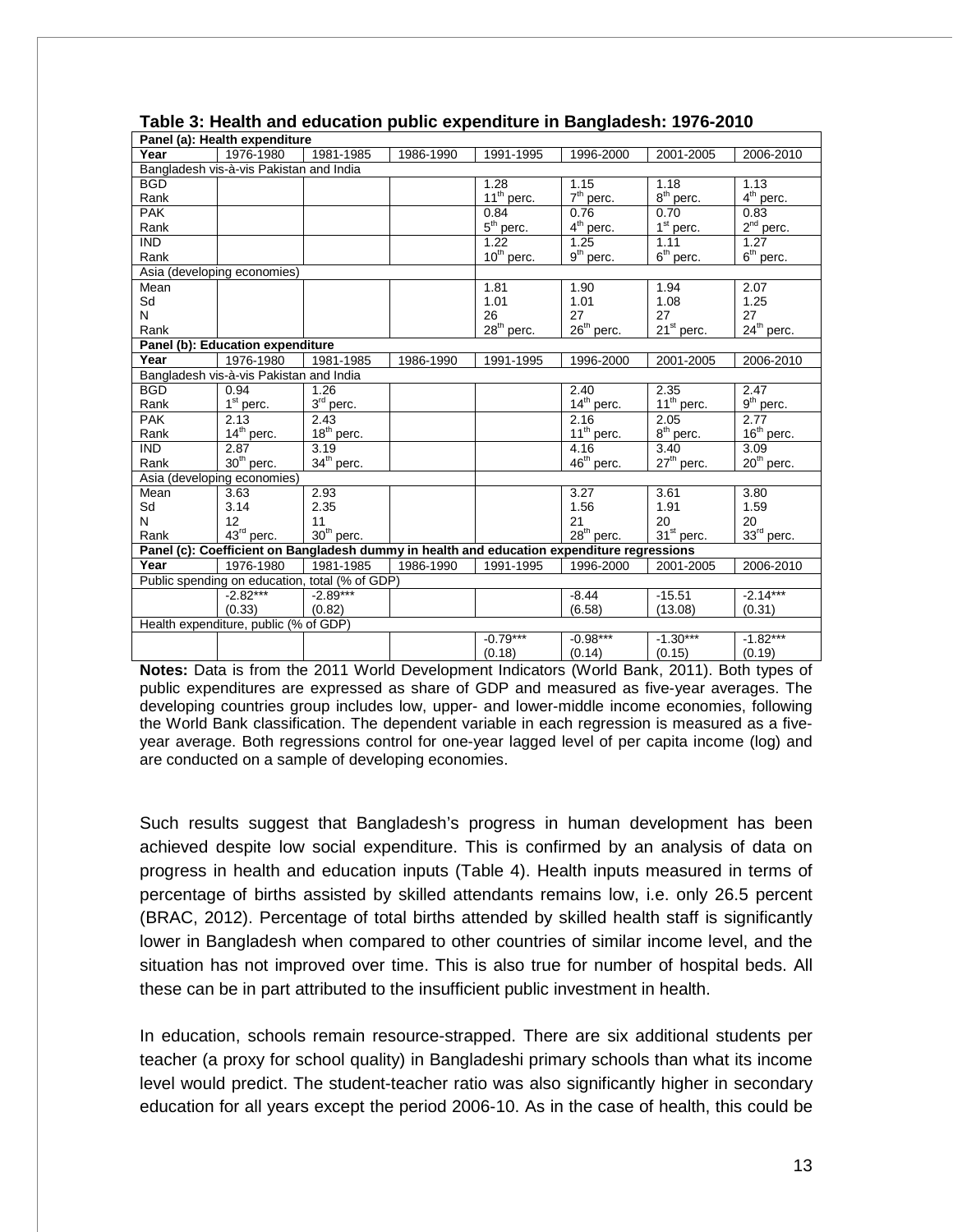the effect, in part, of the lack of public resources invested in education, as we illustrate in Section 4.

Given low budget spending and levels of inputs, progress was achieved through a combination of low-cost solutions and non-government service providers, which complemented public education and health interventions. [7](#page-13-0) In this context, the NGO sector played an important role in a number of ways.

| <u>.</u>                     |                                  |                                                          |            |             |             |             |             |  |  |  |
|------------------------------|----------------------------------|----------------------------------------------------------|------------|-------------|-------------|-------------|-------------|--|--|--|
| 1971-1975                    | 1976-1980                        | 1981-1985                                                | 1986-1990  | 1991-1995   | 1996-2000   | 2001-2005   | 2006-2010   |  |  |  |
| <b>Health inputs</b>         |                                  |                                                          |            |             |             |             |             |  |  |  |
|                              |                                  | Immunisation, DPT (% of children ages 12-23 months):     |            |             |             |             |             |  |  |  |
|                              | $-26.49***$                      | $-22.39***$                                              | $13.16***$ | 12.38***    | 17.62***    | $14.51***$  | 26.49***    |  |  |  |
|                              | (3.31)                           | (3.43)                                                   | (3.00)     | (2.43)      | (1.97)      | (1.61)      | (3.31)      |  |  |  |
|                              |                                  | Immunisation, measles (% of children ages 12-23 months): |            |             |             |             |             |  |  |  |
|                              | $-28.43***$                      | $-24.85***$                                              | $12.31***$ | 3.71        | $6.33***$   | $17.07***$  | 28.43***    |  |  |  |
|                              | (3.31)                           | (3.03)                                                   | (2.63)     | (2.26)      | (1.91)      | (1.61)      | (3.31)      |  |  |  |
|                              |                                  | Births attended by skilled health staff (% of total)     |            |             |             |             |             |  |  |  |
|                              |                                  |                                                          |            | $-33.01***$ | $-42.50***$ | $-41.45***$ | $-38.93***$ |  |  |  |
|                              |                                  |                                                          |            | (4.27)      | (2.90)      | (2.97)      | (2.69)      |  |  |  |
|                              | Hospital beds (per 1,000 people) |                                                          |            |             |             |             |             |  |  |  |
|                              | $-1.82***$                       | $-1.63***$                                               | $-0.94***$ | $-0.85*$    | $-2.45***$  | $-1.46***$  |             |  |  |  |
|                              | (0.36)                           | (0.33)                                                   | (0.15)     | (0.43)      | (0.54)      | (0.25)      |             |  |  |  |
| <b>Education inputs</b>      |                                  |                                                          |            |             |             |             |             |  |  |  |
| Pupil-teacher ratio, primary |                                  |                                                          |            |             |             |             |             |  |  |  |
| $8.42***$                    | 10.84***                         | $5.75***$                                                | 20.26***   |             |             | 5.96***     | $6.32***$   |  |  |  |
| (1.75)                       | (2.18)                           | (1.86)                                                   | (2.19)     |             |             | (1.93)      | (1.74)      |  |  |  |
|                              | Pupil-teacher ratio, secondary   |                                                          |            |             |             |             |             |  |  |  |
| 8.42***                      | $-0.29$                          | $3.99**$                                                 | $4.21***$  |             | 14.46***    | $6.77***$   | $-0.13$     |  |  |  |
| (1.75)                       | (1.25)                           | (1.55)                                                   | (1.11)     |             | (1.15)      | (1.18)      | (1.59)      |  |  |  |
| Demographic inputs           |                                  |                                                          |            |             |             |             |             |  |  |  |
|                              |                                  | Contraceptive prevalence (% of women aged 15-49)         |            |             |             |             |             |  |  |  |
|                              | 4.91                             | $-3.45$                                                  | 3.96       | 18.52***    | 22.93***    | 27.99***    | 19.71***    |  |  |  |
|                              | (4.62)                           | (6.48)                                                   | (4.42)     | (3.68)      | (2.28)      | (2.58)      | (2.46)      |  |  |  |

| Table 4: Coefficient on Bangladesh dummy in health, demographic and education |  |
|-------------------------------------------------------------------------------|--|
| inputs regressions: 1970-2010                                                 |  |

**Notes:** See Table 3.

 $\overline{a}$ 

Diarrhoea accounted for one-third of all childhood deaths in the 1970s and 1980s, whilst another third was attributable to six immunisable diseases. Yet by 1986-1990, Bangladesh had a higher percentage of immunised children compared to other countries of similar income level (Table 4). This reversal of past trends in immunisation statistics, combined with a successful campaign against diarrhoeal disease, ensured a steep decline in child mortality. Two low-cost interventions made this possible.

The Oral Therapy Extension Programme (OTEP) of BRAC scaled up oral rehydration solution using an incomplete but simple substitute. This initiative covered 12 million households and played a key role against diarrheal disease (Chowdhury and Cash, 1998). OTEP also provided a platform to scale up child-targeted health programmes, thereby assisting the government to achieve the target of 80 percent infant immunisation by 1990. In 142 sub-districts, OTEP health workers additionally instructed mothers on

<span id="page-13-0"></span> $7$  The share of NGO financing in the total health spending ranged between one and two percent over the period 1997-2007 (Rannan-Eliya, 2012).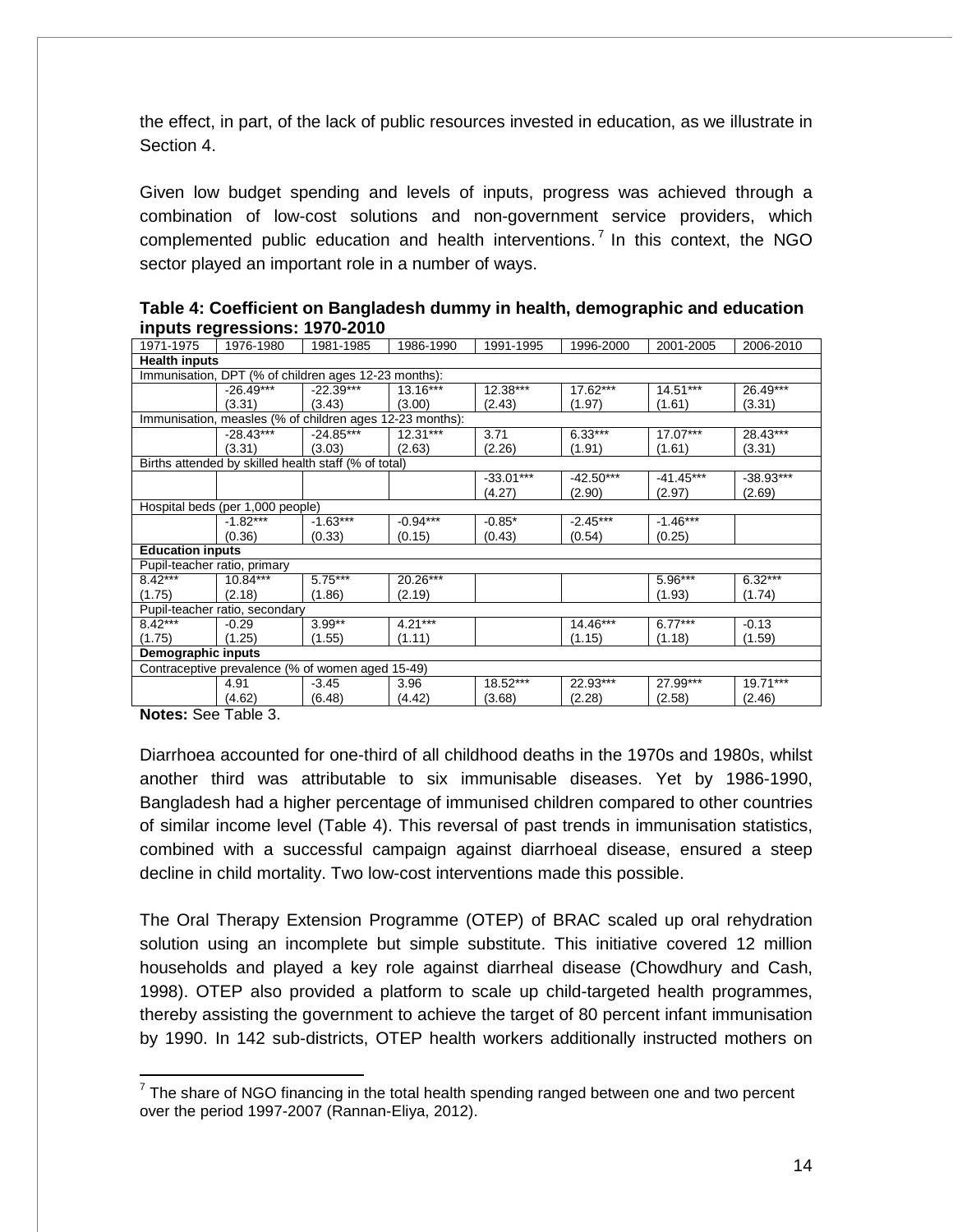the value of immunising children against the six diseases (diphtheria, pertussis, tetanus, measles, polio and tuberculosis) and of feeding them vitamin A-rich food. As such, the BRAC programme facilitated the government programme through social mobilisation and creating a demand for increased coverage. In addition, BRAC ran another scheme – the Child Survival Programme (CSP) – to promote the government's efforts to attain 'Health for All' by 2000 through reducing child and maternal morbidity. The CSP health technology included the oral rehydration therapy, immunisation and Vitamin A (Rohde, 2005). Between 1986 and 1990, the CSP covered a third of Bangladesh, including many non-OTEP areas. The NGO-government coalition in the health sector therefore remains an important explanation for the exceptional progress towards health-related MDGs in Bangladesh.

The gains made in immunising children against measles and DPT were aided by an early decline in fertility. The latter, on the other hand, was achieved at a time when female schooling was extremely low, poverty was widespread and contraception use was limited. The success in early reduction in fertility is instead attributed to NGO- and government-led social campaigns that educated the masses about the importance of family planning for child and maternal wellbeing. By the 1990s, more married Bangladeshi women of childbearing age started using contraceptives than is typical for a country of Bangladesh's income level (see Table 4). This helped achieve a further decline in fertility.

Similarly, excess infant mortality in Bangladesh disappeared compared to other countries as early as 1986-1990 – a time period when female schooling was very low. This achievement is particularly striking considering the fact that maternal schooling is considered to be a key channel in explaining the global reduction in child mortality (Gakidou et al., 2010). Once again, the early decline in fertility combined with immunisation and a diarrheal diseases campaign explain Bangladesh's achievement without a high level of maternal education.

NGO programmes also made an important contribution in the education sector. At the primary level, the effects of government schemes such as a cash stipend scheme and a food for education programme were reinforced by the large presence of BRAC-run single-teacher non-formal schools, and helped to achieve gender parity in enrolment. BRAC schools targeted dropouts and non-enrolled children, particularly girls, in marginalised communities. However, the boom in female enrolment in secondary education is largely credited to a government- and donor-led gender-targeted cash transfer scheme, i.e. Female Secondary School Stipend programme (FSSSP). A partnership was formed with pre-existing Islamic schools (i.e. madrasas) to scale up the programme.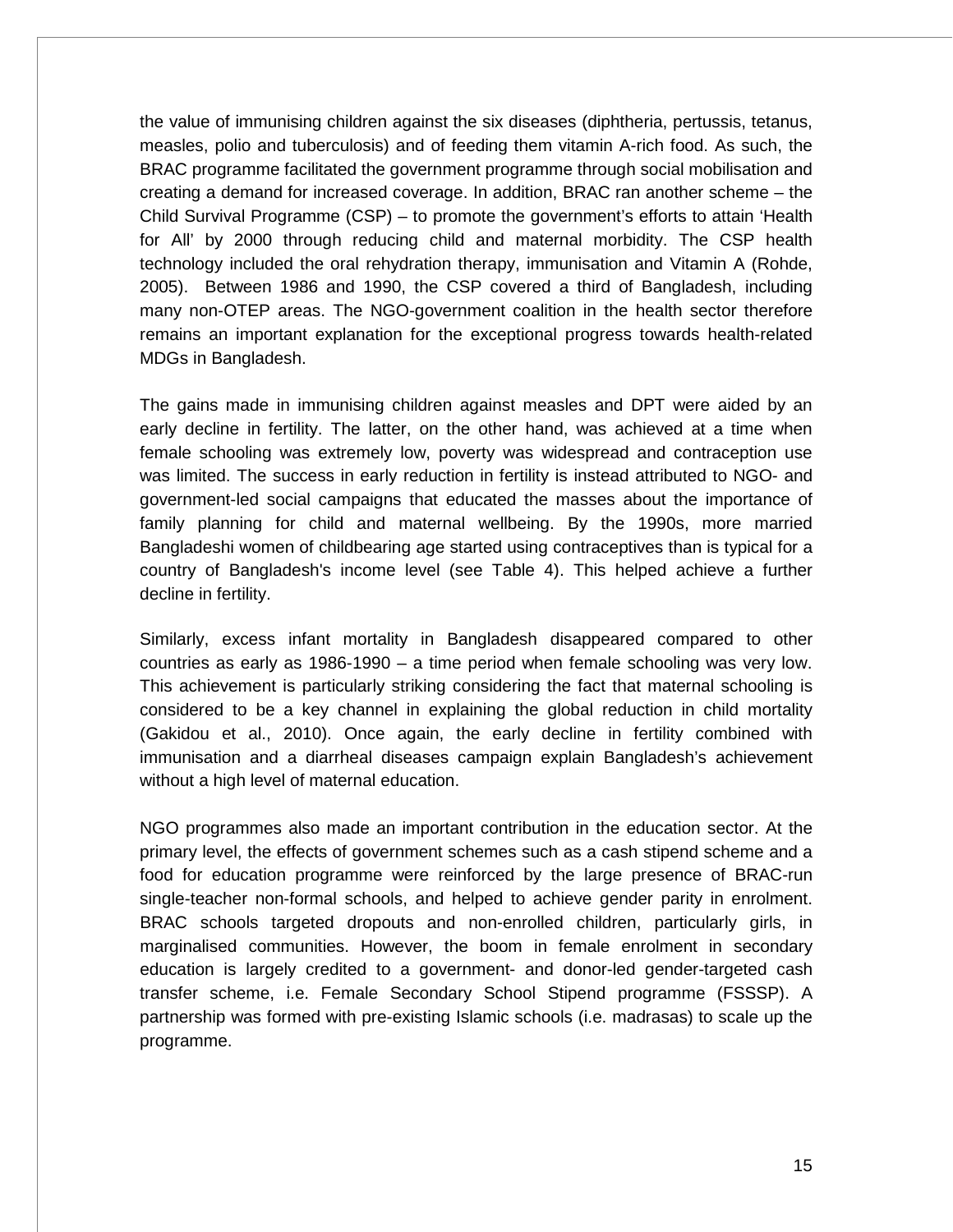Despite the above achievements, several challenges remain unmet. Bangladesh still lags behind in achieving universal health coverage. Progress is still lacking in outcomes such as maternal mortality and school completion. At the same time, Table 4 highlighted the low level of inputs and public spending compared to other countries of a similar income level. In policy terms, therefore, this suggests that the potential of the public expenditure tools has still to be fully exploited. Sustaining the development momentum may require a greater commitment to publicly funded health and education programmes in the future.

#### **4.2 Human development and growth: a virtuous cycle for Bangladesh?**

Public spending on health and education aside, can higher growth in per capita income lead to pay-offs in terms of human development? Ranis et al. (2000) have argued that economic growth may feed into human development, which in turn reinforces growth, starting a virtuous cycle. Does the above evidence imply that the Bangladeshi economy could be experiencing such a cycle? This may not be the case if the links channelling growth into human development are not strong. In particular, development in Bangladesh may have been *economic growth lop-sided*, to use the language of Ranis et al. (2000).



**Figure 6:** Scatterplot of HDI and per capita income growth, 1980-2009

To illustrate this, we look at how Bangladesh is positioned in the relationship between human development and per capita real GDP growth as obtained from cross-country scatter plots (Figure 1). To eyeball the data, we report vertical and horizontal lines indicating the mean of the x- and y-axis variables, respectively. Following Ranis et al. (2000), this allows us to classify the relationship between growth and human development into four categories: *virtuous cycle* (top-right quadrant), *vicious cycle* (bottom-left quadrant), *growth lop-sided* (bottom-right quadrant) and *human development lop-sided* (top-left quadrant). Figure 3 shows the scatter diagrams, for all developing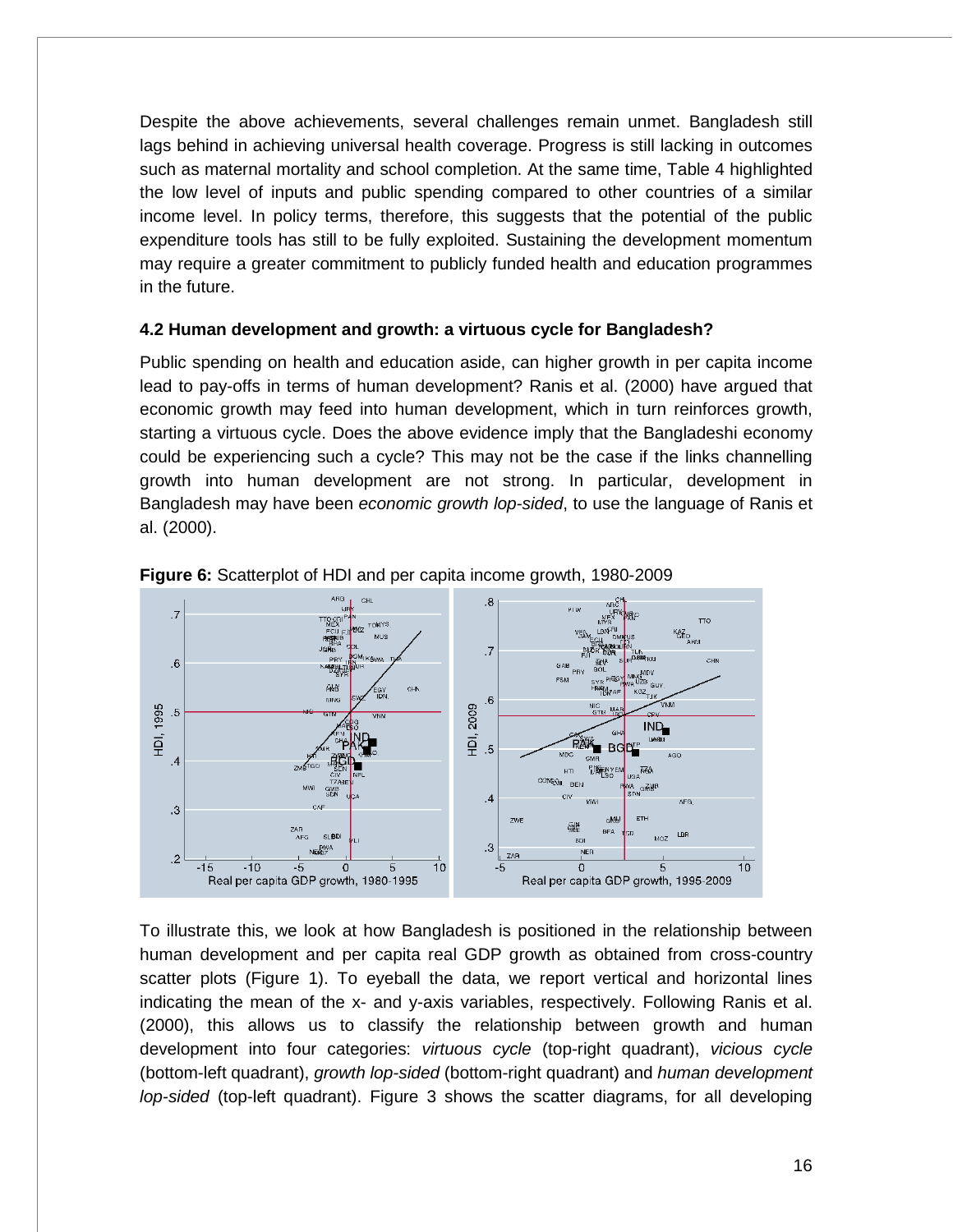countries for which data are available, showing this relationship (along with simple regressions). We split the 1980-2009 period into two sub-periods, so that the analysis reflects the change in growth performance that Bangladesh experienced in the mid-1990s. Note how Bangladesh has, even after its growth leap, experienced *growth lopsidedness*, although it has moved a little closer to the *virtuous cycle* countries.

This implies that the links leading from growth to human development are relatively weak, or at least not strong enough to lift the country in the top-right quadrant. In turn, this may signal that health and education expenditure may be insufficient or income concentration may be acting as a brake to human development. Ranis (2009) has recently argued that Bangladesh has a better chance to move into a virtuous cycle, given its strong human development base. Whether this can become true may depend on polices aimed at strengthening such links.

## **4.3 Which lessons from the Bangladeshi experience?**

Bangladesh's achievements do not seem to fit into the typical pathways to development. The evidence above shows that its progress in human development neither reflects the effect of economic performance nor public expenditure-led human development. Rather, the progress may be attributed to using low-cost solutions to providing public goods. In the case of Bangladesh, Mahmud (2008) argued that the public provision of health and education has been engineered by NGOs, combining low-cost solutions with public awareness campaigns.

Future research should formally test for this possibility by studying the development process in countries that had a similar growth experience and yet dissimilar labour cost, non-state providers and population density. However, the focus on low-cost solutions often ignored quality of service provision and hence may involve growth trade-offs. Such solutions often involved innovative institutional partnership with non-state providers.<sup>[8](#page-16-0)</sup> One case in point is the mainstreaming of *madrasa* education through reforming their curricula and accepting their eligibility for participation in the female secondary school stipend programme (Asadullah and Chaudhury, 2009b). This low-cost reform has led to a boom in female secondary schooling and facilitated the school participation of children from poor socioeconomic backgrounds. Existing evidence suggests that enrolment in these schools is associated with a slight learning disadvantage (Asadullah, Chaudhury and Dar, 2007). This aspect of the development process may prove to be a binding constraint on the growth process if policy makers aim to increase the share of technology and skill-intensive manufacturing activities in the economy.

<span id="page-16-0"></span> $8$  An exception is the non-formal school programme run by BRAC. These schools helped Bangladesh achieve the MDG target of universal primary education and gender parity in enrolment without comprising education quality.  $\overline{\phantom{a}}$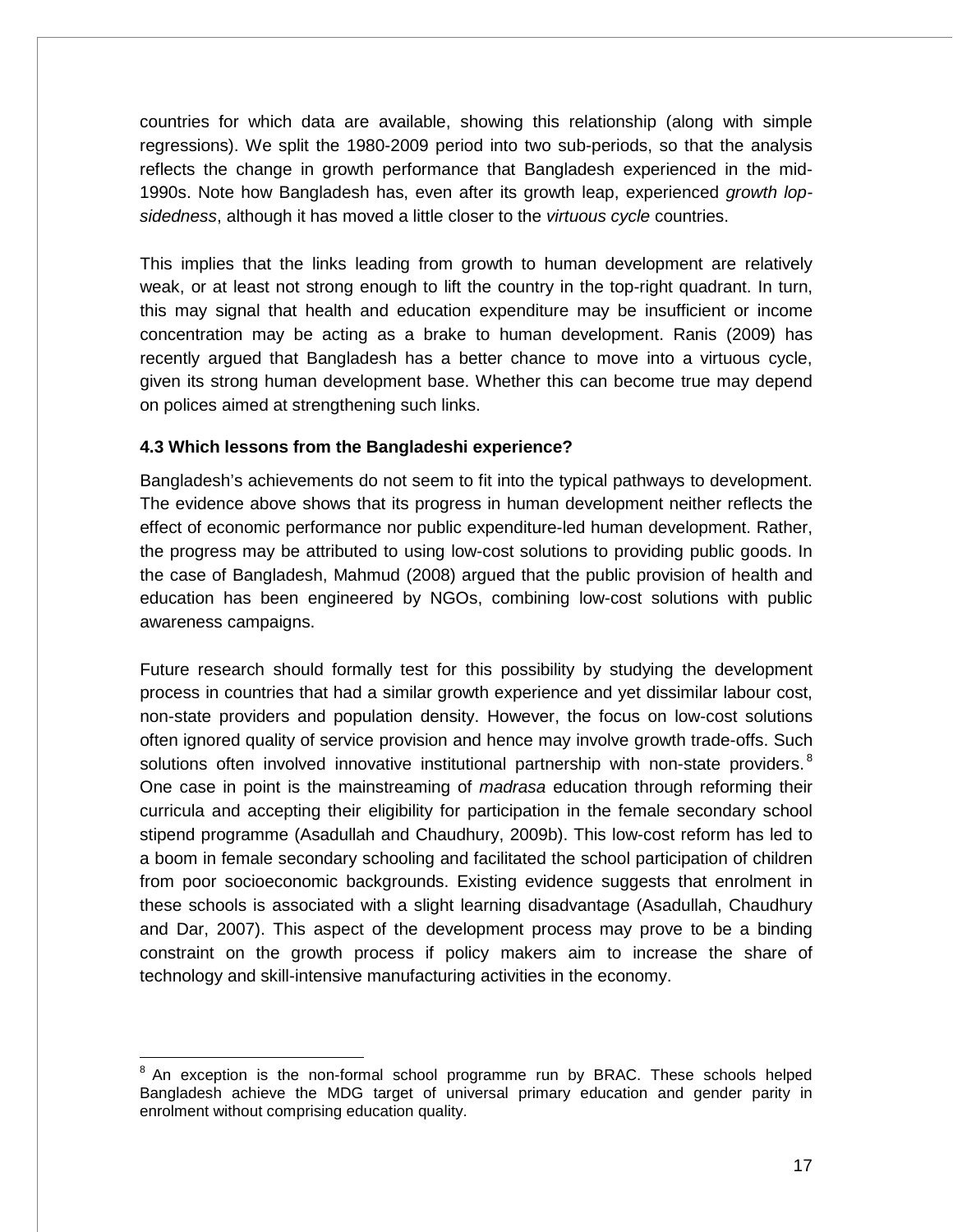The empirical evidence presented also emphasises the need to better understand the multiple pathways through which human development and growth can be achieved. For example, will improved human development lead to pay-offs in terms of growth in per capita income? We speculate on these issues in the reminder of the section.

In order to sustain the current rate of growth, the lessons from countries like China is that their pre-reform stage HD surplus aided the later process of growth via aiding the process of human capital formation. However, these countries also had a governance surplus. This sets Bangladesh apart from pre-reform China. Despite an HD surplus, whether the country will end up in the category of HD-lopsided depends on whether the governance deficit will: (a) adversely affect the process of human capital formation; and (b) directly affect non-human capital-related drivers of growth.

In principle, progress in human development can aid growth in a number of ways. Firstly, investment in female schooling is widely believed to contribute to growth, and not just via the labour market channel. There are also potential returns to women's schooling in the household sector, where female schooling has important effects on the human capital of future generations. Indeed, cross-country analysis confirms the beneficial effects of female educational attainment – it lowers fertility, increases life expectancy and reduces infant mortality (Barro and Lee, 1994). If true, we can expect the boom in female secondary schooling in Bangladesh to reinforce the progress already made in terms of increase in life expectancy and reduced infant mortality through the improved agency of women. However, such an effect cannot be captured in the short run. In addition, the level of female schooling is still low to have a growth effect.<sup>[9](#page-17-0)</sup>

Secondly, human development can create human capital and lead to growth pay-offs. Indeed, increased investment in education is often promoted as a key development strategy aimed at promoting economic growth. Microeconomic study of Bangladesh finds high private rates of return for additional years of schooling, as measured by increases in wages (Asadullah, 2006), implying that the rise in schooling should raise GDP. Equally, education of girls is believed to have substantial macroeconomic returns. Low levels of female enrolment in school and a gender imbalance in school enrolment are harmful to economic growth (Knowles et al., 2002; Klasen, 2002). Recognising this, the government of Bangladesh has introduced a number of reform programmes over the last two decades to remove various supply- and demand-side constraints to female education. As evident from the earlier section, Bangladesh has made remarkable progress in improving school participation of boys and girls.

However, empirical studies of economic growth across a range of countries have often found a low, and frequently insignificant, coefficient on the growth of schooling (Pritchett,

 $\overline{\phantom{a}}$ 

<span id="page-17-0"></span> $9$  In their study on the determinants of economic growth in South Asia, Cooray and Mallick (2012) find that female schooling is an insignificant source of growth.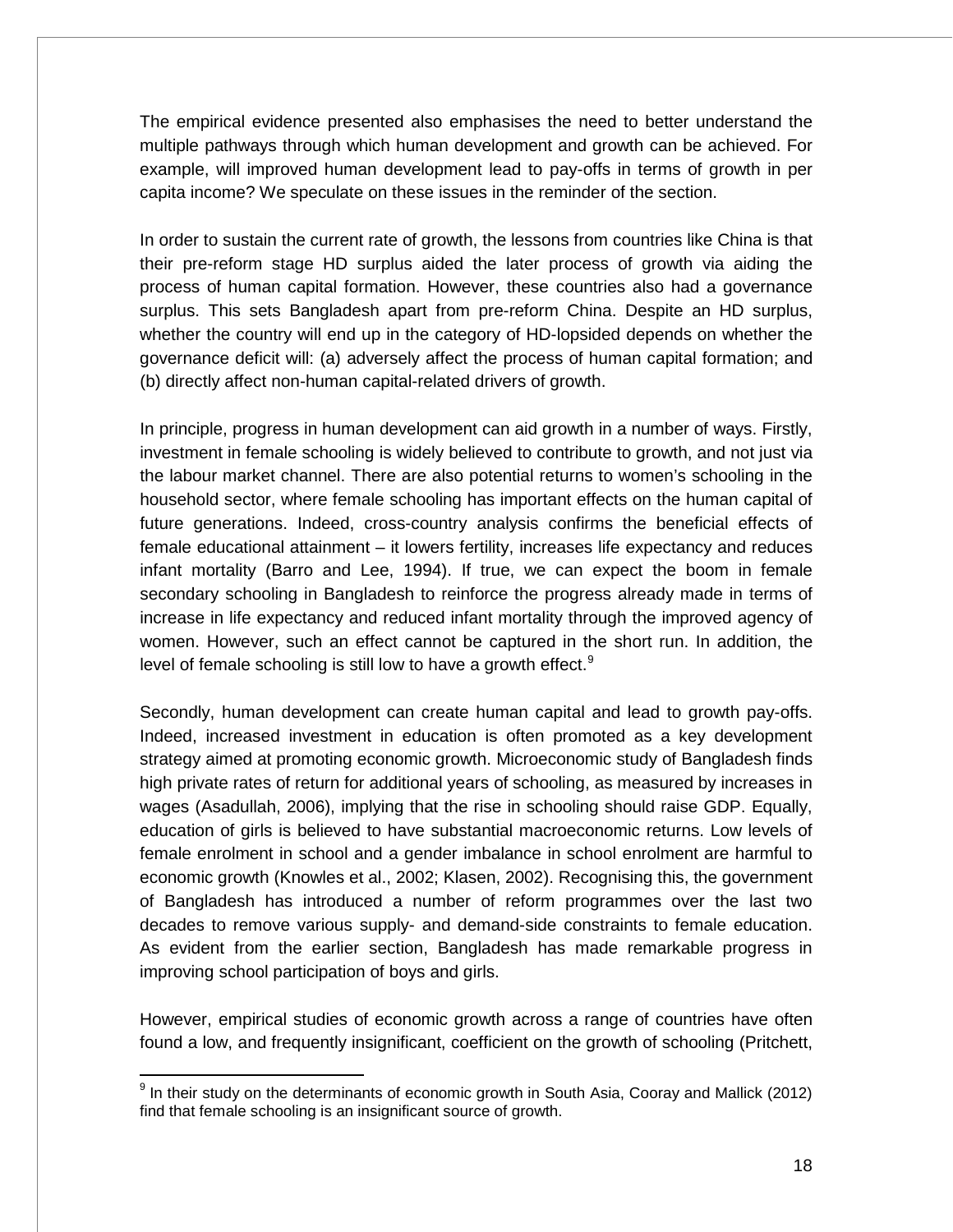2001; Easterly, 2003). The growth-enhancing effect of education could be greatly diminished if governance in the education sector and in the broader economy is poor, so that school attendance creates little human capital, and/or education only pays off in rent-seeking activities. Indeed many low-income countries have seen little increase in per capita income, despite experiencing significant gains between 1960 and 2000 in the average years of schooling. The lack of macroeconomic returns to education in lowincome countries is attributed to a number of factors, including poor quality of education (Pritchett, 2001) and the economy's inability to use schooling productively (Rogers,  $2008$ ).<sup>[10](#page-18-0)</sup>

Significant challenges remain in the education sector, particularly on improving learning outcomes. In 2008 only three percent of students achieved all competencies in maths and fewer than 15 percent in the vernacular Bangla. Only 63 percent and 69 percent of children achieved a minimum numeracy and literacy performance, respectively (DPE, 2011). In other words, gains in human development in the form of increase in educational access have not gone hand-in-hand with improvement in quality; this is partly because of governance problems in the education sector. Service provider absenteeism in the health and education sectors is a well-documented phenomenon (Chaudhury and Hammer, 2004; Chaudhury et al., 2006). Transparency International Bangladesh (2005) has also found that in the education sector, 40 percent of students at the primary level had to pay admission fees at an average rate of Tk. 209, despite the fact that primary education is supposed to be free; 32.4 percent of primary school students who were entitled to a government stipend had to pay an average of Tk. 40 for enrolment in order to receive the stipend. In the case of girl students at the secondary level, 22 percent had to make similar payments for the government stipend, at an average rate of Tk. 45.

Increases in schooling therefore are a necessary, but not sufficient, condition for increases in the human capital stock of the economy. The extent of the growthenhancing effect of education depends, among other things, on the degree of corruption in the economy. In this sense, whether Bangladesh's progress in human development will translate into higher growth partly depends on improvements in governance in the social and economic sectors.

 $\overline{\phantom{a}}$ 

<span id="page-18-0"></span> $10$  Rogers (2008) uses data on corruption, the black market premium on foreign exchange and the extent of the brain drain in developing countries as indicators of an economy's productive use of schooling. Regression analysis shows that the impact of schooling on economic growth is substantially higher in countries that are adjudged to use schooling productively. In particular, the impact of schooling is found to increase as the average level of corruption and the black market premium falls.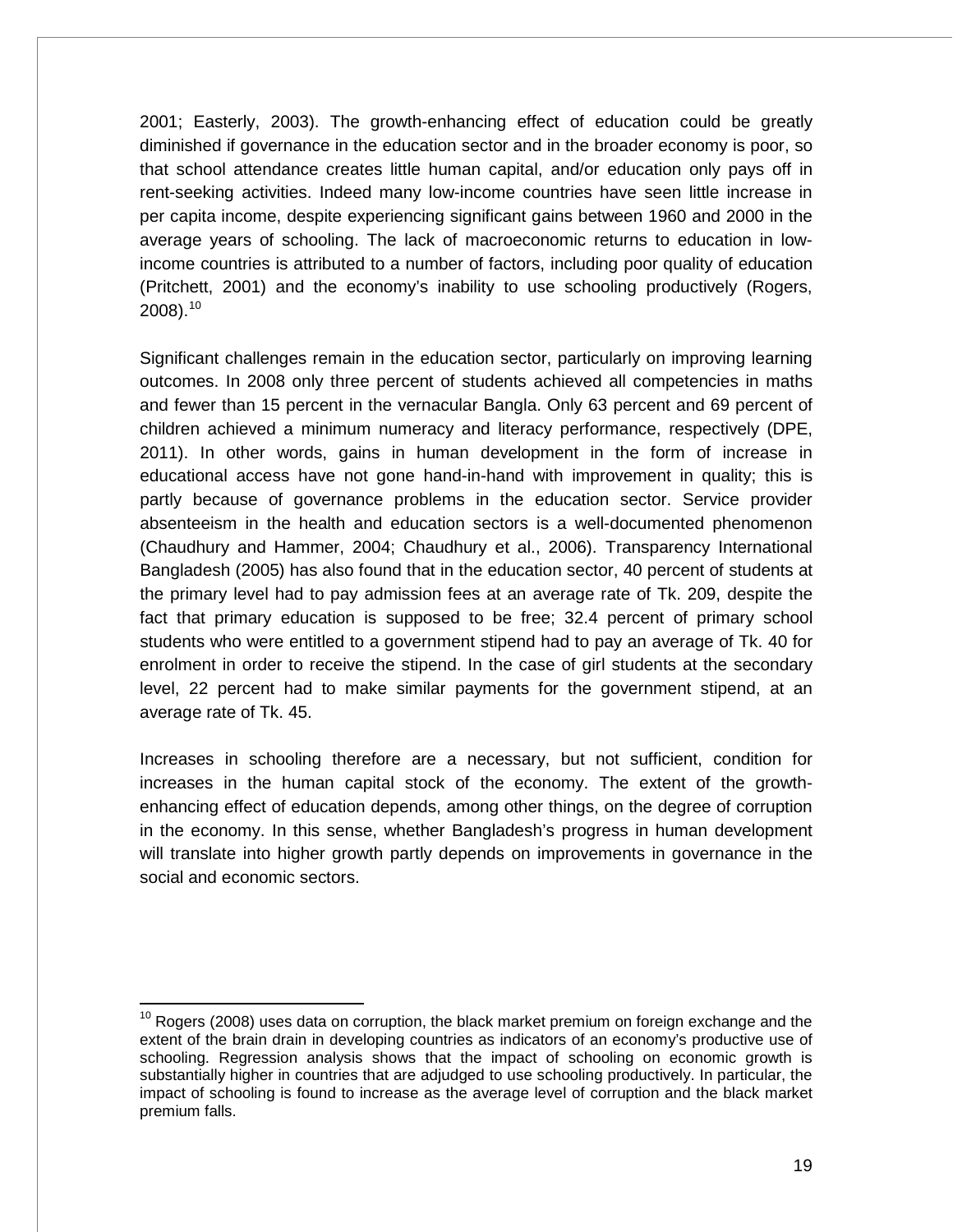## **5. Conclusions**

Given its income level and its initial conditions, Bangladesh's achievements in human development are remarkable. In this study, we have empirically investigated Bangladesh's patterns of development, presenting regression-based evidence aimed at uncovering where, when, and along which dimensions of development, Bangladesh's exceptionality lies. The results support the view that Bangladesh has achieved significantly higher progress, compared to economies sharing similar levels of income, in terms of a wide range of social indicators. Bangladesh enjoyed a higher rank in the HDI, even when compared to other countries with similar per capita income. However, this progress in human development is more significant for the post-2000 period. Component-wise, analysis indicates that Bangladesh was amongst the losers in child mortality reduction in the 1970s and 1980s, but not in the 1990s and 2000s. Similarly, the gender disadvantage in primary and secondary education disappeared by the mid-1990s. Overall, progress was exceptional because it was achieved despite low budgetary allocations, poor governance, lower living standards and, in some cases, in a very short period of time.

Where does the exceptionality of Bangladesh's development come from? Our analysis highlights several things that happened simultaneously to cause the development surprise. First, the human development progress achieved coincides with the rise of NGO programmes which, in partnership with the governmen,t, helped reduced fertility and child mortality through a combination of low-cost solutions and social awareness campaigns. Similar collaborations brought success in the field of education. This lends support to a more marginal approach facilitated by a dynamic NGO sector, instead of the 'transformational' approach using large-scale foreign aid flow (Easterly, 2006). However, the success of this approach is partly due to Bangladesh's geography: the proximity of settlements facilitated the easy adoption of low-cost solutions and the quick spread of good practices. Second, the health and education indicators improved at varying pace and different intervals. This created useful synergies between different social indicators. The fertility decline began during the 1980s, when income and schooling levels were very low. This set the ground for later progress in education and health indicators. Equally, gender parity in schooling was triggered by the introduction of demand-side incentive schemes, which was further reinforced by the nationwide up-scaling of microcredit programmes. Third, more resources are needed to tackle the problem of unattended births and increase the number of beds per hospital. Whether gains in education and uptake of health services will translate into human capital remains unknown. Improving the quality of education may not be achieved through low-cost solutions per se. An effective human development strategy combining health, education and training will be key to the economy's competitiveness as it tries to break into middleincome country status. Therefore, our study supports Mahmud (2008), which calls for greater allocation of public funds to social causes, continuous public awareness campaigns and improved governance in public service delivery systems.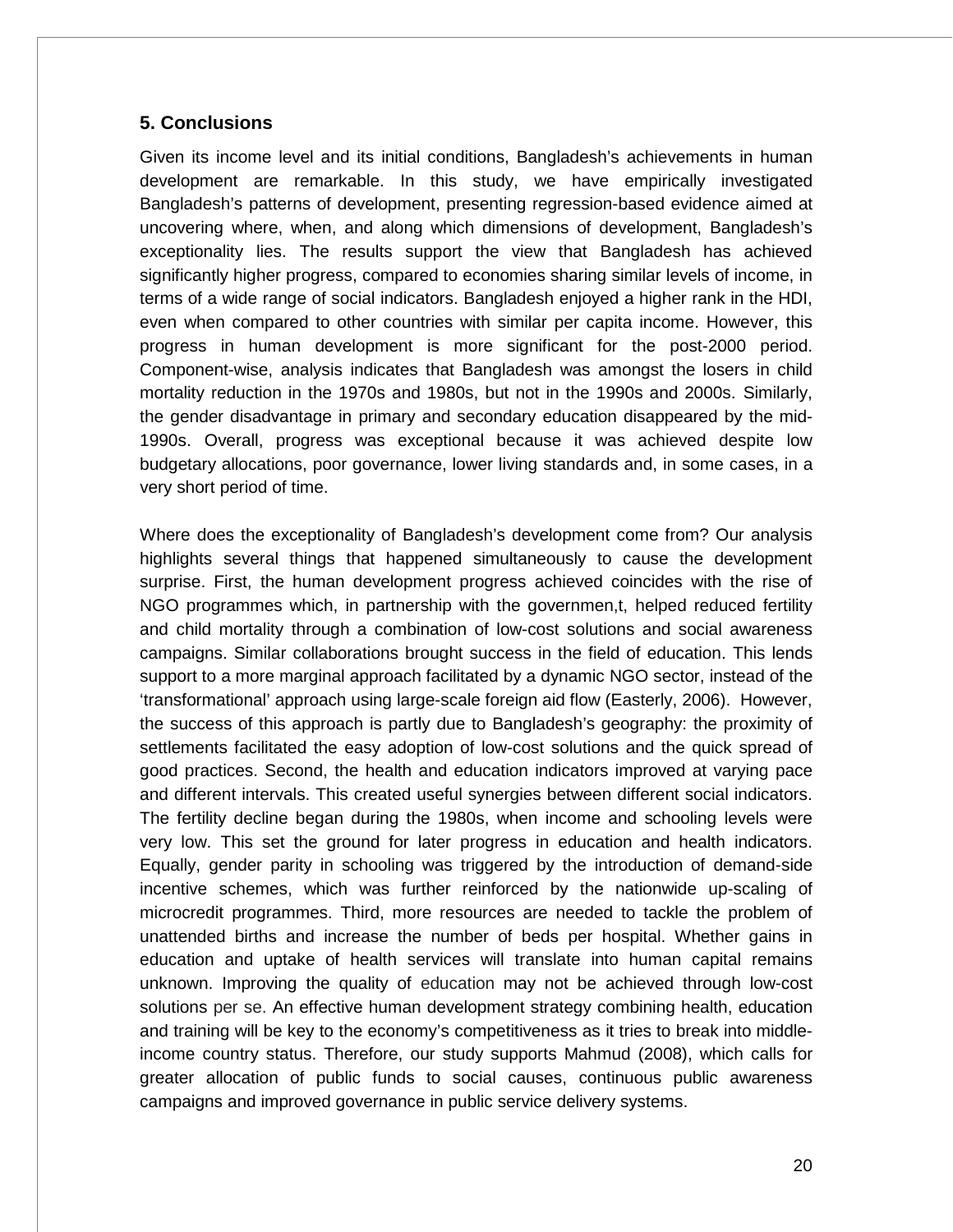Finally, we conjecture on the role of Bangladesh's achievement in human development for its long-term economic development. Following Ranis and Stewart (2006), such progress could place Bangladesh on a path of sustained growth, eventually starting a virtuous cycle whereby higher human development is followed by higher growth, igniting a positive feedback loop. Would this be enough to sustain economic development?

Insufficient governance and institutional quality could be an obstacle. Collier (2007) argues that an economic growth programme need not be based around the agenda of good governance and accountability. Bangladesh was able to achieve economic growth despite being tied to the most corrupt government in the world for many years (often governance quality indicators have ranked Bangladesh in the bottom quintile: see for details Teorell et al., 2008). The path to economic success was conventional high-labour manufacturing, a sector that does not require too much government intervention to make things work in countries with large labour forces and ports. However, according to Collier, as the economy becomes complex and specialises in high value-added activities, the current institutional set-up may become a binding constraint. Bangladesh may find itself in a trap whereby further growth is threatened by the poor state of governance (World Bank, 2012a).

Here, progress achieved in social and human development can be helpful, via an economic and a political channel. According to the economic channel, the growth effect due to improvements in human development could itself provide the resources to develop better institutions of governance. But the ultimate effect on the growth process may still depend on whether gains from human development are large enough compared to governance-related inefficiencies (and provided that the governance deficit per se does not limit the beneficial effects of human development on economic growth). The political channel, instead, would see an effect working through an increased demand for better institutions and governance. Advances in social and human development may make larger strata of the population politically active, demanding reforms of economic and political institutions so that those excluded may also benefit from the process of economic development. This would be one more reason to prioritise polices that sustain the human and social development momentum in Bangladesh. However, as Acemoglu and Robinson (2012) warn, the timing and the real effect of the political channel will depend on the elite's incentives and commitment to development.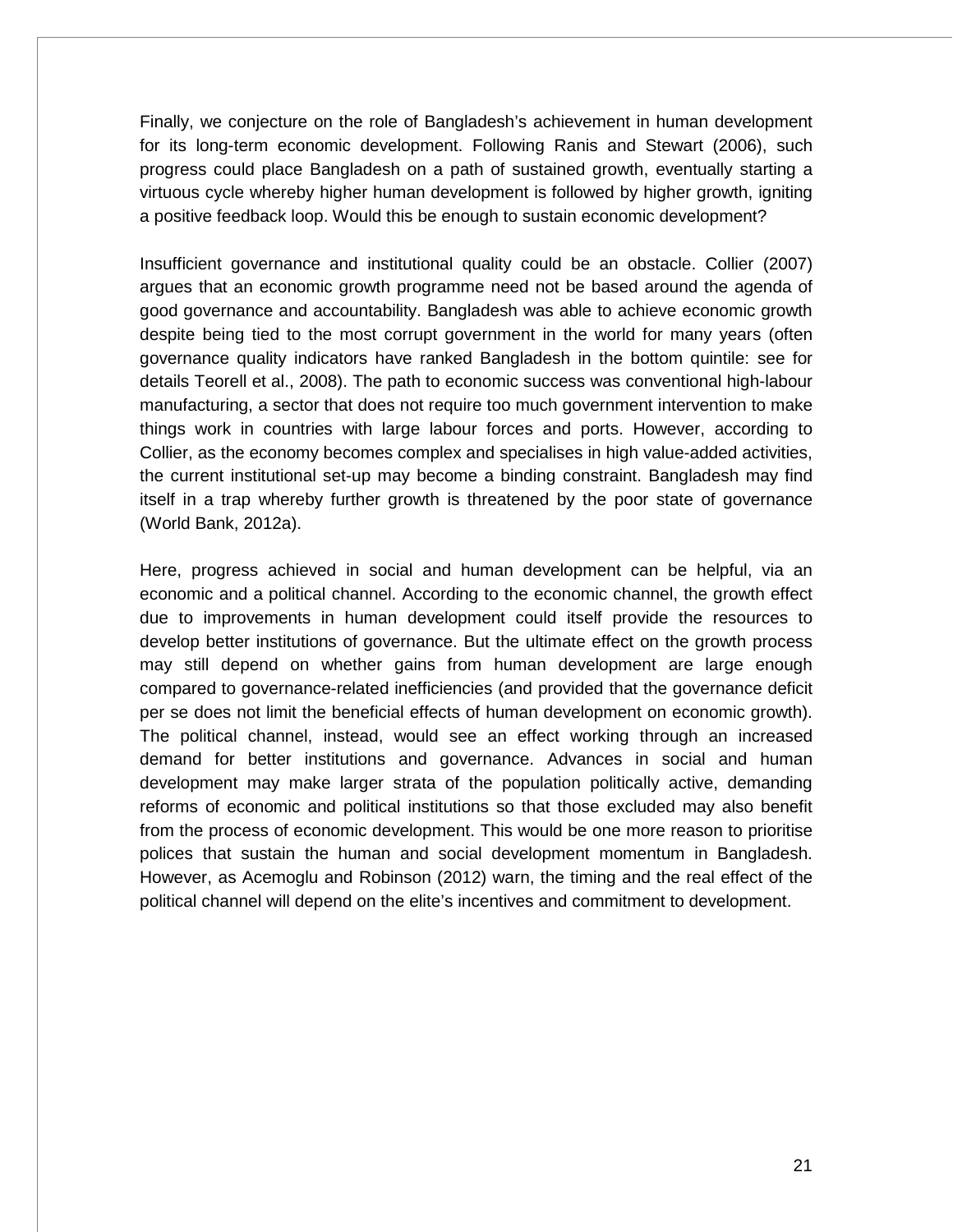#### **References**

Acemoglu, D. and Robinson, J. A. (2012). *Why Nations Fail*. London: Profile Books.

Acemoglu, D., Johnson, S. and Robinson, J. A. (2001). 'The colonial origins of comparative development: an empirical investigation'. *The American Economic Review,* 91, 1369-1401.

Asadullah, M. Niaz (2006). 'Returns to education in Bangladesh', *Education Economics*, 14(4), 453-468.

Asadullah, M. Niaz, Chaudhury, N. and Dar, A. (2007). 'Student achievement conditioned upon school selection: religious and secular secondary school quality in Bangladesh', *Economics of Education Review*, 26(6), 648-659, December.

Asadullah, M. Niaz and Chaudhury, N. (2009a). 'Reverse gender gap in schooling in Bangladesh: insights from urban and rural households', *The Journal of Development Studies*, 45(8), 1360-1380.

Asadullah, M. Niaz and Chaudhury, N. (2009b). 'Holy alliances: public subsidies, Islamic high schools and female schooling in Bangladesh', *Education Economics*, 17(3), 377- 394.

Barro, R. J. and Lee, J.-W. (1994). 'Losers and winners in economic growth', *Proceedings of the World Bank Annual Conference on Development Economics 1993*, 267-297.

BRAC (2012). *Bangladesh Health Watch Report 2011: Moving Towards Universal Health Coverage*. Dhaka: Bangladesh Health Watch, BRAC University.

Chaudhury, N., Hammer, J., Kremer, M., Muralidharan, K. and Halsey Rogers, F. (2006). 'Missing in action: teacher and health worker absence in developing countries', *Journal of Economic Perspectives*, 20(1): 91-116, Winter.

Chaudhury, N. and J. S. Hammer (2004). 'Ghost doctors: absenteeism in Bangladesh health facilities', *World Bank Economic Review*, 18(3): 423-441.

Chowdhury, A. M. R. and Cash, R. (1998). *A Simple Solution: Teaching Millions to Treat Diarrhoea at Home*. Dhaka: University Press Limited.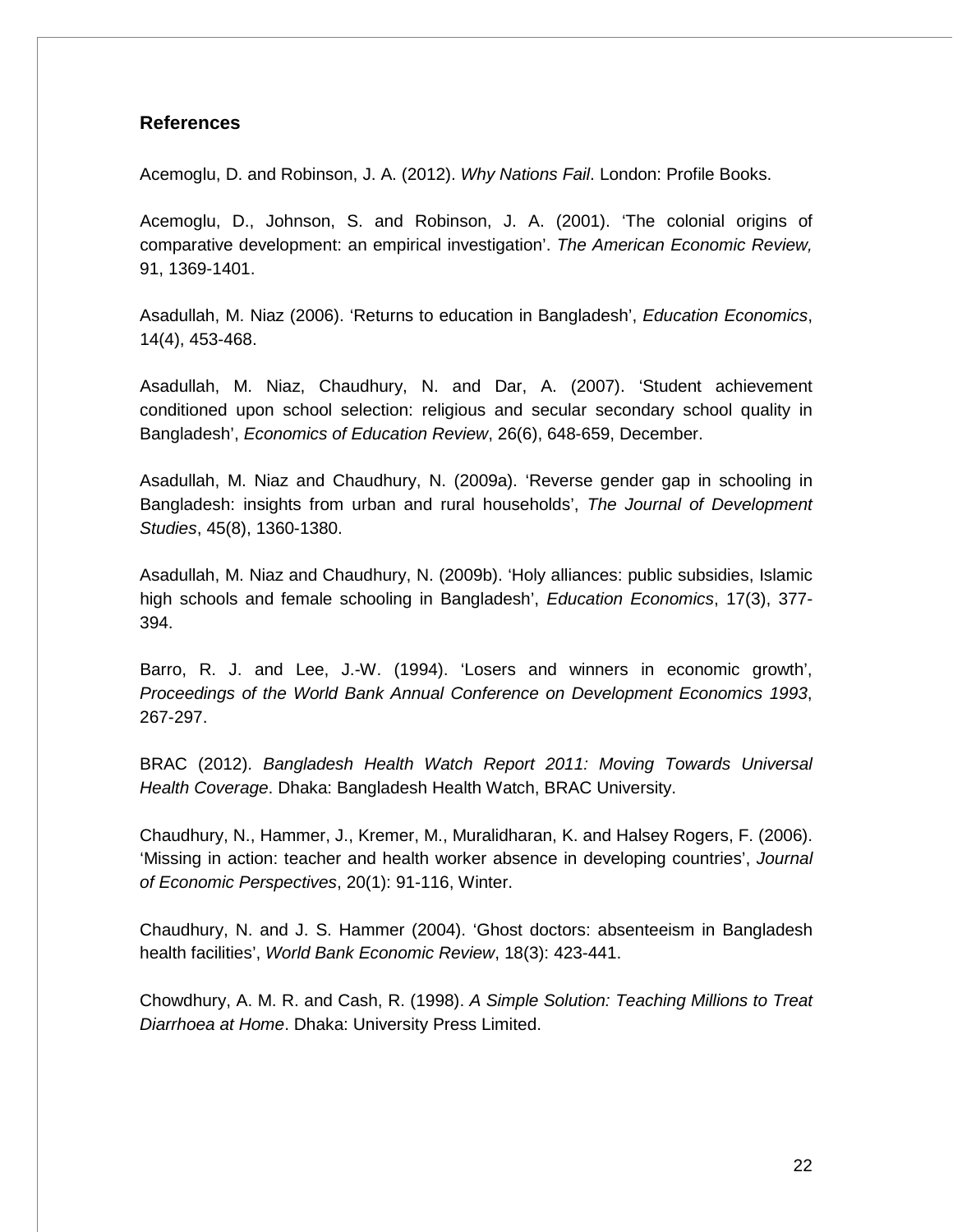Chowdhury, A. M. R., Bhuiya, A. and Aziz, K. M.A. (1999). *The 'Near Miracle Revisited: Social Science Perspectives of the Immunization Programme in Bangladesh*. Amsterdam: Het Spinhuis.

Collier, P. (2007). *The Bottom Billion: Why the Poorest Countries Are Failing and What Can Be Done About it.* Oxford: Oxford University Press.

Cooray, A. and Mallick, S. (2012). 'What explains cross-country growth in South Asia? Female education and the growth effect of international openness', BWPI Working Paper 145, University of Manchester.

Devarajan, S. (2008). 'Comment on "Governance Indicators: Where are We, Where Should We Be Going?" by Daniel Kauffmann and Aart Kraay', *World Bank Research Observer*, 23(1), Spring*.* 

DPE (Department of Primary Education) (2011*). 2011 National Student Assessment for Grades 3 and 5.* Government of the People's Republic of Bangladesh. Available at: http://www.dpe.gov.bd/images/pdf/nsa\_2011%20dated%2029.12.2012.pdf

Easterly, W. (2003). 'The political economy of growth without development: a case study of Pakistan', in Rodrik, D. (ed.), *In Search of Prosperity: Analytic Narratives on Economic Growth*. Princeton, NJ: Princeton University Press.

Easterly, W. (2006). 'Reliving the 1950s: the big push, poverty traps, and takeoffs in economic development', *Journal of Economic Growth*, 11(4), 289-318, December.

Easterly, W. and Levine, R. (2003). 'Tropics, germs, and crops: how endowments influence economic development', *Journal of Monetary Economics*, 50(1), 3-39.

Economist (2012). *Bangladesh: Out of the Basket*, 3 November, print edition.

Gakidou, E., Cowling, K., Lozano, R. and Murray, C. J. L. (2010). 'Increased educational attainment and its effect on child mortality in 175 countries between 1970 and 2009: a systematic analysis', *The Lancet*, 376(9745), 959-974.

Gallup, J. L. and Sachs, J. D. with Mellinger, A. D., 'Geography and economic development', in *Annual World Bank Conference on Development Economics 1998*  (April). Washington, DC: The World Bank.

Glaeser, E., La Porta, G., Lopez-De-Silanes, F. and Shleifer, A. (2004). 'Do institutions cause growth?' *Journal of Economic Growth*, 9, 271-303.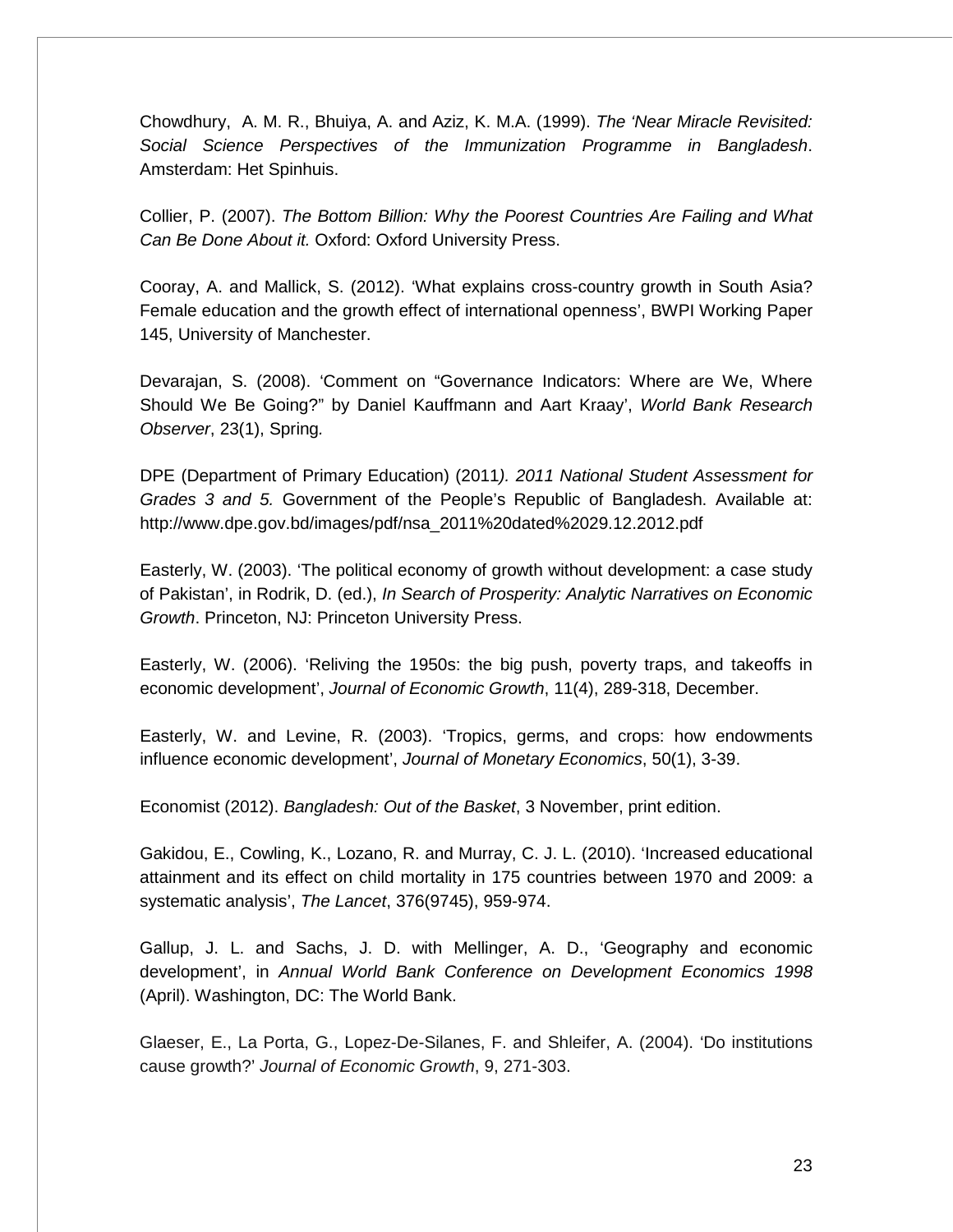Henry, P. B. and Miller, C. (2009). 'Institutions vs. policies: a tale of two islands', *American Economic Review: Papers & Proceedings,* 99(2), 261–267.

Heston, A., Summers, R. and Aten, B. (2011). *Penn World Table Version 7.0*. Philadelphia, PA: Center for International Comparisons of Production, Income and Prices at the University of Pennsylvania, May.

Kaufmann, D., Kraay, A. and Mastruzzi, M. (2009). 'Governance matters VIII: aggregate and individual governance indicators 1996-2008', *Policy Research Working Paper Series 4978*. Washington, DC: The World Bank.

Klasen, S. (2002). 'Low schooling for girls, slower growth for all? Cross-country evidence on the effect of gender inequality in education on economic development'. *World Bank Economic Review*, 16(3), 345–373.

Knowles, S., Lorelly, P. K. and Owen, P. D. (2002). 'Are educational gender gaps a brake on economic development? Some cross-country empirical evidence', *Oxford Economic Papers*, 54(1).

Koehlmoos, T. P., Islam, Z., Anwar, S., Hossain, S., Gazi, R., Streatfield, P. K. and Bhiuya, A. (2012). *Health Transcends Poverty: The Bangladesh Experience* (mimeo).

Mahmud, W. (2008). 'Social development in Bangladesh: pathways, surprises and challenges', *Indian Journal of Human Development*, 2(1).

Mahmud, W., Ahmed, S. and Mahajan, S. (2008). 'Economic reforms, growth and governance: the political economy aspects of Bangladesh's development surprise*',*  Working Paper No. 22, World Bank on behalf of the Commission on Growth and Development, Washington, DC.

Ndulu, Benno J. and O'Connell, S. A. (1999). 'Governance and growth in Sub-Saharan Africa', *The Journal of Economic Perspectives*, 13(3), 41-66.

Pritchett, L. (2001). 'Where has all the education gone?' *World Bank Economic Review*, 15, 367–391.

Ramesh, J., Pande, V. and Bhandari, P. (2012). 'Heard of the "Bangladesh shining" story?' *The Hindu*, 7 September.

Ranis G., Stewart F. and Ramirez A. (2000). 'Economic growth and human development', *World Development,* 28(2), 197-219.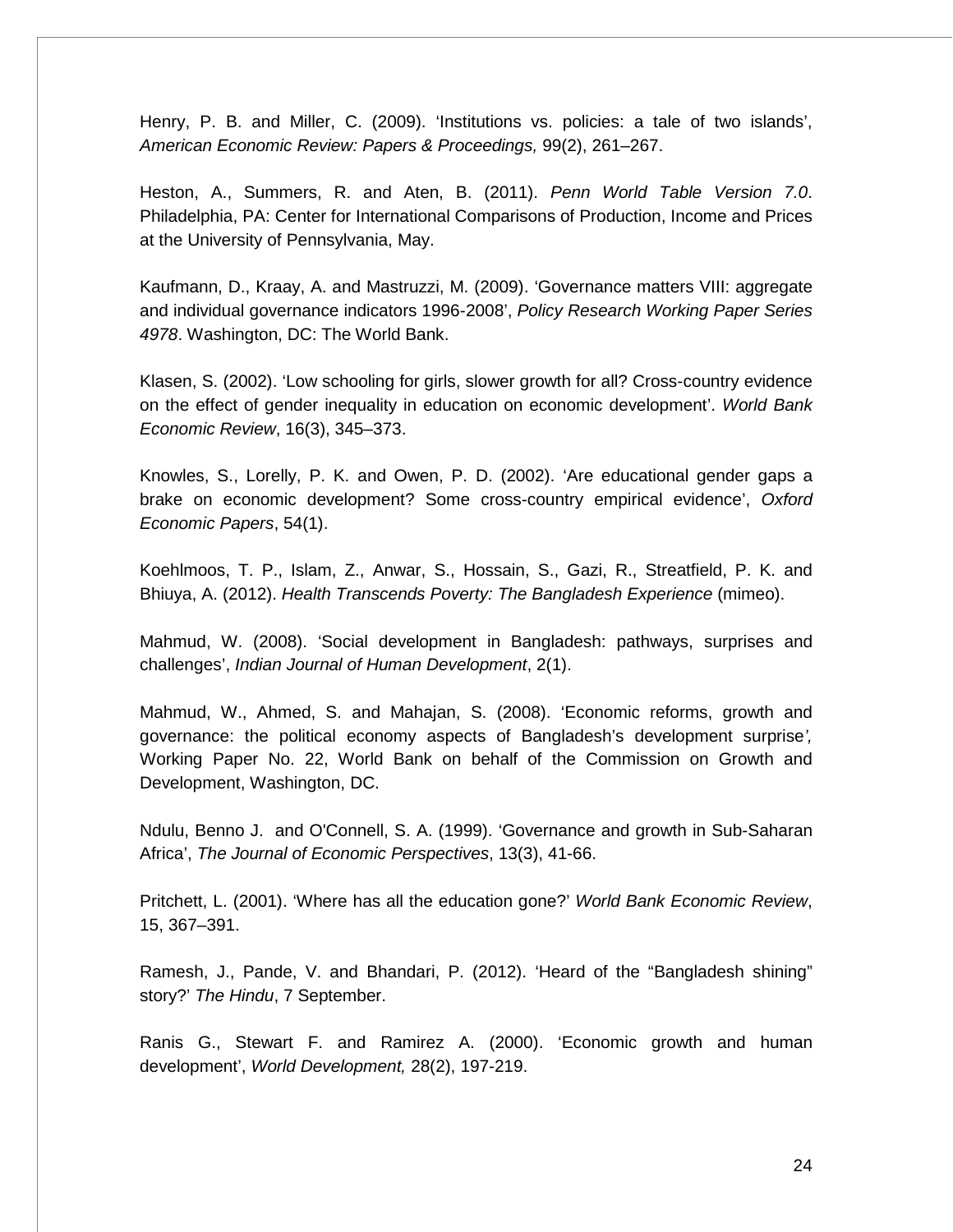Ranis, G. (2009). 'Reflections on Bangladesh in comparison to East Asia', in Q. Shahabuddin and R. I. Rahman (eds.), *Development Experience and Emerging Challenges: Bangladesh*. Dhaka: The University Press Ltd.

Ranis, G. and Stewart, F. (2006). 'Successful transition towards a virtuous cycle of human development and economic growth: country studies', *Growth Center Discussion Paper* No. 943, Yale University, September.

Ranis, G. and Stewart, F. (2012). 'Success and failure in human development, 1970- 2007', *Journal of Human Development and Capabilities*, 13(2), 167-195.

Rannan-Eliya, R. (2012). *Bangladesh National Health Accounts 1997-2007*. Health Economics Unit, Ministry of Health and Family Welfare, Government of Bangladesh.

Rhode J. E. (2005). *Learning to Reach Health for All*. Dhaka: The University Press Ltd.

Rodrik, D., Subramanian, A. and Trebbi, F. (2004). 'Institutions rule: the primacy of institutions over geography and integration in economic development', *Journal of Economic Growth*, 9(2), 131-165, 06.

Rogers, M. L. (2008). 'Directly unproductive schooling: how country characteristics affect the impact of schooling on growth', *European Economic Review*, 52, 356–385.

Save the Children (2012). *State of the World's Mothers 2012*.

Schultz, T. P. (2009). 'The gender and intergenerational consequences of the demographic dividend: an assessment of the micro- and macrolinkages between the demographic transition and economic development', *World Bank Economic Review,*  23(3), 427-442.

Sen, A. (1999). *Development as Freedom.* Oxford: Oxford University Press.

Teorell, J., Holmberg, S. and Rothstein, B. (2008). *The Quality of Government Dataset*, version 6 April 2011. University of Gothenburg: The Quality of Government Institute, [http://www.qog.pol.gu.se.](http://www.qog.pol.gu.se/)

Transparency International Bangladesh (2005). *Corruption in Bangladesh: A Household Survey*. Dhaka: Transparency International Bangladesh.

UNDP (2011). *Human Development Report 2011: Sustainability and Equity*. Palgrave Macmillan. Available online: *<http://hdr.undp.org/en/reports/global/hdr2011/>*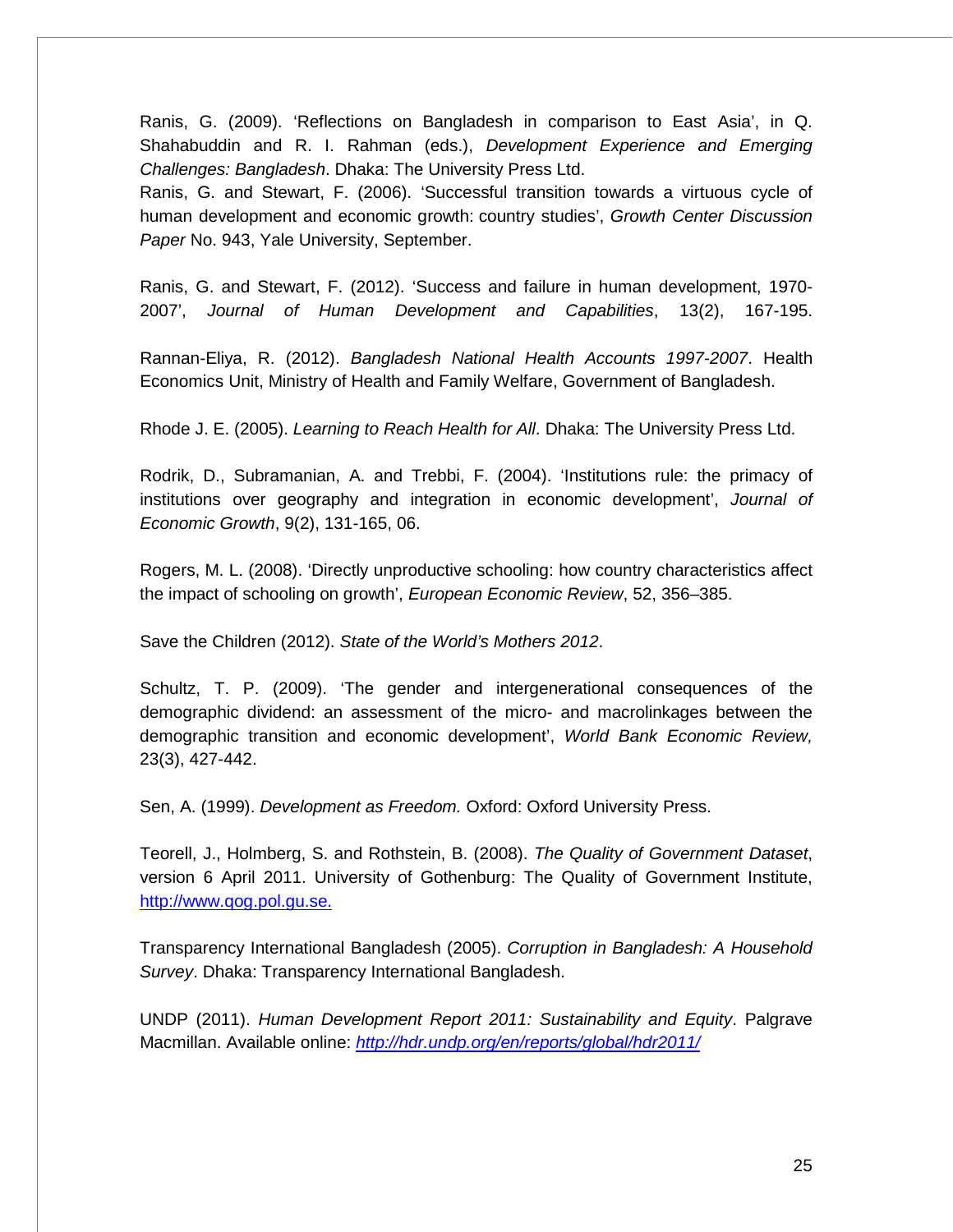Dhume, S. [\(2010\).](http://online.wsj.com/search/term.html?KEYWORDS=SADANAND+DHUME&bylinesearch=true) 'Bangladesh, "basket case" no more'. *The Wall Street Journal*, 29 September.

World Bank (2011). *World Development Indicators 2011,* available online: <http://data.worldbank.org/data-catalog/world-development-indicators>

World Bank (2012a). *Bangladesh: Towards Accelerated, Inclusive and Sustainable Growth – Opportunities and Challenges*. Washington, DC: World Bank.

World Bank (2012b). *World Development Report 2013*. Washington, DC: World Bank.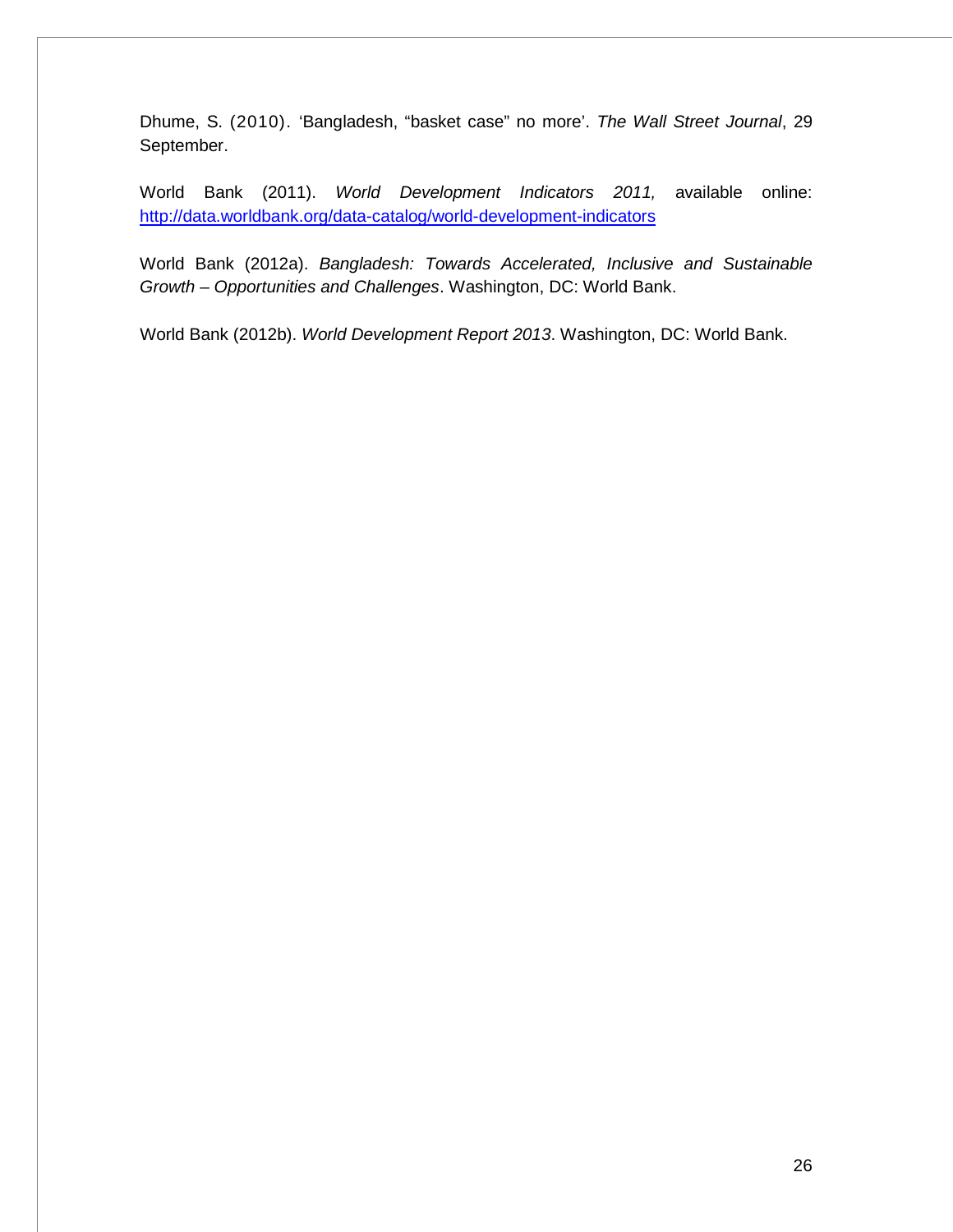| Mortality rate, infant (per 1,000 live births): five-year averages |                             |                        |                        |                        |                        |                        |                        |  |  |  |
|--------------------------------------------------------------------|-----------------------------|------------------------|------------------------|------------------------|------------------------|------------------------|------------------------|--|--|--|
| Year                                                               | 1976-1980                   | 1981-1985              | 1986-1990              | 1991-1995              | 1996-2000              | 2001-2005              | 2006-2010              |  |  |  |
| Bangladesh                                                         |                             |                        |                        |                        |                        |                        |                        |  |  |  |
| Average                                                            | 137.76                      | 120.36                 | 104.86                 | 88.32                  | 69.68                  | 54.24                  | 42.24                  |  |  |  |
| Rank                                                               | $92nd$ perc.                | 89 <sup>th</sup> perc. | $86^{\text{th}}$ perc. | 84 <sup>th</sup> perc. | $77th$ perc.           | $70th$ perc.           | $68th$ perc.           |  |  |  |
| Pakistan                                                           |                             |                        |                        |                        |                        |                        |                        |  |  |  |
| Average                                                            | 113.62                      | 108.38                 | 99.60                  | 92.10                  | 82.82                  | 76.68                  | 71.76                  |  |  |  |
| Rank                                                               | $80th$ perc.                | 84 <sup>th</sup> perc. | $84th$ perc.           | 85 <sup>th</sup> perc. | 83 <sup>rd</sup> perc. | 85 <sup>th</sup> perc. | 86 <sup>th</sup> perc. |  |  |  |
| India                                                              |                             |                        |                        |                        |                        |                        |                        |  |  |  |
| Average                                                            | 106.52                      | 95.16                  | 85.22                  | 75.54                  | 66.22                  | 58.00                  | 50.82                  |  |  |  |
| Rank                                                               | $77th$ perc.                | $76th$ perc.           | $77th$ perc.           | 76 <sup>th</sup> perc. | $74th$ perc.           | $75th$ perc.           | $75th$ perc.           |  |  |  |
|                                                                    | Asia (developing economies) |                        |                        |                        |                        |                        |                        |  |  |  |
| Mean                                                               | 93.32                       | 81.51                  | 70.06                  | 60.96                  | 52.60                  | 44.24                  | 37.68                  |  |  |  |
| Sd                                                                 | 37.75                       | 34.75                  | 31.53                  | 26.23                  | 22.78                  | 21.33                  | 20.49                  |  |  |  |
| N                                                                  | 26                          | 27                     | 28                     | 28                     | 28                     | 28                     | 28                     |  |  |  |
| Rank                                                               | $68th$ perc.                | 69 <sup>th</sup> perc. | $68th$ perc.           | $68th$ perc.           | $67th$ perc.           | $66th$ perc.           | $66th$ perc.           |  |  |  |
| South Asia                                                         |                             |                        |                        |                        |                        |                        |                        |  |  |  |
| Mean                                                               | 124.05                      | 109.46                 | 94.75                  | 79.47                  | 66.14                  | 56.53                  | 49.12                  |  |  |  |
| Sd                                                                 | 41.99                       | 39.20                  | 34.46                  | 27.62                  | 24.86                  | 26.65                  | 28.60                  |  |  |  |
| N                                                                  | 8                           | 8                      | 8                      | 8                      | 8                      | 8                      | 8                      |  |  |  |
| Rank                                                               | 87 <sup>th</sup> perc.      | 85 <sup>th</sup> perc. | 81 <sup>st</sup> perc. | $78th$ perc.           | $74th$ perc.           | 73 <sup>rd</sup> perc. | 74 <sup>th</sup> perc. |  |  |  |

# **Appendix Table 1: Mortality rate, infant (per 1,000 live births): 1976-2010**

**Notes:** Data is from the 2011 World Development Indicators (World Bank 2011). Countries are grouped following the World Bank classification. Developing countries include low, upper and lower middle income economies.

#### **Appendix Table 2: Immunisation, DPT (Diphtheria, Pertussis, Tetanus): 1976-2010**

| Immunisation, DPT (% of children ages 12-23 months): five-year averages |                             |                       |                        |              |                        |                        |              |  |  |
|-------------------------------------------------------------------------|-----------------------------|-----------------------|------------------------|--------------|------------------------|------------------------|--------------|--|--|
| Year                                                                    | 1976-1980                   | 1981-1985             | 1986-1990              | 1991-1995    | 1996-2000              | 2001-2005              | 2006-2010    |  |  |
| Bangladesh                                                              |                             |                       |                        |              |                        |                        |              |  |  |
| Average                                                                 |                             | 1.20                  | 29.40                  | 73.40        | 77.80                  | 89.40                  | 94.80        |  |  |
| Rank                                                                    |                             | 1 <sup>st</sup> perc. | $6th$ perc.            | $29th$ perc. | $29th$ perc.           | 44 <sup>th</sup> perc. | $59th$ perc. |  |  |
| Pakistan                                                                |                             |                       |                        |              |                        |                        |              |  |  |
| Average                                                                 |                             | 15.20                 | 40.40                  | 45.20        | 54.60                  | 69.00                  | 82.40        |  |  |
| Rank                                                                    |                             | $17th$ perc.          | $14^{\text{th}}$ perc. | $9th$ perc.  | $14^{\text{th}}$ perc. | $16th$ perc.           | $23rd$ perc. |  |  |
| India                                                                   |                             |                       |                        |              |                        |                        |              |  |  |
| Average                                                                 |                             | 13.20                 | 42.00                  | 62.40        | 64.00                  | 62.00                  | 70.40        |  |  |
| Rank                                                                    |                             | $13th$ perc.          | $17th$ perc.           | $19th$ perc. | 19 <sup>th</sup> perc. | $10th$ perc.           | $11th$ perc. |  |  |
|                                                                         | Asia (developing economies) |                       |                        |              |                        |                        |              |  |  |
| Mean                                                                    |                             | 31.38                 | 58.14                  | 71.62        | 78.45                  | 82.01                  | 87.51        |  |  |
| Sd                                                                      |                             | 24.56                 | 22.46                  | 19.52        | 18.98                  | 15.42                  | 11.79        |  |  |
| N                                                                       |                             | 20                    | 20                     | 28           | 28                     | 28                     | 28           |  |  |
| Rank                                                                    |                             | $30th$ perc.          | $27th$ perc.           | $26th$ perc. | $29th$ perc.           | $32nd$ perc.           | $32nd$ perc. |  |  |
| South Asia                                                              |                             |                       |                        |              |                        |                        |              |  |  |
| Mean                                                                    |                             | 19.75                 | 50.62                  | 65.08        | 72.17                  | 78.22                  | 86.30        |  |  |
| Sd                                                                      |                             | 17.89                 | 21.10                  | 25.98        | 23.54                  | 19.30                  | 13.27        |  |  |
| N                                                                       |                             | 8                     | 8                      | 8            | 8                      | 8                      | 8            |  |  |
| Rank                                                                    |                             | $20th$ perc.          | 21 <sup>st</sup> perc. | $20th$ perc. | 24 <sup>th</sup> perc. | 28 <sup>th</sup> perc. | $30th$ perc. |  |  |

**Notes:** Data is from the 2011 World Development Indicators (World Bank 2011). Countries are grouped following the World Bank classification. Developing countries include low, upper and lower middle income economies.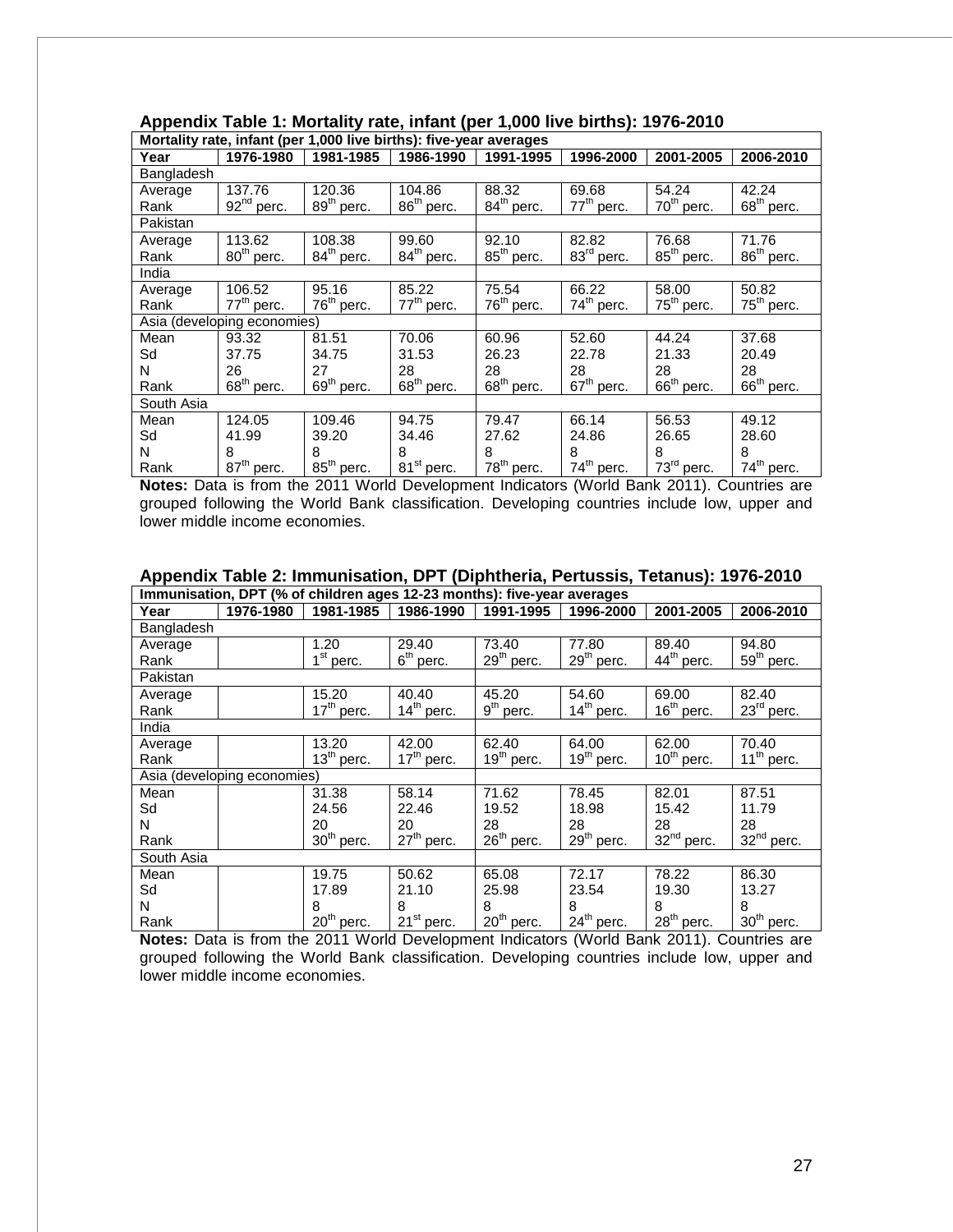|            | Female secondary enrolment rate: five-year averages |                        |                        |                        |                        |              |                        |  |  |  |
|------------|-----------------------------------------------------|------------------------|------------------------|------------------------|------------------------|--------------|------------------------|--|--|--|
| Year       | 1976-1980                                           | 1981-1985              | 1986-1990              | 1991-1995              | 1996-2000              | 2001-2005    | 2006-2010              |  |  |  |
| Bangladesh |                                                     |                        |                        |                        |                        |              |                        |  |  |  |
| Average    | 7.53                                                | 9.07                   | 11.49                  |                        | 44.51                  | 50.65        | 49.20                  |  |  |  |
| Rank       | $18th$ perc.                                        | 16 <sup>th</sup> perc. | $16th$ perc.           |                        | 30 <sup>th</sup> perc. | $27th$ perc. | $20th$ perc.           |  |  |  |
| Pakistan   |                                                     |                        |                        |                        |                        |              |                        |  |  |  |
| Average    | 8.81                                                | 8.93                   | 10.89                  | 16.10                  |                        | 25.41        | 28.43                  |  |  |  |
| Rank       | $21st$ perc.                                        | $15th$ perc.           | $15th$ perc.           | $16th$ perc.           |                        | $14th$ perc. | $12^{th}$ perc.        |  |  |  |
| India      |                                                     |                        |                        |                        |                        |              |                        |  |  |  |
| Average    | 17.28                                               | 22.40                  | 26.45                  | 35.33                  | 36.52                  | 43.21        | 52.66                  |  |  |  |
| Rank       | $32nd$ perc.                                        | $31st$ perc.           | $28th$ perc.           | $26th$ perc.           | $27th$ perc.           | $25th$ perc. | 24 <sup>th</sup> perc. |  |  |  |
|            | Asia (developing economies)                         |                        |                        |                        |                        |              |                        |  |  |  |
| Mean       | 24.59                                               | 44.87                  | 45.69                  | 49.34                  | 54.93                  | 62.31        | 68.28                  |  |  |  |
| Sd         | 24.02                                               | 38.10                  | 34.87                  | 30.49                  | 24.10                  | 25.21        | 23.08                  |  |  |  |
| N          | 16                                                  | 18                     | 18                     | 21                     | 25                     | 25           | 24                     |  |  |  |
| Rank       | 39 <sup>th</sup> perc.                              | 49 <sup>th</sup> perc. | 45 <sup>th</sup> perc. | 35 <sup>th</sup> perc. | 35 <sup>th</sup> perc. | $30th$ perc. | $27th$ perc.           |  |  |  |
| South Asia |                                                     |                        |                        |                        |                        |              |                        |  |  |  |
| Mean       | 13.55                                               | 17.59                  | 24.12                  | 36.52                  | 39.38                  | 45.25        | 47.20                  |  |  |  |
| Sd         | 16.95                                               | 20.08                  | 24.04                  | 25.59                  | 9.28                   | 25.65        | 20.82                  |  |  |  |
| N          |                                                     | 7                      | 6                      | 6                      | 5                      | 8            | 7                      |  |  |  |
| Rank       | 28 <sup>th</sup> perc.                              | $29th$ perc.           | $27th$ perc.           | $27th$ perc.           | 29 <sup>th</sup> perc. | $27th$ perc. | $19th$ perc.           |  |  |  |

## **Appendix Table 3: Female secondary enrolment rate: 1976-2010**

**Notes:** Data is from the 2011 World Development Indicators (World Bank 2011). Countries are grouped following the World Bank classification. Developing countries include low, upper and lower middle income economies.

|            | Fertility rate, total (births per woman): five-year averages |                        |                        |                        |                           |                        |                        |  |  |  |  |
|------------|--------------------------------------------------------------|------------------------|------------------------|------------------------|---------------------------|------------------------|------------------------|--|--|--|--|
| Year       | 1976-1980                                                    | 1981-1985              | 1986-1990              | 1991-1995              | 1996-2000                 | 2001-2005              | 2006-2010              |  |  |  |  |
| Bangladesh |                                                              |                        |                        |                        |                           |                        |                        |  |  |  |  |
| Average    | 6.59                                                         | 5.89                   | 4.93                   | 4.03                   | 3.35                      | 2.80                   | 2.40                   |  |  |  |  |
| Rank       | 78 <sup>th</sup><br>perc.                                    | $68th$ perc.           | $61st$ perc.           | $60th$ perc.           | $60th$ perc.              | $57th$ perc.           | 49 <sup>th</sup> perc. |  |  |  |  |
| Pakistan   |                                                              |                        |                        |                        |                           |                        |                        |  |  |  |  |
| Average    | 6.58                                                         | 6.46                   | 6.21                   | 5.63                   | 4.85                      | 4.01                   | 3.61                   |  |  |  |  |
| Rank       | 78 <sup>th</sup><br>perc.                                    | 79 <sup>th</sup> perc. | 81 <sup>st</sup> perc. | 80 <sup>th</sup> perc. | $77^{\text{th}}$<br>perc. | 74 <sup>th</sup> perc. | $67th$ perc.           |  |  |  |  |
| India      |                                                              |                        |                        |                        |                           |                        |                        |  |  |  |  |
| Average    | 4.84                                                         | 4.44                   | 4.07                   | 3.68                   | 3.27                      | 2.94                   | 2.72                   |  |  |  |  |
| Rank       | 48 <sup>th</sup> perc.                                       | $50th$ perc.           | $54^{\text{th}}$ perc. | $56th$ perc.           | $59th$ perc.              | $59th$ perc.           | $59th$ perc.           |  |  |  |  |
|            | Asia (developing economies)                                  |                        |                        |                        |                           |                        |                        |  |  |  |  |
| Mean       | 4.97                                                         | 4.68                   | 4.31                   | 3.78                   | 3.21                      | 2.83                   | 2.66                   |  |  |  |  |
| Sd         | 1.49                                                         | 1.56                   | 1.52                   | 1.44                   | 1.36                      | 1.17                   | 1.00                   |  |  |  |  |
| N          | 28                                                           | 28                     | 28                     | 28                     | 28                        | 28                     | 28                     |  |  |  |  |
| Rank       | $50th$ perc.                                                 | $53th$ perc.           | $55th$ perc.           | $56th$ perc.           | $58th$ perc.              | $57th$ perc.           | $58th$ perc.           |  |  |  |  |
| South Asia |                                                              |                        |                        |                        |                           |                        |                        |  |  |  |  |
| Mean       | 6.10                                                         | 5.88                   | 5.47                   | 4.85                   | 4.18                      | 3.57                   | 3.15                   |  |  |  |  |
| Sd         | 1.32                                                         | 1.50                   | 1.63                   | 1.66                   | 1.71                      | 1.61                   | 1.49                   |  |  |  |  |
| N          | 8                                                            | 8                      | 8                      | 8                      | 8                         | 8                      | 8                      |  |  |  |  |
| Rank       | 66 <sup>th</sup> perc.                                       | $67th$ perc.           | $68th$ perc.           | 70 <sup>th</sup> perc. | 66 <sup>th</sup> perc.    | $66th$ perc.           | $67th$ perc.           |  |  |  |  |

# **Appendix Table 4: Fertility rate, total (births per woman): 1976-2010**

**Notes:** Data is from the 2011 World Development Indicators (World Bank 2011). Countries are grouped following the World Bank classification. Developing countries include low, upper and lower middle income economies.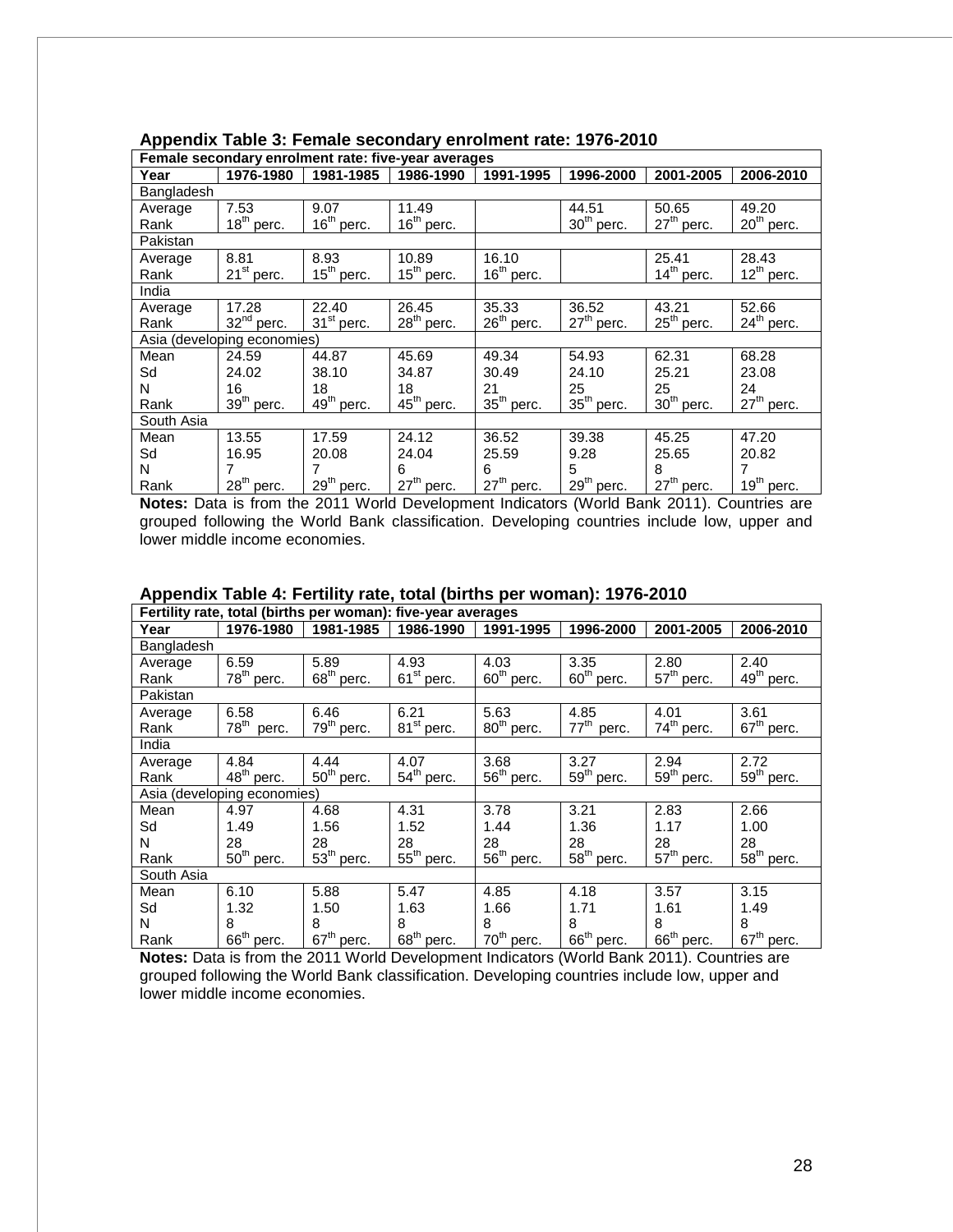| Contraceptive prevalence (% of women ages 15-49): five-year averages |                             |                        |                        |                        |                        |                        |                        |  |  |  |
|----------------------------------------------------------------------|-----------------------------|------------------------|------------------------|------------------------|------------------------|------------------------|------------------------|--|--|--|
| Year                                                                 | 1976-1980                   | 1981-1985              | 1986-1990              | 1991-1995              | 1996-2000              | 2001-2005              | 2006-2010              |  |  |  |
| Bangladesh                                                           |                             |                        |                        |                        |                        |                        |                        |  |  |  |
| Average                                                              | 10.20                       | 18.85                  | 28.35                  | 42.25                  | 51.50                  | 58.10                  | 54.20                  |  |  |  |
| Rank                                                                 | $16th$ perc.                | 16 <sup>th</sup> perc. | $24th$ perc.           | 38 <sup>th</sup> perc. | $52nd$ perc.           | $55th$ perc.           | $62rd$ perc.           |  |  |  |
| Pakistan                                                             |                             |                        |                        |                        |                        |                        |                        |  |  |  |
| Average                                                              | 3.30                        | 9.10                   | 14.50                  | 17.17                  | 17.97                  | 29.85                  | 27.53                  |  |  |  |
| Rank                                                                 | 6 <sup>th</sup><br>perc.    | $12^{nd}$ perc.        | $17th$ perc.           | $20th$ perc.           | 16 <sup>th</sup> perc. | $26th$ perc.           | $24th$ perc.           |  |  |  |
| India                                                                |                             |                        |                        |                        |                        |                        |                        |  |  |  |
| Average                                                              | 35.30                       |                        | 44.90                  | 40.70                  | 47.55                  | 53.00                  | 55.15                  |  |  |  |
| Rank                                                                 | $40th$ perc.                |                        | 41 <sup>st</sup> perc. | 37 <sup>th</sup> perc. | 47 <sup>th</sup> perc. | 48 <sup>th</sup> perc. | $64th$ perc.           |  |  |  |
|                                                                      | Asia (developing economies) |                        |                        |                        |                        |                        |                        |  |  |  |
| Mean                                                                 | 24.79                       | 37.01                  | 44.99                  | 45.07                  | 48.76                  | 51.33                  | 50.66                  |  |  |  |
| Sd                                                                   | 20.03                       | 24.14                  | 19.24                  | 21.97                  | 19.75                  | 18.41                  | 15.87                  |  |  |  |
| N                                                                    | 9                           | 9                      | 11                     | 20                     | 27                     | 21                     | 23                     |  |  |  |
| Rank                                                                 | $22nd$ perc.                | 38 <sup>th</sup> perc. | $42nd$ perc.           | $42nd$ perc.           | 48 <sup>th</sup> perc. | 47 <sup>th</sup> perc. | $55th$ perc.           |  |  |  |
| South Asia                                                           |                             |                        |                        |                        |                        |                        |                        |  |  |  |
| Mean                                                                 | 19.96                       | 22.41                  | 32.91                  | 34.02                  | 37.19                  | 38.45                  | 42.96                  |  |  |  |
| Sd                                                                   | 20.84                       | 22.28                  | 20.31                  | 17.23                  | 20.30                  | 16.58                  | 15.97                  |  |  |  |
| Ν                                                                    | 5                           | 4                      | 5                      |                        | 8                      | 6                      | 8                      |  |  |  |
| Rank                                                                 | 21 <sup>st</sup> perc.      | 19 <sup>th</sup> perc. | 28 <sup>th</sup> perc. | 34 <sup>th</sup> perc. | 36 <sup>th</sup> perc. | 35 <sup>th</sup> perc. | 44 <sup>th</sup> perc. |  |  |  |

**Appendix Table 5: Contraceptive prevalence (% of women ages 15-49): 1976-2010**

**Notes:** Data is from the 2011 World Development Indicators (World Bank 2011). Countries are grouped following the World Bank classification. Developing countries include low, upper and lower middle income economies.